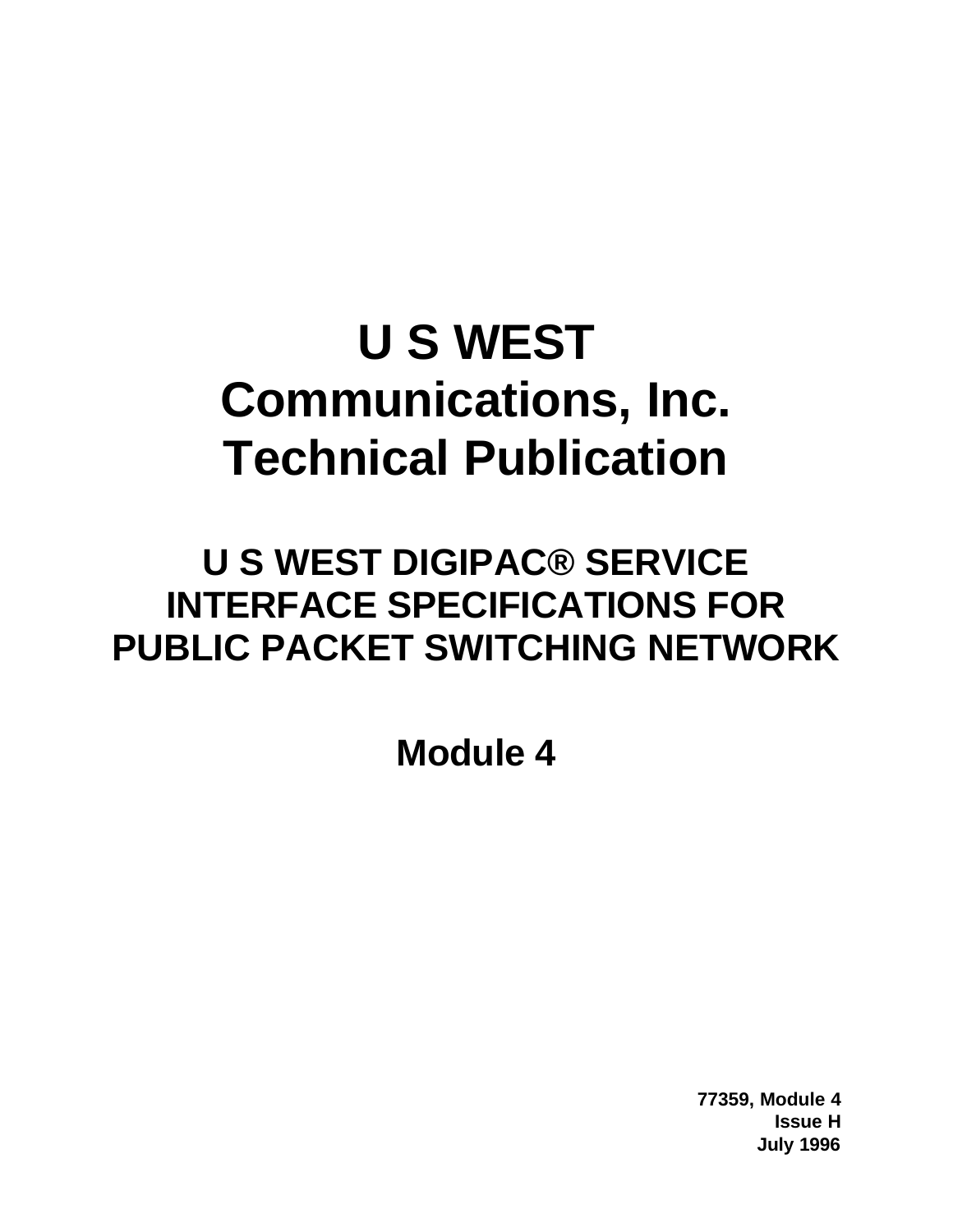# **U S WEST Communications, Inc. Technical Publication**

## **U S WEST DIGIPAC® SERVICE INTERFACE SPECIFICATIONS FOR PUBLIC PACKET SWITCHING NETWORK**

**Module 4**

**Copyright 1988, 1990, 1991, 1993, 1994, 1996 77359, Module 4 All Rights Reserved Issue H Printed In U.S.A. July 1996**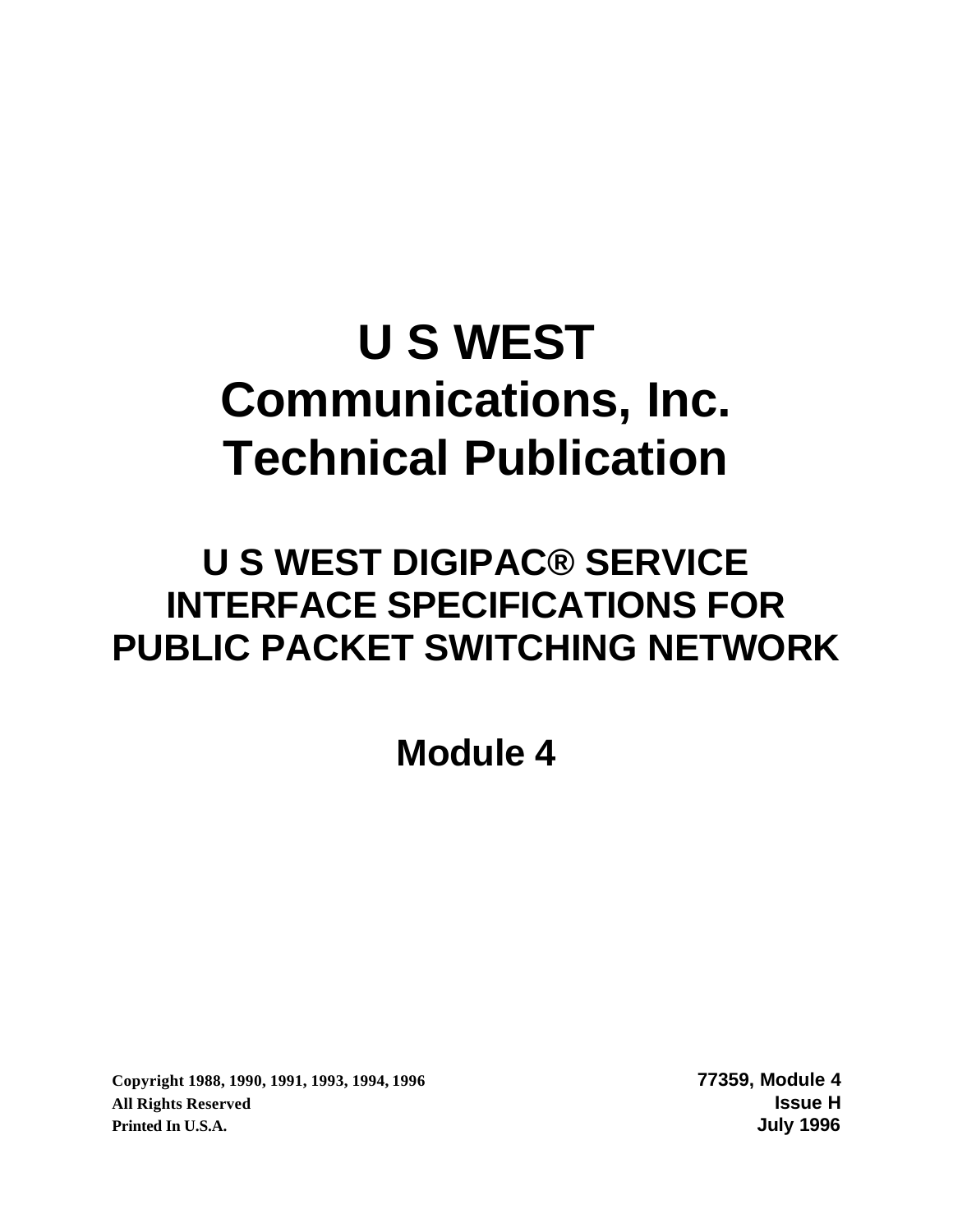#### NOTICE

This Technical Publication describes the interface protocols necessary for:

- asynchronous terminals and hosts (Module 1)
- X.25 terminals and hosts (Module 2)
- X.75 connections with Interexchange Carriers to communicate via the Packet Switched Public Data Network (PSPDN) (Module 3)
- dial-up access for X.25 devices using the X.32 recommendation (Module 4) and
- Point of Sales terminal to host communications using T3POS protocol (Module 5).

U S WEST Communications, Inc. reserves the right to revise this document for any reason, including but not limited to, conformity with standards promulgated by various governmental or regulatory agencies; utilization of advances in the state of the technical arts; or to reflect changes in the design of equipment, techniques, or procedures described or referred to herein.

Liability to anyone arising out of use or reliance upon any information set forth herein is expressly disclaimed, and no representation or warranties, expressed or implied, are made with respect to the accuracy or utility of any information set forth herein.

This document is not to be construed as a suggestion to any manufacturer to modify or change any of its products, nor does this publication represent any commitment by U S WEST Communications, Inc. to purchase any specific products. Further, conformance to this publication does not constitute a guarantee of a given supplier's equipment and/or its associated documentation.

Future issues of Technical Publication 77359 will be announced to the industry at least 45 days prior to the issuance date. This notice, which will come through our standard customer notification channels, will allow the customer time to comment on the proposed revisions.

Ordering information for U S WEST Technical Publications can be obtained from the Reference Section of this document.

If further information is required, please contact:

U S WEST Business Resources, Inc. Manager - Information Release 1801 California, Rm. 1320 Denver, CO 80202 (303) 297-7640

Throughout this publication, the term U S WEST signifies U S WEST Communications, Inc.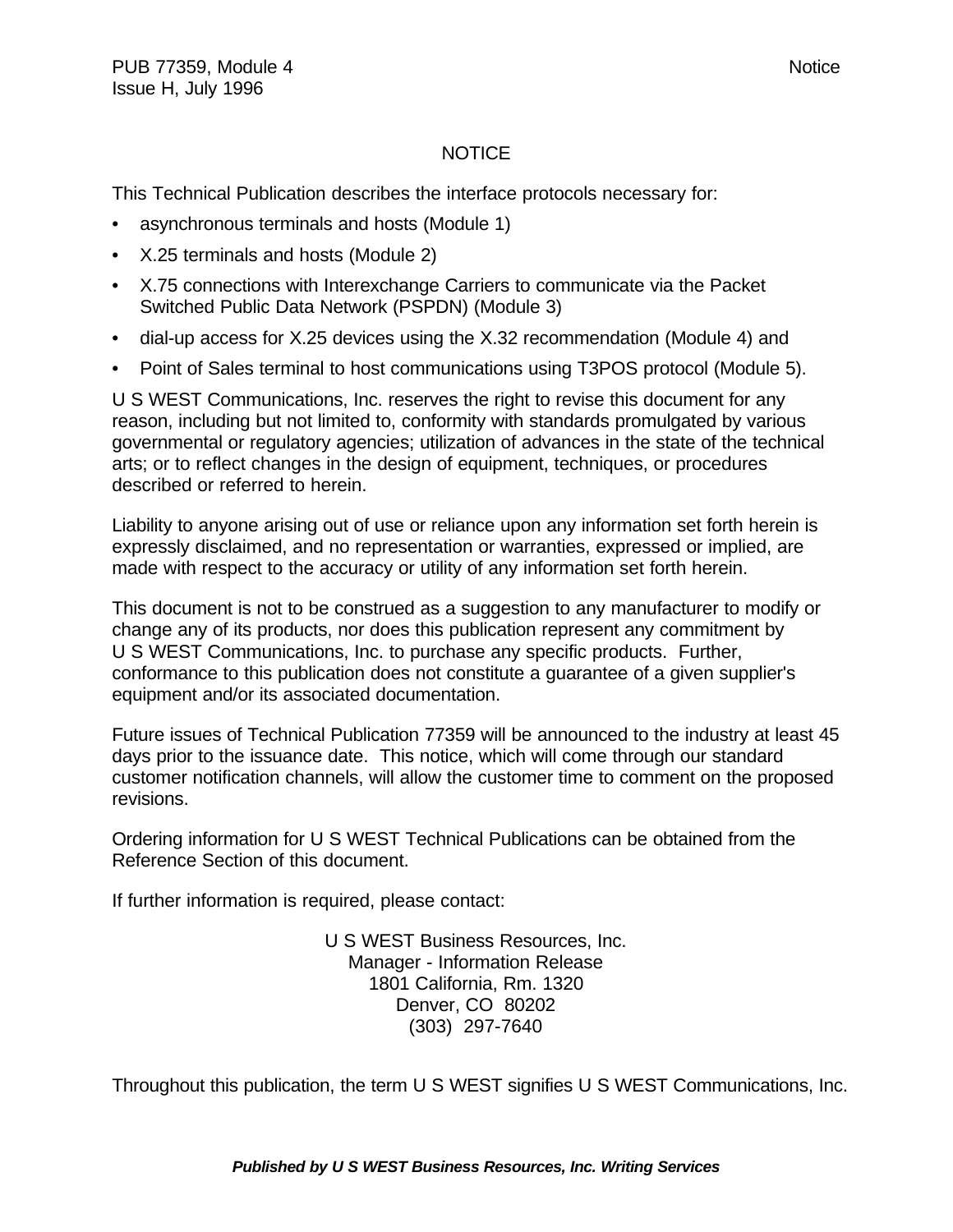$\overline{a}$ 

#### **COMMENTS**

#### PLEASE TEAR OUT AND SEND YOUR COMMENTS/SUGGESTIONS TO:

#### U S WEST BUSINESS RESOURCES, INC. Manager - Writing Services 1801 California, Room 1320 Denver, Colorado 80202 (303) 297-7640

Information from you helps us to improve our Publications. Please take a few moments to answer the following questions and return to the above address.

| Was this Publication valuable to you in determining<br>our requirements?                                                                                | YES        | NO <sub>1</sub> |
|---------------------------------------------------------------------------------------------------------------------------------------------------------|------------|-----------------|
| Was the information accurate and up-to-date?                                                                                                            | YES        | NO              |
| Was the information easily understood?                                                                                                                  | <b>YES</b> | NO              |
| Were the contents logically sequenced?                                                                                                                  | <b>YES</b> | NO              |
| Were the printed pages legible?                                                                                                                         | <b>YES</b> | <b>NO</b>       |
| Do you feel the description in the Catalog of Technical<br>Information and/or Digest of Technical Information<br>adequately described this Publication? | <b>YES</b> | <b>NO</b>       |

If you answered NO to any of the questions and/or if you have any other comments or suggestions, please explain:

|                                                                                   | (Attach additional sheet, if necessary) |
|-----------------------------------------------------------------------------------|-----------------------------------------|
|                                                                                   |                                         |
|                                                                                   |                                         |
|                                                                                   |                                         |
| Telephone Number Number Number Number Number Number Number Number Number Number 1 |                                         |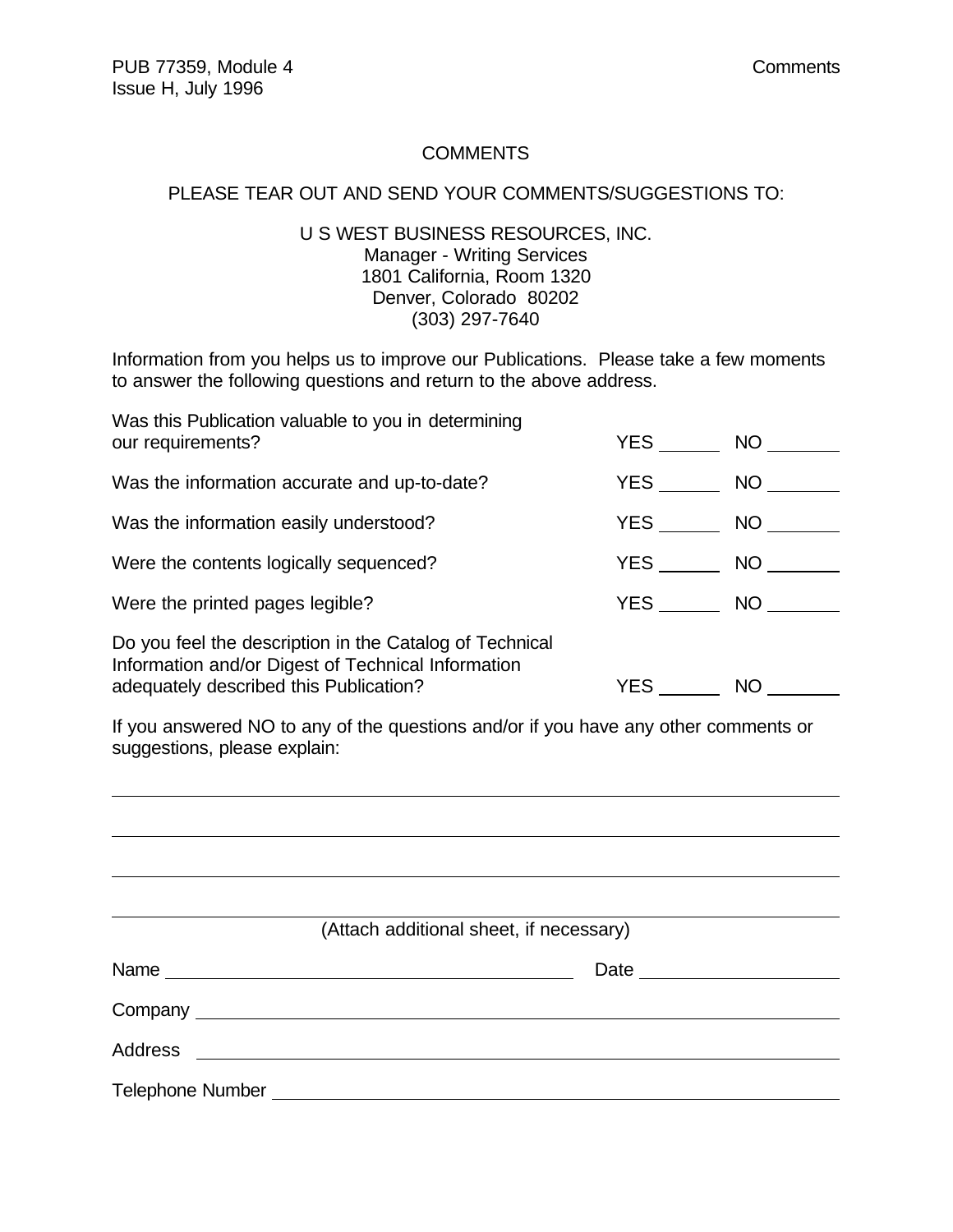#### **CONTENTS**

#### **Chapter and Section**

#### Page

| 1.               |      |                                                                  | $1 - 1$ |
|------------------|------|------------------------------------------------------------------|---------|
|                  | 1.1  |                                                                  |         |
| 2.               |      |                                                                  |         |
|                  | 2.1  |                                                                  |         |
|                  | 2.2  |                                                                  |         |
|                  | 2.3  |                                                                  |         |
|                  | 2.4  |                                                                  |         |
|                  | 2.5  |                                                                  |         |
|                  | 2.6  |                                                                  |         |
|                  | 2.7  |                                                                  |         |
|                  | 2.8  |                                                                  |         |
| 3.               |      |                                                                  |         |
|                  | 3.1  |                                                                  |         |
| $\overline{4}$ . |      |                                                                  |         |
|                  | 4.1  |                                                                  |         |
|                  | 4.2  |                                                                  |         |
|                  | 4.3  |                                                                  |         |
|                  | 4.4  |                                                                  |         |
| 5.               |      |                                                                  |         |
|                  | 5.1  |                                                                  |         |
|                  | 5.2  |                                                                  |         |
| 6.               |      |                                                                  |         |
|                  | 6.1  |                                                                  |         |
|                  | 6.2  |                                                                  |         |
|                  | 6.3  |                                                                  |         |
|                  | 6.4  | Consultative Committee International Telephone and Telegraph 6-1 |         |
|                  | 6.5  |                                                                  | $6 - 3$ |
|                  | 6.6  |                                                                  | $6 - 3$ |
|                  | 6.7  |                                                                  |         |
|                  | 6.8  | U S WEST Communications, Inc. Technical Publications             | $6 - 4$ |
|                  | 6.9  |                                                                  | $6 - 4$ |
|                  | 6.10 |                                                                  | $6 - 4$ |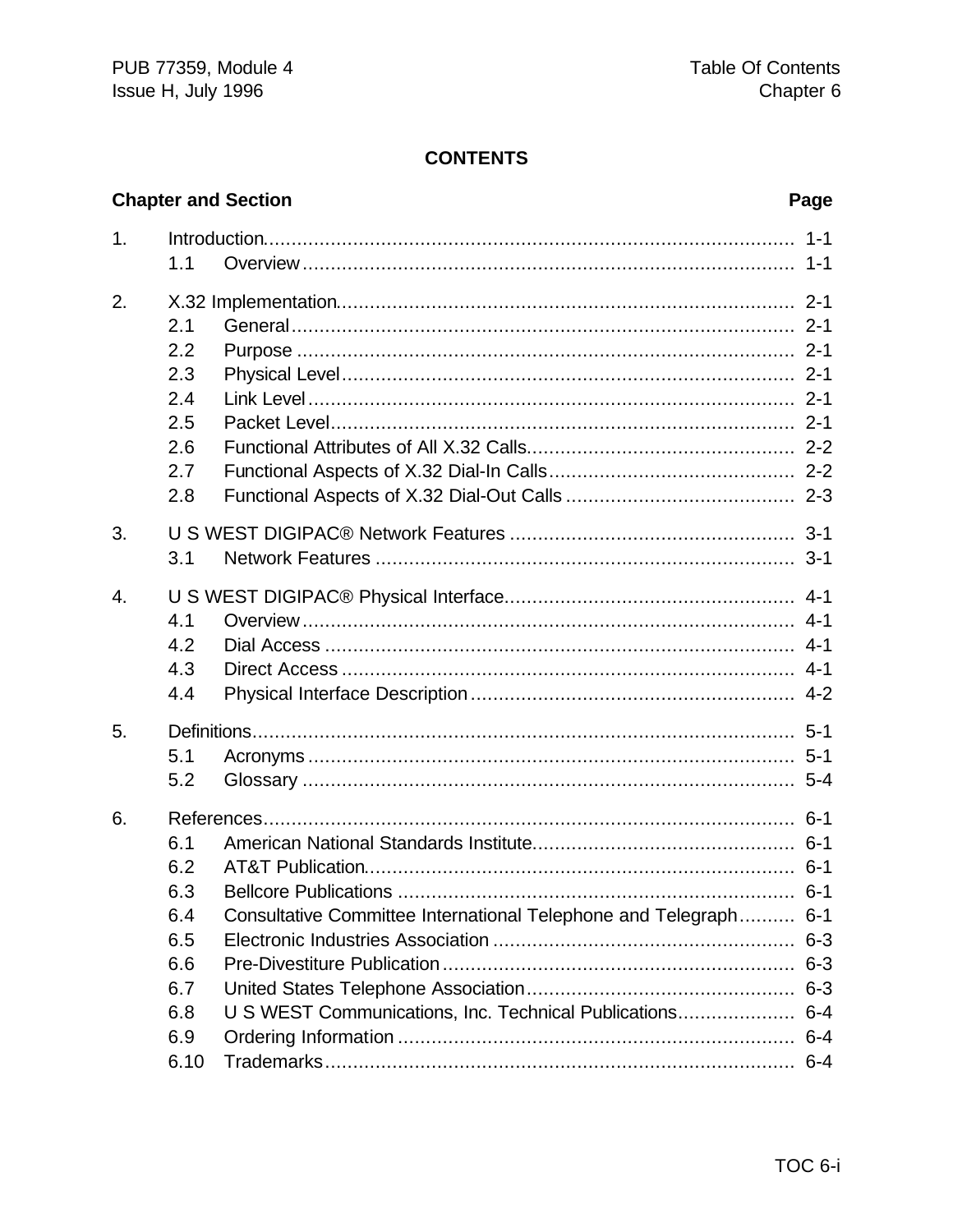## **CONTENTS** (Continued)

## **Tables Page**

|         | 2-2 Summary of X.32 DIGIPAC® Standard (Default) Interface Attributes 2-14 |
|---------|---------------------------------------------------------------------------|
| $3 - 1$ |                                                                           |
| $4 - 1$ | Dial Access - Synchronous - 9600 bit/s CCITT Recommendation V.32          |
|         |                                                                           |
|         |                                                                           |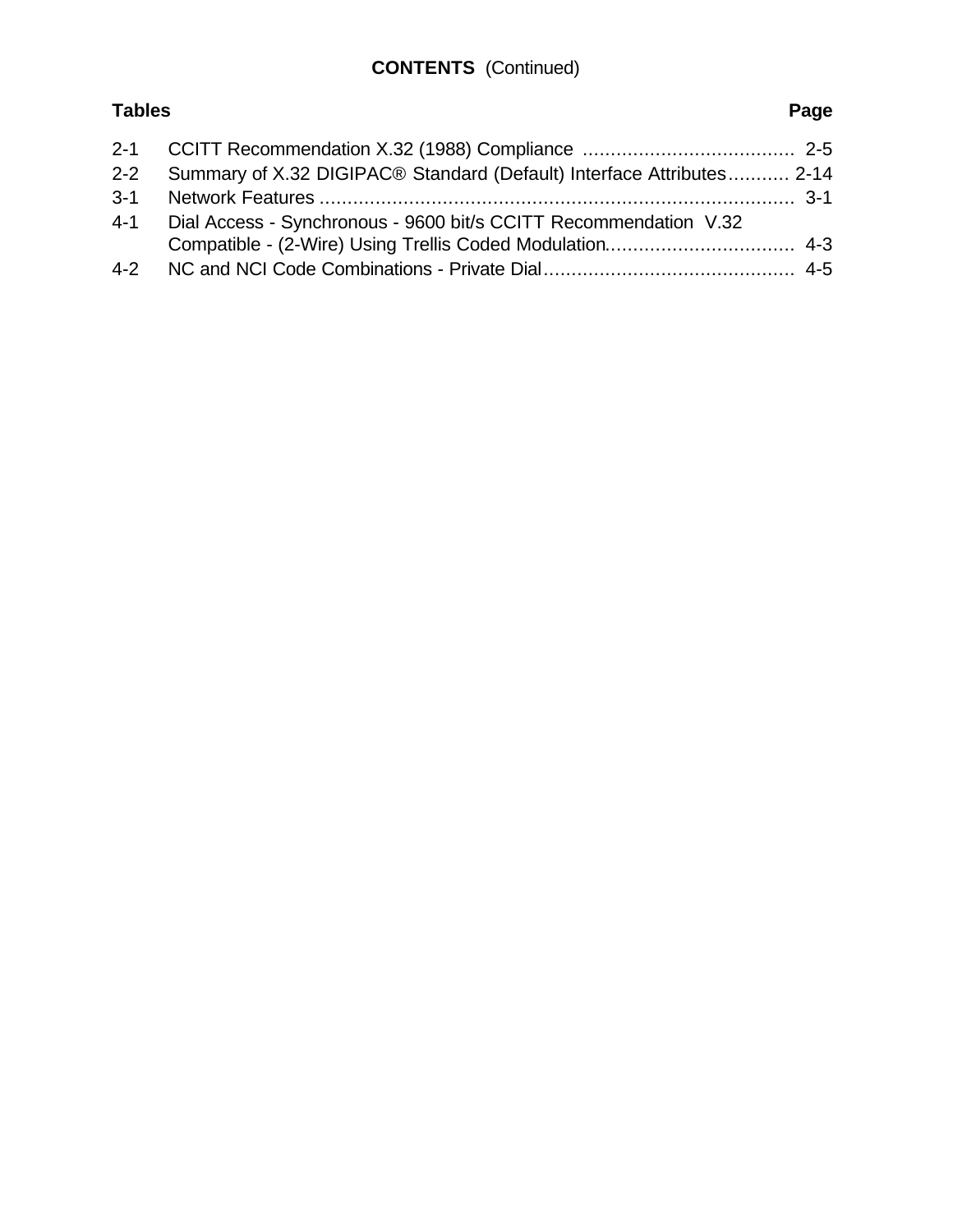#### **CONTENTS**

# **Chapter and Section Page**

#### 1. Introduction............................................................................................... 1-1 1.1 Overview........................................................................................ 1-1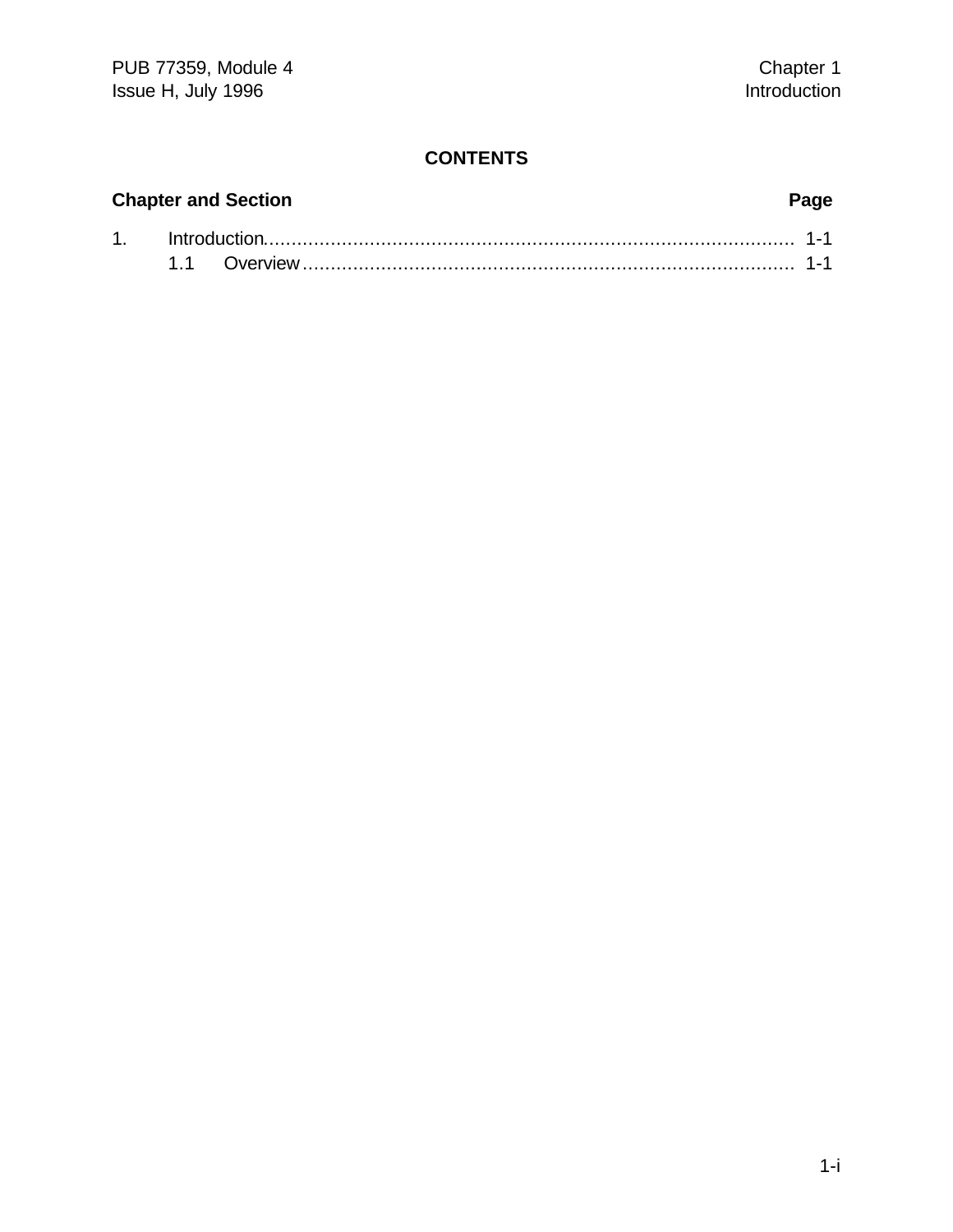#### **1. Introduction**

#### **1.1 Overview**

This Technical Publication describes the interface protocols necessary for:

- asynchronous terminals and hosts (Module 1)
- X.25 terminals and hosts (Module 2)
- X.75 connections with Inter-exchange Carriers to communicate via the Packet Switched Public Data Network (PSPDN) (Module 3)
- dial-up access for X.25 devices using the X.32 recommendation (Module 4) and
- Point of Sales terminal to host communications using T3POS protocol (Module 5).

Network level signaling messages are transmitted as American Standard Code for Information Interchange (ASCII) text. The terms used herein are consistent with the text of the International Telecommunications Union (ITU), formerly International Telegraph and Telephone Consultative Committee (CCITT), Recommendations specified in this document. All reference in this Technical Publication to ITU recommendations are per the 1988 issue "blue book", unless specified otherwise.

The asynchronous interface is based on ITU Recommendation X.28 which defines the protocol between the asynchronous device and the PSPDN. The asynchronous Data Termination Equipment (DTE)/X.25 DTE interface is based on ITU Recommendation X.29 which specifies the protocol between the packet-mode DTE and the PSPDN. ITU Recommendation X.3 defines a Packet Assembly/Disassembly (PAD) facility in a PSPDN. The X.25 interface is based on ITU Recommendation X.25 which defines the protocol between the X.25 DTE and the PSPDN. The X.75 interface is based on ITU Recommendation X.75 which defines the protocol between the Inter-exchange Carriers, data service providers and the PSPDN. The X.32 interface is based on ITU Recommendation X.32 which defines the protocol and procedures for an X.25 DTE to access the PSPDN using a Dial-up connection, either to originate or terminate X.25 calls.

The T3POS interface defines the protocol, procedures, and PAD function within the PSPDN to allow Point of Sale (POS) terminals to use the Packet Network as a means to access Credit Card Association (CCA) hosts or Information Service Providers (ISP).

A table of all acronyms used in this Technical Publication can be found in Chapter 5.

All changes and reissues of this Technical Publication will be made on a U S WEST wide basis.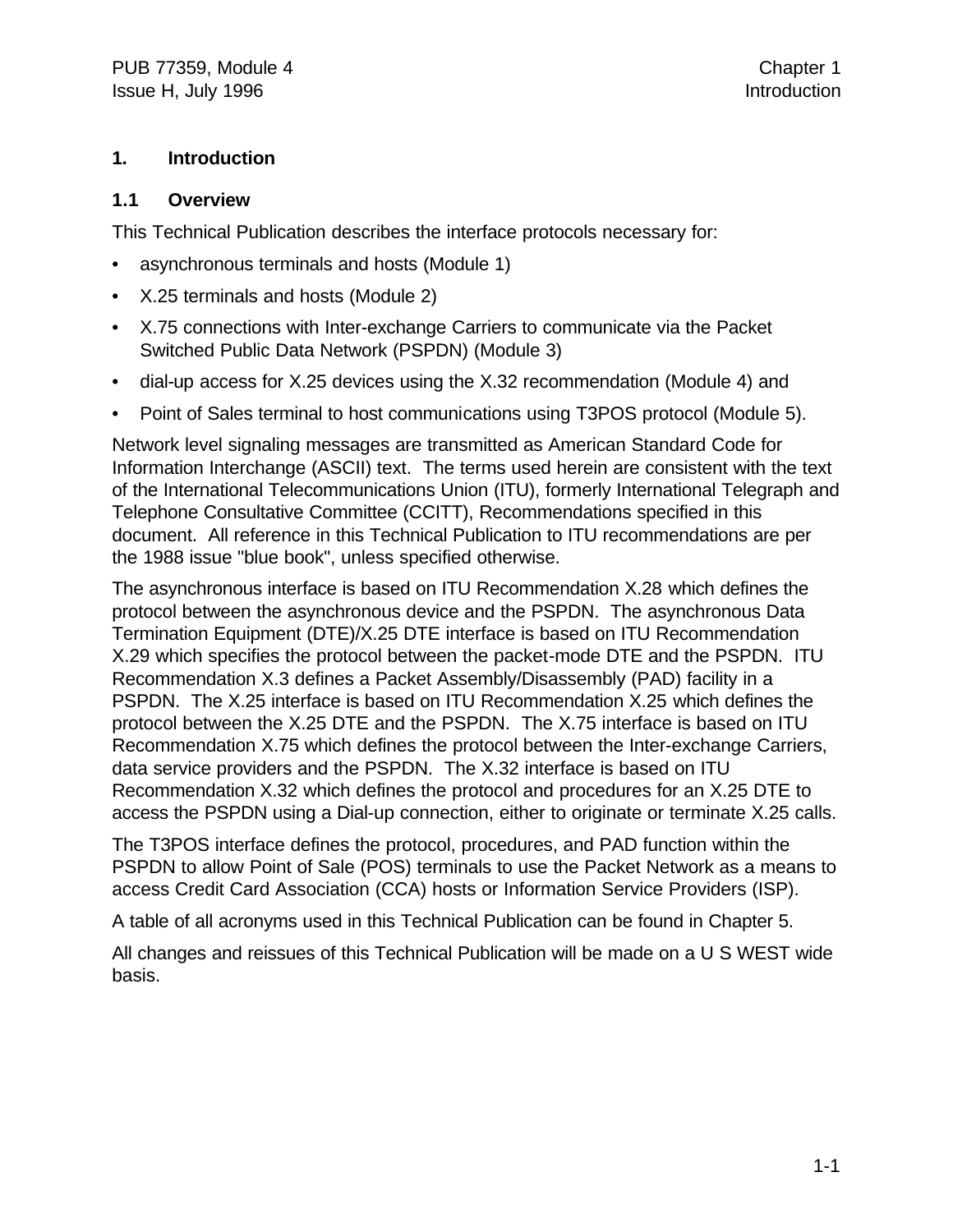#### **CONTENTS**

#### **Chapter and Section Page**

| 2. |     |                                                           |  |
|----|-----|-----------------------------------------------------------|--|
|    | 2.1 |                                                           |  |
|    | 2.2 |                                                           |  |
|    | 2.3 |                                                           |  |
|    | 2.4 |                                                           |  |
|    | 2.5 |                                                           |  |
|    | 2.6 |                                                           |  |
|    |     |                                                           |  |
|    |     |                                                           |  |
|    |     | 2.6.3 Billing of X.25 Calls Established on X.32 Link  2-2 |  |
|    | 2.7 |                                                           |  |
|    |     |                                                           |  |
|    |     |                                                           |  |
|    |     |                                                           |  |
|    | 2.8 |                                                           |  |
|    |     |                                                           |  |
|    |     |                                                           |  |
|    |     | 2.8.3 Additional Calls to Existing Connections  2-4       |  |
|    |     |                                                           |  |

#### **Tables**

| 2-2 Summary of X.32 DIGIPAC <sup>®</sup> Standard (Default) Interface Attributes2-14 |  |
|--------------------------------------------------------------------------------------|--|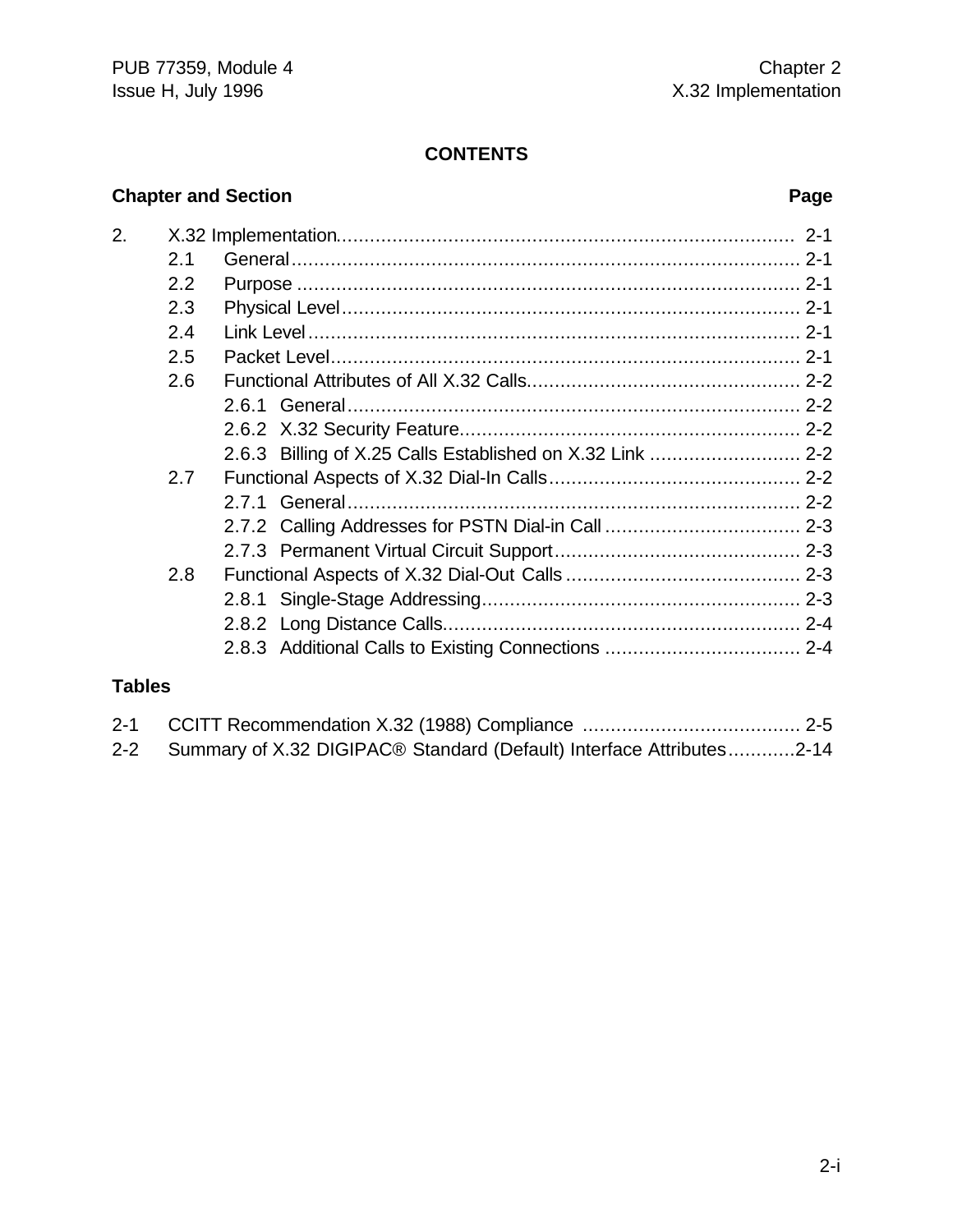#### **2. X.32 Implementation**

#### **2.1 General**

This chapter describes the implementation of X.32 dial-in and dial-out service on the DIGIPAC® Network. The implementation of the X.32 service on the DIGIPAC® Network conforms to Consultative Committee on International Telephone and Telegraph (CCITT) Recommendation X.32 (1988) (see Table 2-1 for conformance by individual section). The version of X.25 available over these types of connections will conform to CCITT Recommendation X.25 (1984) and is consistent with the information found in Module 2 of this publication.

#### **2.2 Purpose**

X.32 is a service that provides access to the Packet Switched Public Data Network (PSPDN) by X.25 Data Terminal Equipment (DTE) over a switched access path established through a Public Switched Telephone Network (PSTN) or Circuit Switched Public Data Network (CSPDN). A dial-in by DTE or dial-out by PSPDN is performed to establish the switched access path. Currently the DIGIPAC® Network only provides X.32 service through the Public Switched Telephone Network (PSTN).

#### **2.3 Physical Level**

Customers using the X.32 service provided by the U S WEST DIGIPAC® Network will be required to use a modem or modems that conforms to the specifications for 9600 bps - Synchronous - Dial Access found in Chapter 4 of this publication.

#### **2.4 Link Level**

At the link layer, the LAPB link access procedures conform to the procedures found in Module 2 of this publication, with additions as noted in Section 5 of CCITT Recommendation X.32 (1988) (see Table 2-1 for conformance to Section 5 of CCITT Recommendation X.32). The LAPB procedures found in Module 2 of this publication conform to CCITT Recommendation X.25 (1984).

#### **2.5 Packet Level**

The format and procedures at the packet layer conform to those found in Module 2 of this publication, with additions as noted in Section 6 of CCITT Recommendation X.32 (1988) (see Table 2-1 for conformance to Section 6 of CCITT Recommendation X.32). The packet formats and procedures found in Module 2 of this publication conform to CCITT Recommendation X.25 (1984).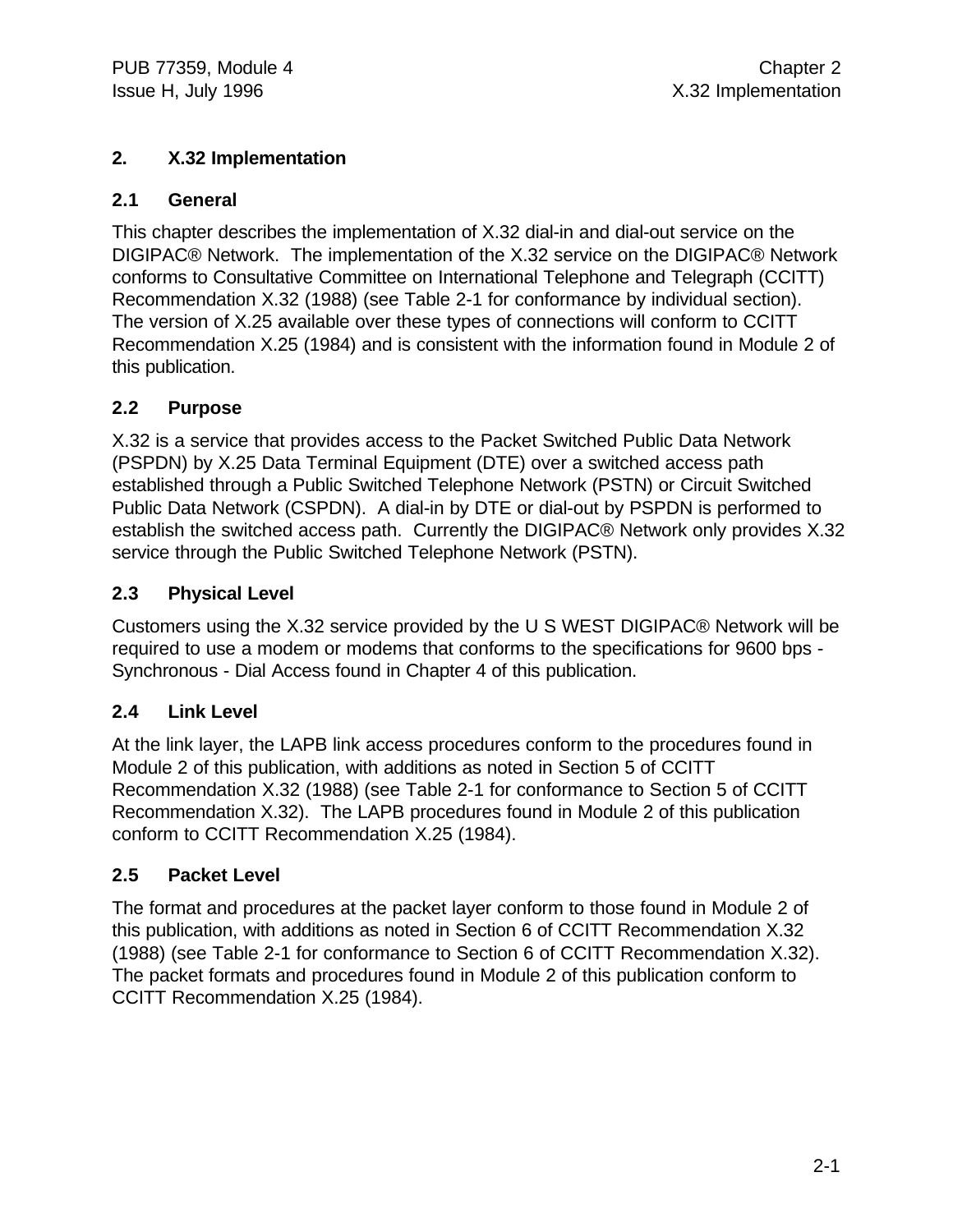#### **2.6 Functional Attributes of All X.32 Calls**

#### **2.6.1 General**

Multiple Logical Channels -DIGIPAC® will support multiple sessions (calls) on an established Public Switched Telephone Network (PSTN) link based on the number of available Logical Channel Numbers (LCN). For all X.32 service available in DIGIPAC® the default value for the number of LCNs will be 10. All of these LCNs will be configured for two way service.

#### **2.6.2 X.32 Security Feature**

DIGIPAC® has the ability to offer two X.32 options at subscription time. Those options are:

- The number of unsuccessful outgoing call requests that a DTE may make.
- The total number of outgoing call requests that a DTE may make.

For the purpose of the first option above, a call request is unsuccessful if a clear indication is received as a direct response to it and the clear cause indicates that the call was not received by the called DTE.

The default setting of threshold for each of the above options will be zero (0). This will turn the threshold off. When the settings for the above thresholds is set to a value other than zero (0), the option is turned on. When one of the thresholds specified is reached, the line becomes refused. The access path will be disconnected if there are no calls established on it. If call(s) are in progress, new call requests are blocked by the PSPDN. When the last call in progress is terminated, the access path is disconnected. The call counters for each of the above options are reset every time an access path is established.

#### **2.6.3 Billing of X.25 Calls Established on X.32 Link**

For all Public Dial X.32 service, all X.25 calls that are originated by the DTE on the X.32 link will be Reverse Charged. For all Public Dial X.32 service, all X.25 incoming calls that are intended for the DTE on the X.32 link must be sent paid.

#### **2.7 Functional Aspects of X.32 Dial-In Calls**

#### **2.7.1 General**

Answering a Dial-in Call - An X.32 dial-in port responds to a dial-in call by establishing the physical connection and bringing up level-2 (link layer). The DTE can then originate X.25 calls using standard X.25 call setup procedures. The DTE may also receive calls from other X.25 DTEs (see Sections 2.6.1 and 2.6.3 for limitations).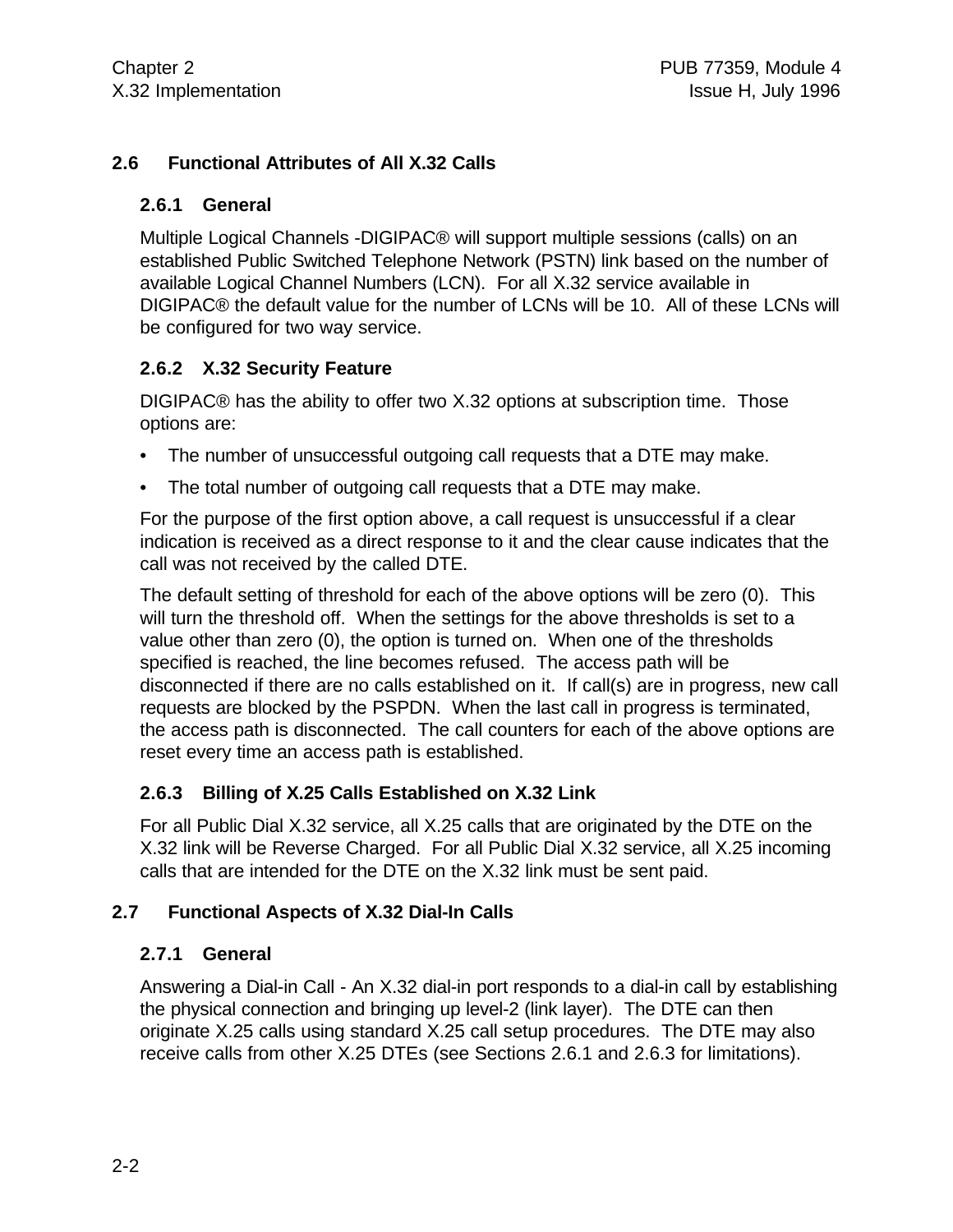#### **2.7.2 Calling Addresses for PSTN Dial-in Call**

The PSTN address of the calling DTE is not supplied by the PSTN when a dial-in call is physically established. For this reason, the dial-in port substitutes its own Data Network Address (DNA) into the calling address field of any X.25 call originated by the DTE; this value acts as a "temporary number" as defined in Section 3.1.3.1 of CCITT Recommendation X.32 (1988).

The default for X.32 ports on the DIGIPAC® network will be to not accept a calling address in call request packets received from the DTE that dialed in unless that calling address matches the port address. If the calling address field in the call request packet from the DTE is anything other than null or the address of the port, the call will be rejected.

The temporary number may be used to call the DTE that dialed in; such calls utilize the X.32 port handling the dial-in call and the existing switched access path through the PSTN. Call attempts specifying an X.32 port address will not be setup if there is no established switched connection to a DTE on that port.

#### **2.7.3 Permanent Virtual Circuit Support**

Permanent Virtual Circuits (PVC) are supported only for private dial-in ports. When a subscriber establishes an access path to a private dial-in port, any PVCs defined for this port will be reset. DIGIPAC® does not support PVCs for X.32 dial-out ports and public X.32 dial-in ports.

#### **2.8 Functional Aspects of X.32 Dial-Out Calls**

#### **2.8.1 Single-Stage Addressing**

Single-Stage addressing for X.32 dial-out calls is supported. The called address field of a call request packet contains the Packet Switched Network (PSN) address being called. The DIGIPAC® network locates an appropriate X.32 dial-out port based on the PSN address and uses service data to delete or insert the appropriate digits for dialing before sending the call request to the port. DIGIPAC® will only accept an E.164 address preceded by the prefix digit 1 and the escape digit 9 for PSTN calls. The actual format of the called address in the call request form the user is as follows:

1+9+1+NPA+NXXXXXXX

 $1$  = Prefix Digit 9 = Escape Digit  $1 =$  Country Code  $(1 =$  North America) NPA = Number Planning Area (Area Code) NXXXXXX = 10 Digit Telephone Number

DIGIPAC® does not currently support X.121 addressing for CSPDN calls.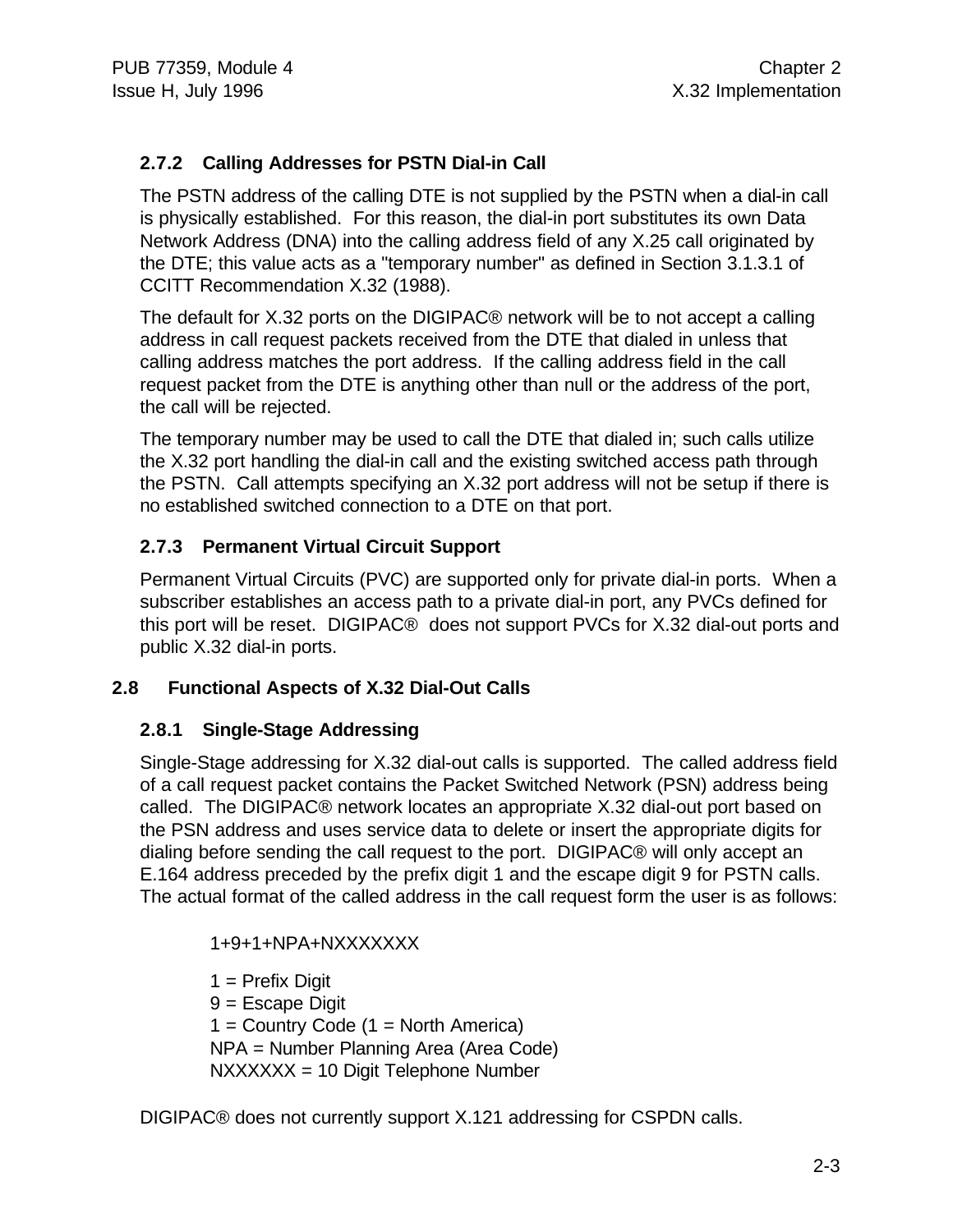#### **2.8.2 Long Distance Calls**

For all Public Dial X.32 service, calls placed to PSN addresses that are not within the same Local Access Transport Area (LATA) as the originating DTE will be rejected by the DIGIPAC® network.

#### **2.8.3 Additional Calls to Existing Connections**

Additional calls to an existing connection on an X.32 port will be allowed as long as there is an available LCN on that port.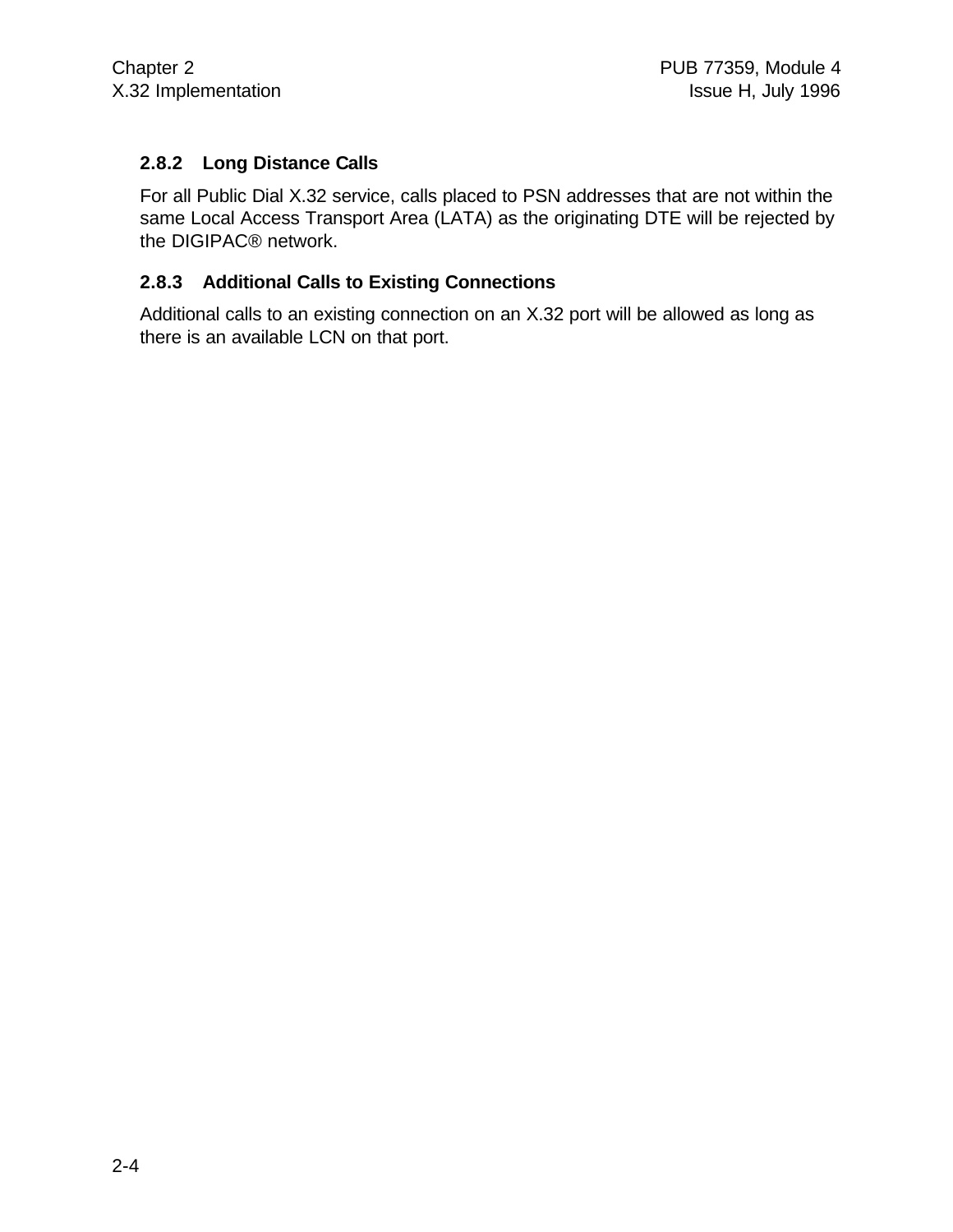#### **Table 2-1** CCITT Recommendation X.32 (1988) Compliance (Page 1 of 9)

This table details the compliance of the DIGIPAC® X.32 implementation to CCITT Recommendation X.32 (1988). The DIGIPAC® implementation column is interpreted in the following manner:

Implemented as noted: DIGIPAC® implements this section as specified in the following subsections.

Implemented as specified: DIGIPAC® implements this section as specified by CCITT, clarifications are provided where necessary.

Not implemented: DIGIPAC® does not implement this section.

| <b>CCITT</b><br>Part # | Description                                       | DIGIPAC <sup>®</sup> Implementation.      |
|------------------------|---------------------------------------------------|-------------------------------------------|
| $\overline{2}$         | Functional aspects                                | Implemented as noted.                     |
| 2.1                    | Dial-in and dial-out considerations               | Implemented as specified.                 |
| 2.2                    | Identification                                    | Implemented as noted.                     |
| 2.2.1                  | Data Terminal Equipment (DTE) identity            | Implemented as specified.                 |
| 2.2.2                  | Data Circuit terminating Equipment (DCE) identity | Not implemented.                          |
| 2.3                    | Service aspects                                   | Implemented as noted.                     |
| 2.3.1                  | Service attributes                                | Implemented as specified.                 |
| 2.3.2                  | DTE services                                      | Implemented as noted.                     |
| 2.3.2.1                | Service for unidentified DTEs                     | Implemented as specified<br>Public.       |
| 2.3.2.2                | Services for identified DTEs                      | Implemented as noted.                     |
| 2.3.2.2.1              | <b>Identified DTE</b> service                     | Implemented as specified<br>Private only. |
| 2.3.2.2.2              | <b>Customized DTE service</b>                     | Not implemented.                          |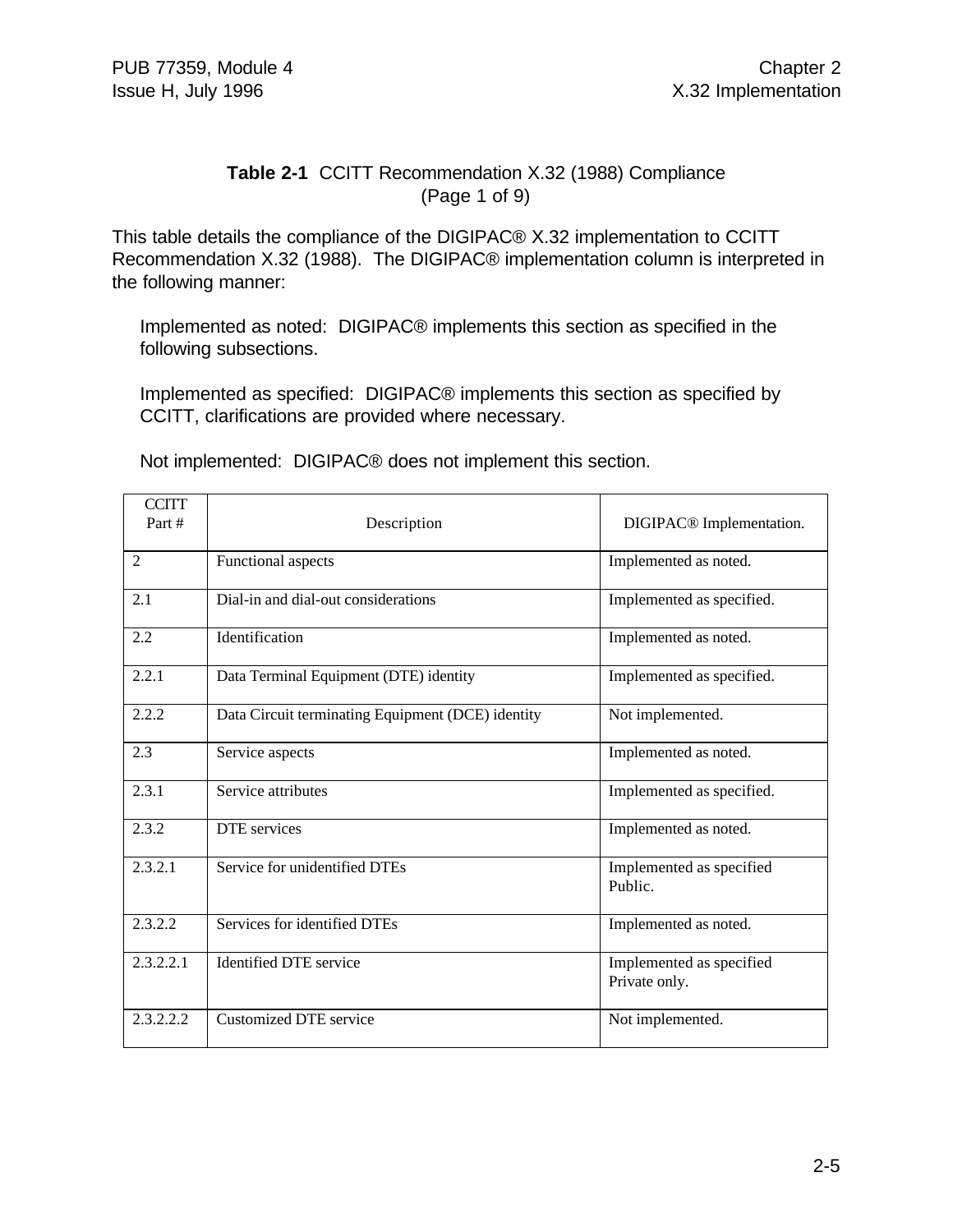#### **Table 2-1** CCITT Recommendation X.32 (1988) Compliance (Page 2 of 9)

| <b>CCITT</b> |                                                                                                    |                                                                                                                    |
|--------------|----------------------------------------------------------------------------------------------------|--------------------------------------------------------------------------------------------------------------------|
| Part#        | <b>Description</b>                                                                                 | <b>DIGIPAC<sup>®</sup></b> Implementation                                                                          |
| 2.4          | DTE identification methods                                                                         | Implemented as noted.                                                                                              |
| 2.4.1        | Identification prior to virtual call establishment                                                 | Implemented as noted.                                                                                              |
| 2.4.1.1      | Provided by public switched network                                                                | Implemented as specified for<br>CSPDN access; not<br>implemented for PSTN access.                                  |
| 2.4.1.2      | By means of the link level Exchange Identification (XID)<br>Procedure                              | Not implemented.                                                                                                   |
| 2.4.1.3      | By means of packet level registration procedure                                                    | Not implemented.                                                                                                   |
| 2.4.2        | Identification per virtual call by means of the NUI facility                                       | Implemented as specified.                                                                                          |
| 2.5          | DCE identification methods                                                                         | Not implemented.                                                                                                   |
| 2.5.1        | Identification prior to virtual call establishment                                                 | Not implemented.                                                                                                   |
| 2.5.1.1      | Provided by public switched network                                                                | Not implemented.                                                                                                   |
| 2.5.1.2      | Provided by the link level XID procedure                                                           | Not implemented.                                                                                                   |
| 2.5.1.3      | By means of packed level registration procedure                                                    | Not implemented.                                                                                                   |
| 2.5.2        | Identification per virtual call                                                                    | Not implemented.                                                                                                   |
| 2.6          | Dial-in by the DTE and dial-out by the Packet<br>Switched Public Data a Network (PSPDN) Operation. | Implemented as specified;<br>DIGIPAC <sup>®</sup> implements both<br>dial-in and dial-out.                         |
| 2.7          | DTE service requirements                                                                           | Implemented as specified.                                                                                          |
| 2.8          | Duplex and half-duplex operation                                                                   | Implemented as specified;<br>DIGIPAC <sup>®</sup> does not implement<br>the half duplex option for PSTN<br>access. |
| 2.9          | Identification protocol                                                                            | Not implemented.                                                                                                   |
| 2.10         | Negotiation of values                                                                              | Not implemented.                                                                                                   |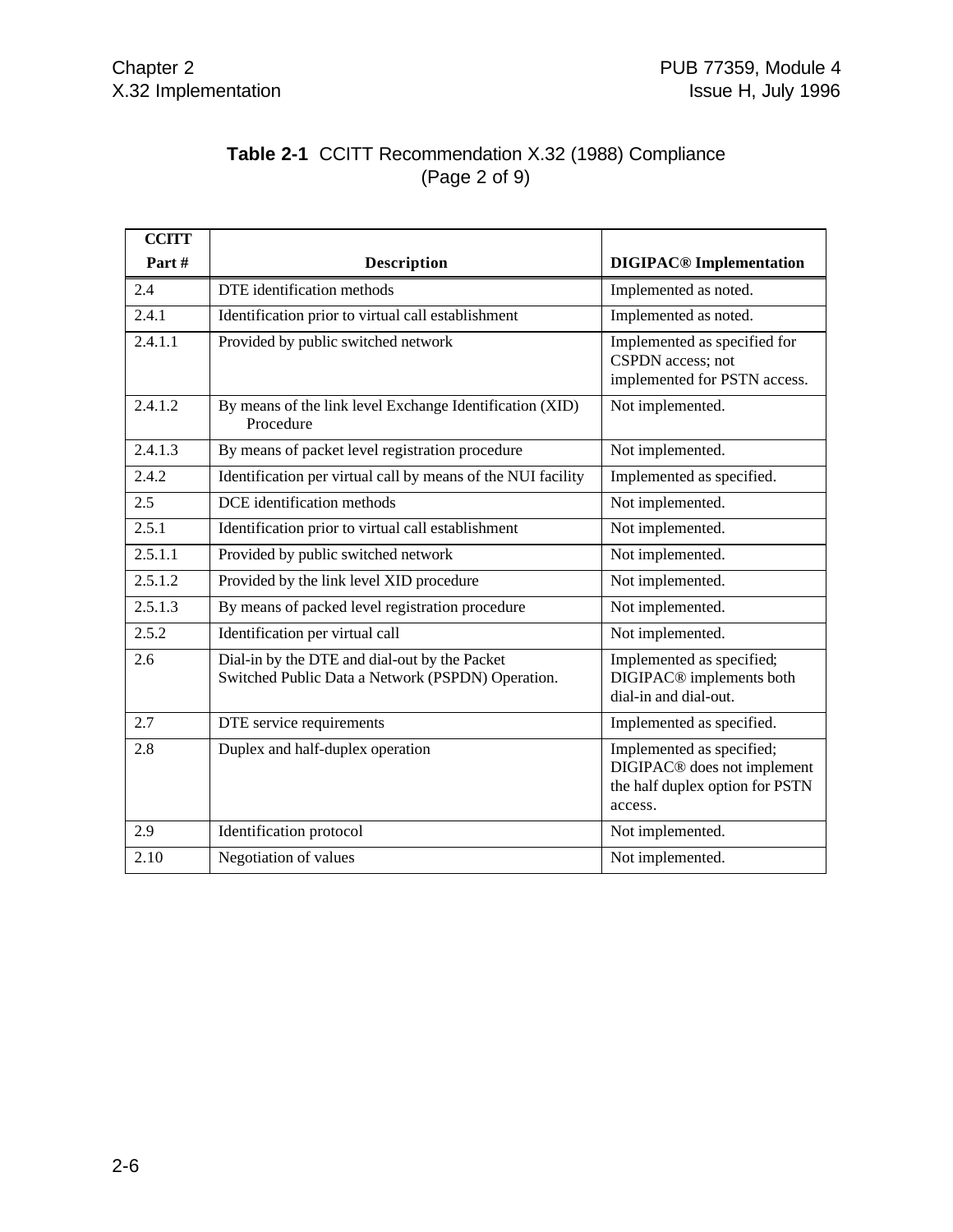| <b>CCITT</b> |                                                 |                                                                                                                                                                                                                                                       |
|--------------|-------------------------------------------------|-------------------------------------------------------------------------------------------------------------------------------------------------------------------------------------------------------------------------------------------------------|
| Part#        | <b>Description</b>                              | <b>DIGIPAC<sup>®</sup></b> Implementation                                                                                                                                                                                                             |
| 3.           | DTE service descriptions                        | Implemented as noted.                                                                                                                                                                                                                                 |
| 3.1          | <b>DTE</b> service attributes                   | Implemented as noted.                                                                                                                                                                                                                                 |
| 3.1.1        | DTE identity                                    | Implemented as specified.                                                                                                                                                                                                                             |
| 3.1.2        | DTE identification method                       | Implemented as specified;<br>DIGIPAC <sup>®</sup> implements the<br>Network User Identifier (NUI)<br>identification method and (for<br>CSPDN access) identification<br>by the public switched network.                                                |
| 3.1.3        | <b>DTE</b> address                              | Implemented as noted.                                                                                                                                                                                                                                 |
| 3.1.3.1      | DTE address not provided                        | Implemented as specified.                                                                                                                                                                                                                             |
| 3.1.3.2      | DTE address provided                            | Implemented as specified.                                                                                                                                                                                                                             |
| 3.1.4        | Registered address                              | Implemented as noted.                                                                                                                                                                                                                                 |
| 3.1.4.1      | Registered address not provided                 | DIGIPAC <sup>®</sup> provides an<br>enhancement which enables<br>multiple logical channels to be<br>provided for dial-out. In this<br>case, dial-out calls are routed to<br>an existing switched connection<br>if the called address fields<br>match. |
| 3.1.4.2      | Registered address provided                     | Implemented as specified.                                                                                                                                                                                                                             |
| 3.1.5        | Registered Public Switched Network (PSN) number | Implemented as specified.                                                                                                                                                                                                                             |
| 3.1.6        | X.25 Subscription Set                           | Implemented as noted.                                                                                                                                                                                                                                 |
| 3.1.6.1      | Network default                                 | Implemented as specified. In<br>addition, DIGIPAC <sup>®</sup> provides<br>an enhancement to support<br>multiple logical channels as a<br>network default logical channel<br>assignment.                                                              |

#### **Table 2-1** CCITT Recommendation X.32 (1988) Compliance (Page 3 of 9)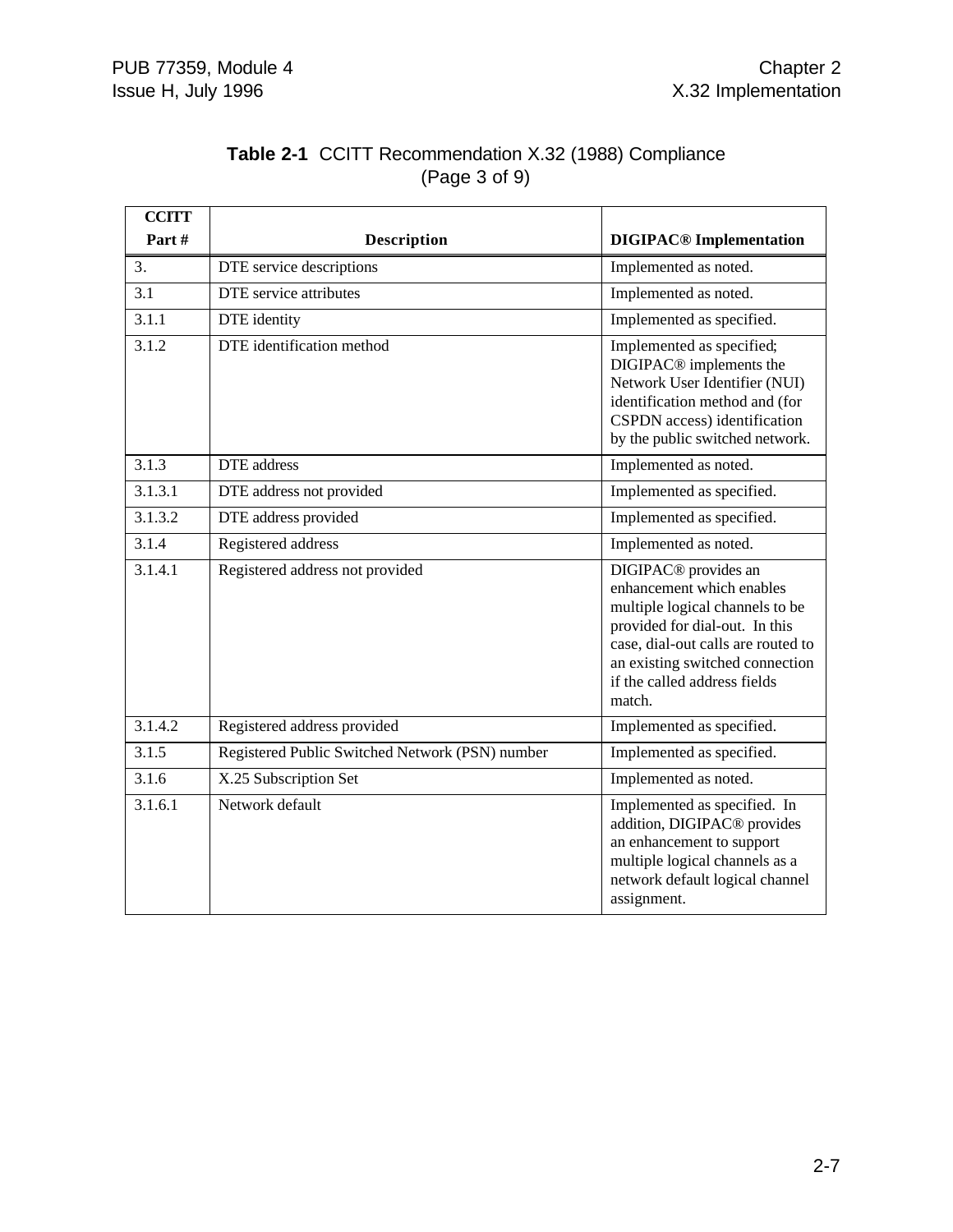| <b>CCITT</b> |                                    |                                                                                                                                              |
|--------------|------------------------------------|----------------------------------------------------------------------------------------------------------------------------------------------|
| Part #       | <b>Description</b>                 | <b>DIGIPAC<sup>®</sup></b> Implementation                                                                                                    |
| 3.1.6.2      | User selectable                    | Implemented as specified.                                                                                                                    |
| 3.1.7        | Logical channels assignment        | Implemented as noted.                                                                                                                        |
| 3.1.7.1      | Network default                    | Implemented as specified.                                                                                                                    |
| 3.1.7.2      | User selectable                    | Implemented as specified.                                                                                                                    |
| 3.1.8        | Dial-out-by-the-PSPDN availability | Implemented as noted.                                                                                                                        |
| 3.1.8.1      | Network default                    | Implemented as specified;<br>DIGIPAC <sup>®</sup> provides dial-out as<br>the network default.                                               |
| 3.1.8.2      | User selectable                    | Implemented as specified.                                                                                                                    |
| 3.1.9        | Dial-out Access Type               | Implemented as noted.                                                                                                                        |
| 3.1.9.1      | Network default                    | Implemented as specified.                                                                                                                    |
| 3.1.9.2      | User selectable                    | Implemented as specified:<br>DIGIPAC <sup>®</sup> implements modem<br>selection by registered address<br>or by a non-CCITT DOAS<br>facility. |
| 3.1.10       | X.32 Optional User Facilities      | Not implemented.                                                                                                                             |
| 3.1.11       | DCE identify presentation          | Not implemented.                                                                                                                             |
| 3.1.12       | Link level address assignment      | Implemented as noted;<br>DIGIPAC <sup>®</sup> dynamically<br>matches the addressing used by<br>the remote DTE.                               |
| 3.1.12.1     | Network default                    | Implemented to match any.                                                                                                                    |
| 3.1.12.2     | <b>User Selectable</b>             | Implemented to match any.                                                                                                                    |

#### **Table 2-1** CCITT Recommendation X.32 (1988) Compliance (Page 4 of 9)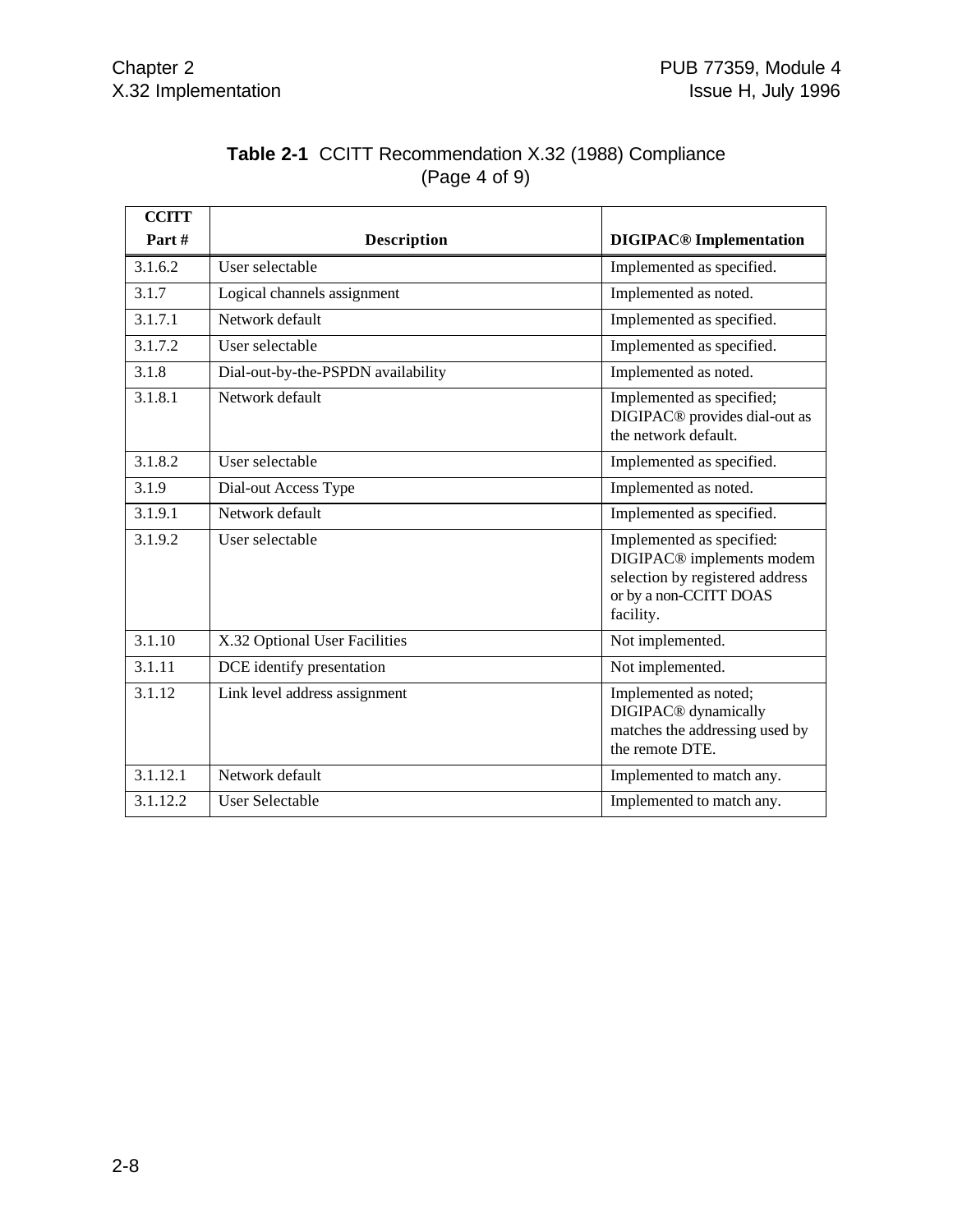| <b>CCITT</b><br>Part# | <b>Description</b>                                      | <b>DIGIPAC<sup>®</sup></b> Implementation                                                                                                                                                                      |
|-----------------------|---------------------------------------------------------|----------------------------------------------------------------------------------------------------------------------------------------------------------------------------------------------------------------|
| 3.2                   | DTE services summary                                    | Implemented as specified.                                                                                                                                                                                      |
| 3.3                   | Non-identified DTE service                              | On-line facility registration not<br>implemented. "Avail-RQ"<br>facilities in table $4/X$ .32 are not<br>implemented. DIGIPAC <sup>®</sup> does<br>not implement "AVAIL-OPT"<br>facilities in table $4/X.32$ . |
| 3.4                   | <b>Identified DTE</b> service                           | Implemented as specified.                                                                                                                                                                                      |
| 3.5                   | <b>Customized DTE service</b>                           | Not implemented.                                                                                                                                                                                               |
| 4.                    | Interface characteristics (physical level)              | Implemented as noted.                                                                                                                                                                                          |
| 4.1                   | X.21 interface                                          | Implemented as noted.                                                                                                                                                                                          |
| 4.1.1                 | DTE/DCE physical interface elements.                    | Implemented as specified.                                                                                                                                                                                      |
| 4.1.2                 | Alignment of call control characters and error checking | Implemented as specified.                                                                                                                                                                                      |
| 4.1.3                 | Procedures for entering operational phases              | Implemented as specified.                                                                                                                                                                                      |
| 4.1.4                 | Clearing procedures                                     | Implemented as specified.                                                                                                                                                                                      |
| 4.1.5                 | Failure detection principles and test loops             | Implemented as specified.                                                                                                                                                                                      |
| 4.1.6                 | Signal element timing                                   | Implemented as specified.                                                                                                                                                                                      |
| 4.2                   | X.21bis interface                                       | Not implemented.                                                                                                                                                                                               |
| 4.2.1                 | DTE/DCE physical interface elements                     | Not implemented.                                                                                                                                                                                               |
| 4.2.2                 | Procedures for entering operational phases              | Not implemented.                                                                                                                                                                                               |
| 4.2.3                 | Failure detection and test loops                        | Not implemented.                                                                                                                                                                                               |
| 4.2.4                 | Signal element timing                                   | Not implemented.                                                                                                                                                                                               |

#### **Table 2-1** CCITT Recommendation X.32 (1988) Compliance (Page 5 of 9)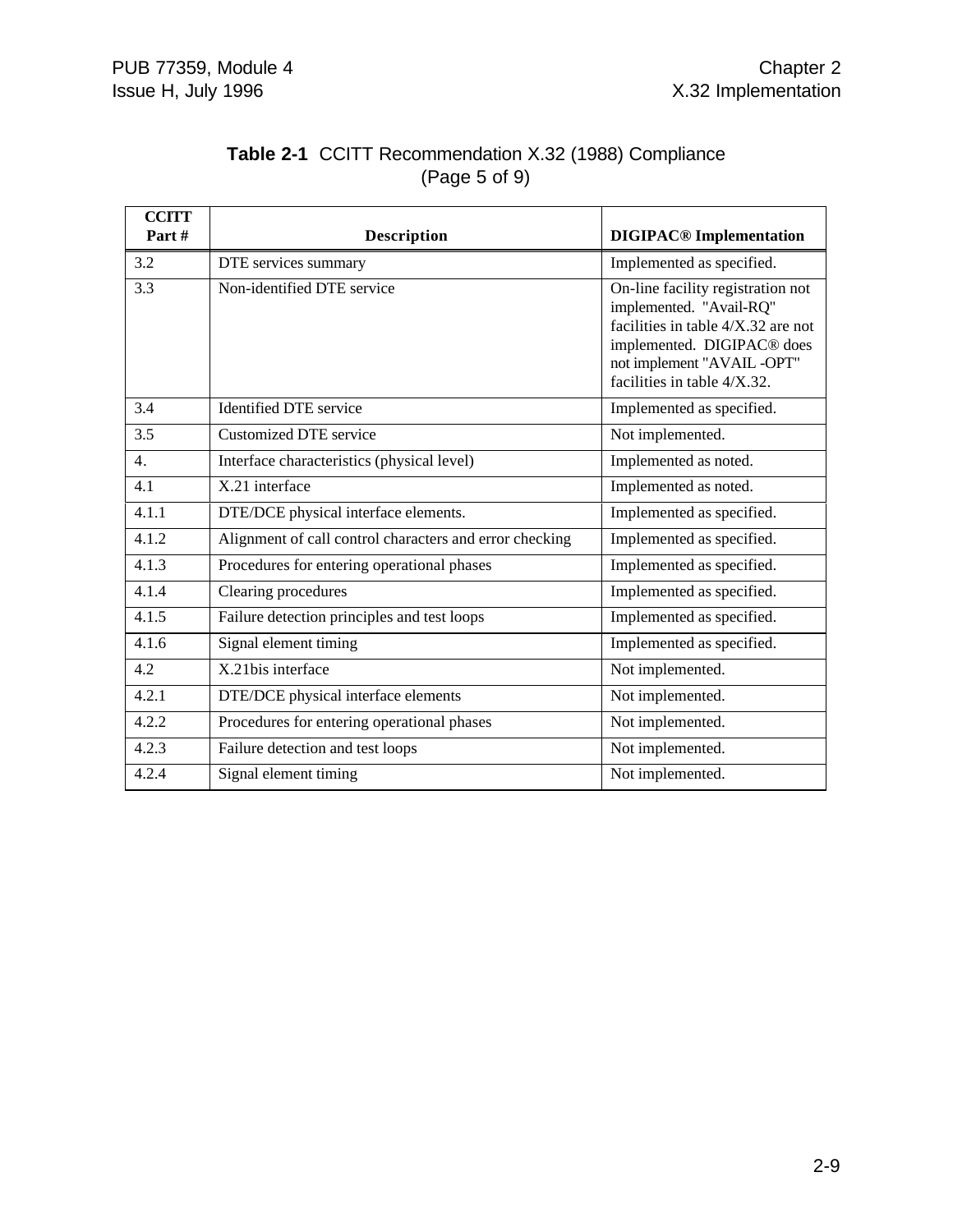| <b>Table 2-1 CCITT Recommendation X.32 (1988) Compliance</b> |
|--------------------------------------------------------------|
| (Page 6 of 9)                                                |

| <b>CCITT</b> |                                                          |                                                                                                                |
|--------------|----------------------------------------------------------|----------------------------------------------------------------------------------------------------------------|
| Part#        | <b>Description</b>                                       | <b>DIGIPAC<sup>®</sup></b> Implementation                                                                      |
| 4.3          | V-series interface                                       | Implemented as noted.                                                                                          |
| 4.3.1        | Modem characteristics                                    | Implemented as specified;<br>DIGIPAC <sup>®</sup> supports both<br>V.22bis and V. 32 modems.                   |
| 4.3.2        | Procedures for full duplex operational phases            | Implemented as specified.                                                                                      |
| 4.3.3        | Procedures for half duplex operational phases            | Not implemented.                                                                                               |
| 4.3.4        | Origination procedures                                   | Implemented as specified.                                                                                      |
| 4.3.5        | Answering procedures                                     | Implemented as specified.                                                                                      |
| 4.3.6        | Disconnecting procedures                                 | Implemented as specified.                                                                                      |
| 4.3.7        | Test loops                                               | Implemented as specified.                                                                                      |
| 5.           | Link access procedure across the DTE/DCE interface       | Implemented as noted.                                                                                          |
| 5.1          | Introduction                                             | Implemented as noted.                                                                                          |
| 5.1.1        | Compatibility with the ISO balanced classes of procedure | Implemented as specified.                                                                                      |
| 5.1.2        | Underlying transmission facility                         | Implemented as noted:<br>DIGIPAC <sup>®</sup> implements only<br>the full duplex option.                       |
| 5.2          | Link level address assignment                            | Implemented as noted:<br>DIGIPAC <sup>®</sup> dynamically<br>matches the addressing used by<br>the remote DTE. |
| 5.2.1        | Depending on switched access call direction              | Implemented.                                                                                                   |
| 5.2.2        | Depending on roles of equipment as DTE and DCE           | Implemented.                                                                                                   |
| 5.3          | Use of XID frames                                        | Not implemented.                                                                                               |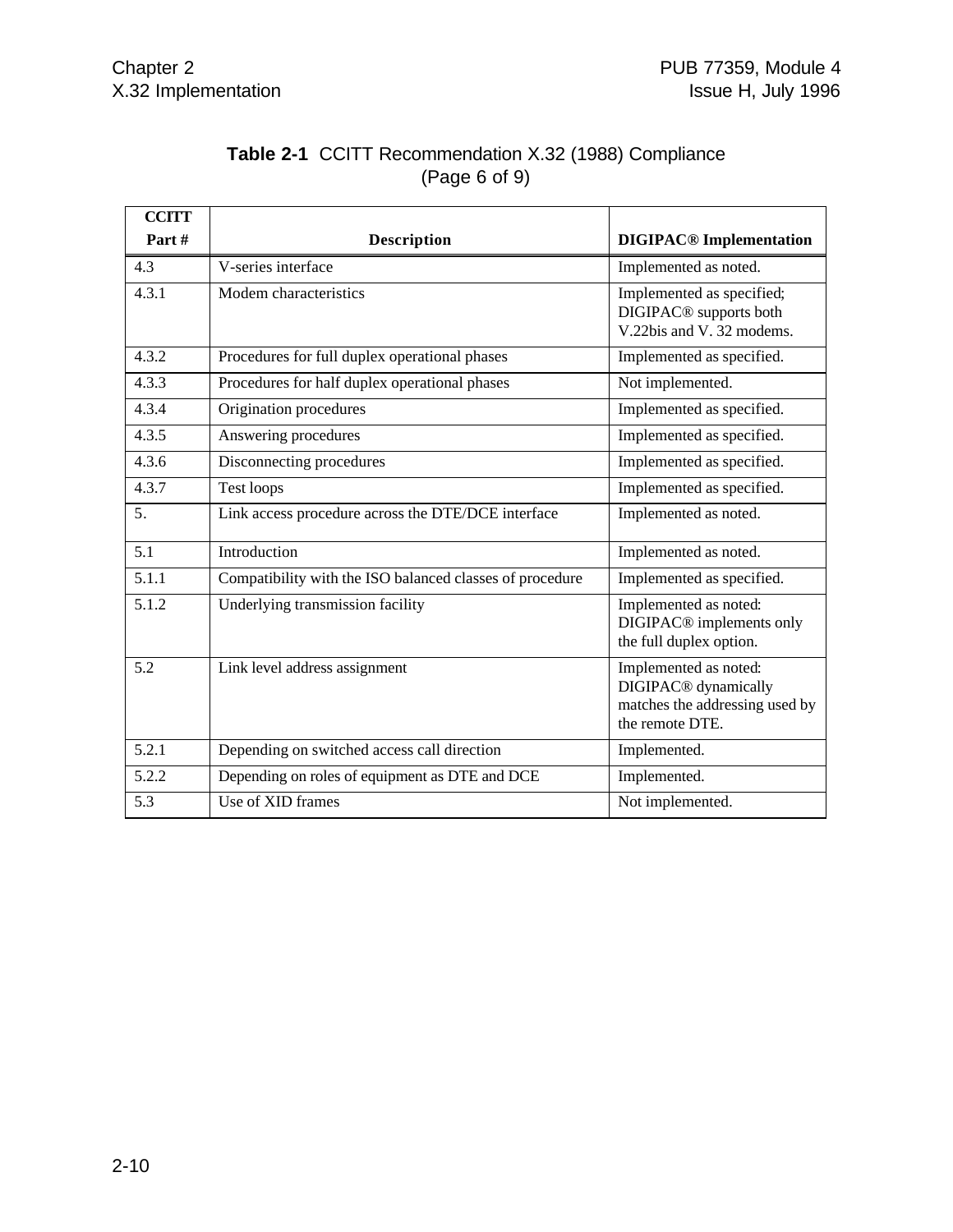| <b>CCITT</b> |                                                                                                   |                                           |
|--------------|---------------------------------------------------------------------------------------------------|-------------------------------------------|
| Part#        | <b>Description</b>                                                                                | <b>DIGIPAC<sup>®</sup></b> Implementation |
| 5.3.1        | General                                                                                           | Not implemented.                          |
| 5.3.1.1      | XID identification command                                                                        | Not implemented.                          |
| 5.3.1.2      | XID response                                                                                      | Not implemented.                          |
| 5.3.2        | Format of XID frame                                                                               | Not implemented.                          |
| 5.3.3        | XID procedures for identification and X.32 optional user<br>facilities                            | Not implemented.                          |
| 5.3.3.1      | General                                                                                           | Not implemented.                          |
| 5.3.3.2      | Identification, authentication and selection of X.32<br>optional user facilities using XID frames | Not implemented.                          |
| 5.4          | Link set-up and disconnection                                                                     | Implemented as noted.                     |
| 5.4.1        | Link set-up                                                                                       | Implemented as specified.                 |
| 5.4.2        | Disconnection                                                                                     | Implemented as specified.                 |
| 5.5          | Multilink                                                                                         | Not implemented.                          |
| 5.6.         | Half-duplex operation                                                                             | Not implemented.                          |
| 5.6.1        | Right to transmit                                                                                 | Not implemented.                          |
| 5.6.2        | Level relationship                                                                                | Not implemented.                          |
| 5.6.3        | <b>State definitions</b>                                                                          | Not implemented.                          |
| 5.6.4        | Timer XT1                                                                                         | Not implemented.                          |
| 5.6.5        | Counter XC1                                                                                       | Not implemented.                          |
| 5.6.6        | State diagram and descriptions                                                                    | Not implemented.                          |
| 5.6.7        | State definitions expressed in terms applicable to a modem<br>interface                           | Not implemented.                          |

#### **Table 2-1** CCITT Recommendation X.32 (1988) Compliance (Page 7 of 9)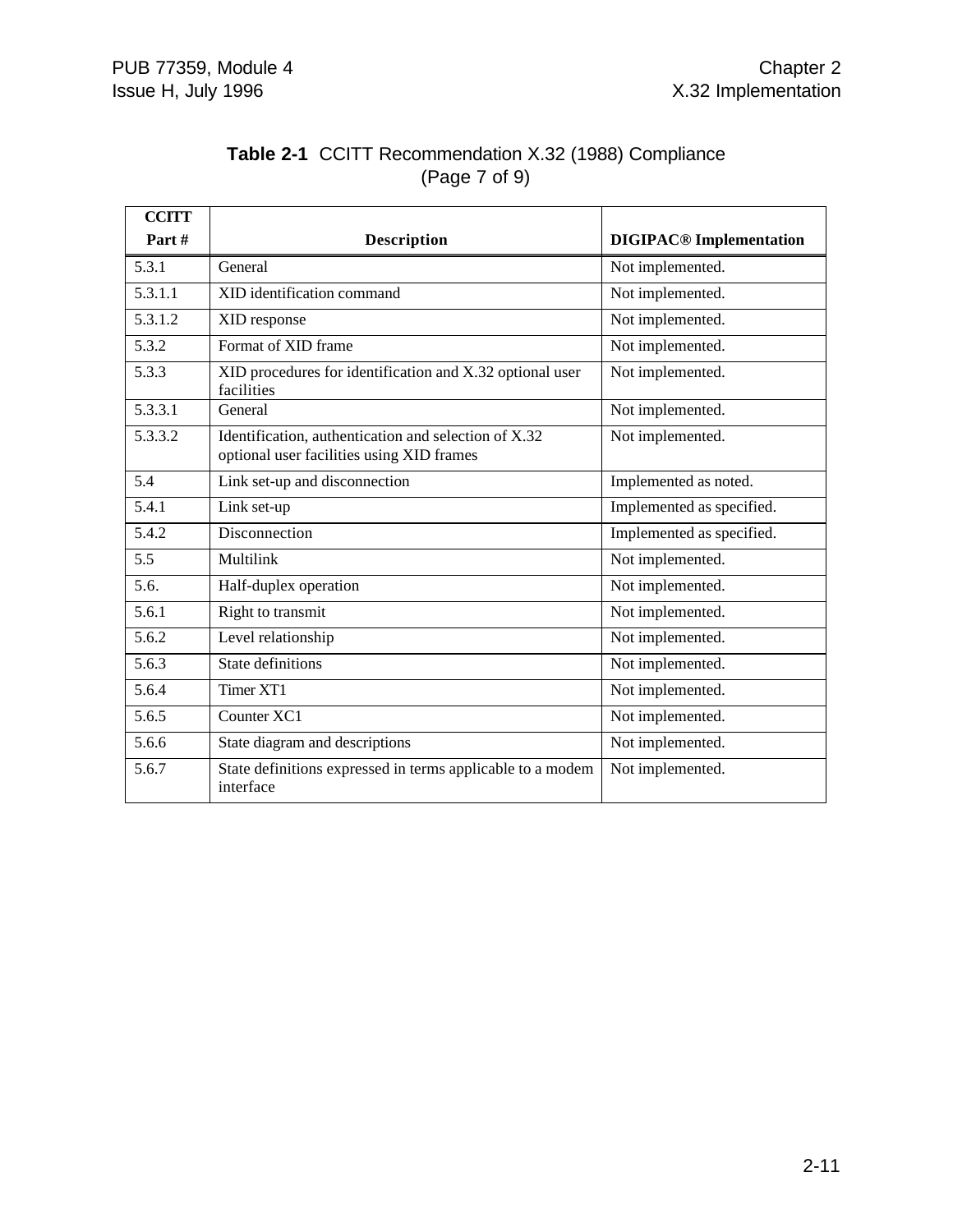#### **Table 2-1** CCITT Recommendation X.32 (1988) Compliance (Page 8 of 9)

| <b>CCITT</b> |                                                                                                                            |                                                                                                    |
|--------------|----------------------------------------------------------------------------------------------------------------------------|----------------------------------------------------------------------------------------------------|
| Part#        | <b>Description</b>                                                                                                         | <b>DIGIPAC<sup>®</sup></b> Implementation                                                          |
| 5.6.8        | Table of transitions between states expressed in terms<br>applicable to a modem interface                                  | Not implemented.                                                                                   |
| 5.6.9        | Turn around checkpoint retransmission                                                                                      | Not implemented.                                                                                   |
| 5.6.10       | Interworking with a DTE/DCE without turn around<br>checkpoint additional procedures                                        | Not implemented.                                                                                   |
| 6.           | Packet level                                                                                                               | Implemented as noted.                                                                              |
| 6.1          | Scope and field of application                                                                                             | Implemented as noted.                                                                              |
| 6.2          | Use of registration packets for identification of DTE<br>and/or DCE and for conveyance of X.32 optional user<br>facilities | Not implemented.                                                                                   |
| 6.3          | Identification and authentication of DTE using the NUI<br>facility in call set-up packet                                   | Implemented as noted.                                                                              |
| 6.3.1        | NUI override facility                                                                                                      | Not implemented.                                                                                   |
| 6.3.2        | Operation of the per-call NUI facility                                                                                     | Implemented as specified;<br>DIGIPAC <sup>®</sup> does not implement<br>the NUI override facility. |
| 7.           | X.32 procedures, formats and facilities                                                                                    | Implemented as noted.                                                                              |
| 7.1          | Identification protocol                                                                                                    | Not implemented.                                                                                   |
| 7.1.1        | Protocol elements                                                                                                          | Not implemented.                                                                                   |
| 7.1.2        | Identification protocol procedure                                                                                          | Not implemented.                                                                                   |
| 7.1.3        | Identification protocol formats                                                                                            | Not implemented.                                                                                   |
| 7.2          | Procedures for X.32 optional user facilities                                                                               | Implemented as noted.                                                                              |
| 7.2.1        | Secure dial-back facility                                                                                                  | Not implemented.                                                                                   |
| 7.2.2        | Temporary location facility                                                                                                | Not implemented.                                                                                   |
| 7.3          | Coding of the identification protocol elements and X.32<br>facilities                                                      | Not implemented.                                                                                   |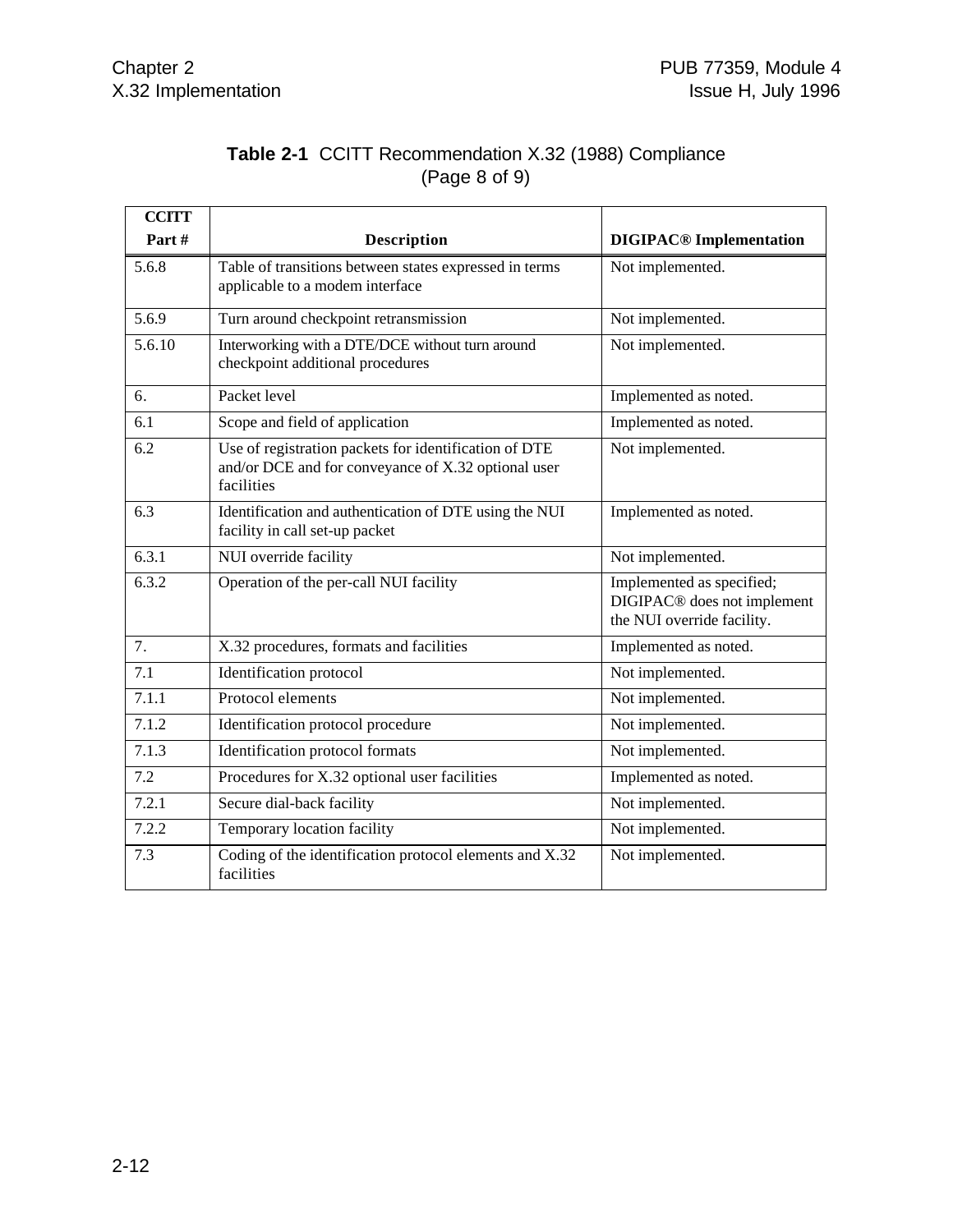| <b>Table 2-1 CCITT Recommendation X.32 (1988) Compliance</b> |  |
|--------------------------------------------------------------|--|
| (Page 9 of 9)                                                |  |

| <b>CCITT</b> |                                                                                     |                                           |
|--------------|-------------------------------------------------------------------------------------|-------------------------------------------|
| Part#        | <b>Description</b>                                                                  | <b>DIGIPAC<sup>®</sup></b> Implementation |
| 7.3.1        | General                                                                             | Not implemented.                          |
| 7.3.2        | Coding of the identification protocol element and X.32<br>facility code fields      | Not implemented.                          |
| 7.3.3        | Coding of the identification protocol element and X.32<br>facility parameter fields | Not implemented.                          |
| 7.3.3.1      | Identity element                                                                    | Not implemented.                          |
| 7.3.3.2      | Signature element                                                                   | Not implemented.                          |
| 7.3.3.3      | Random number element                                                               | Not implemented.                          |
| 7.3.3.4      | Signed response element                                                             | Not implemented.                          |
| 7.3.3.5      | Diagnostic element                                                                  | Not implemented.                          |
| 7.3.3.6      | Temporary location facility                                                         | Not implemented.                          |
| 7.4          | Security grade 2 method                                                             | Not implemented.                          |
| 7.5          | Timer T14                                                                           | Implemented as specified.                 |
| 7.6          | Timer T15                                                                           | Not implemented.                          |

**Note**: Functionalities not implemented are X.32 optional functionalities.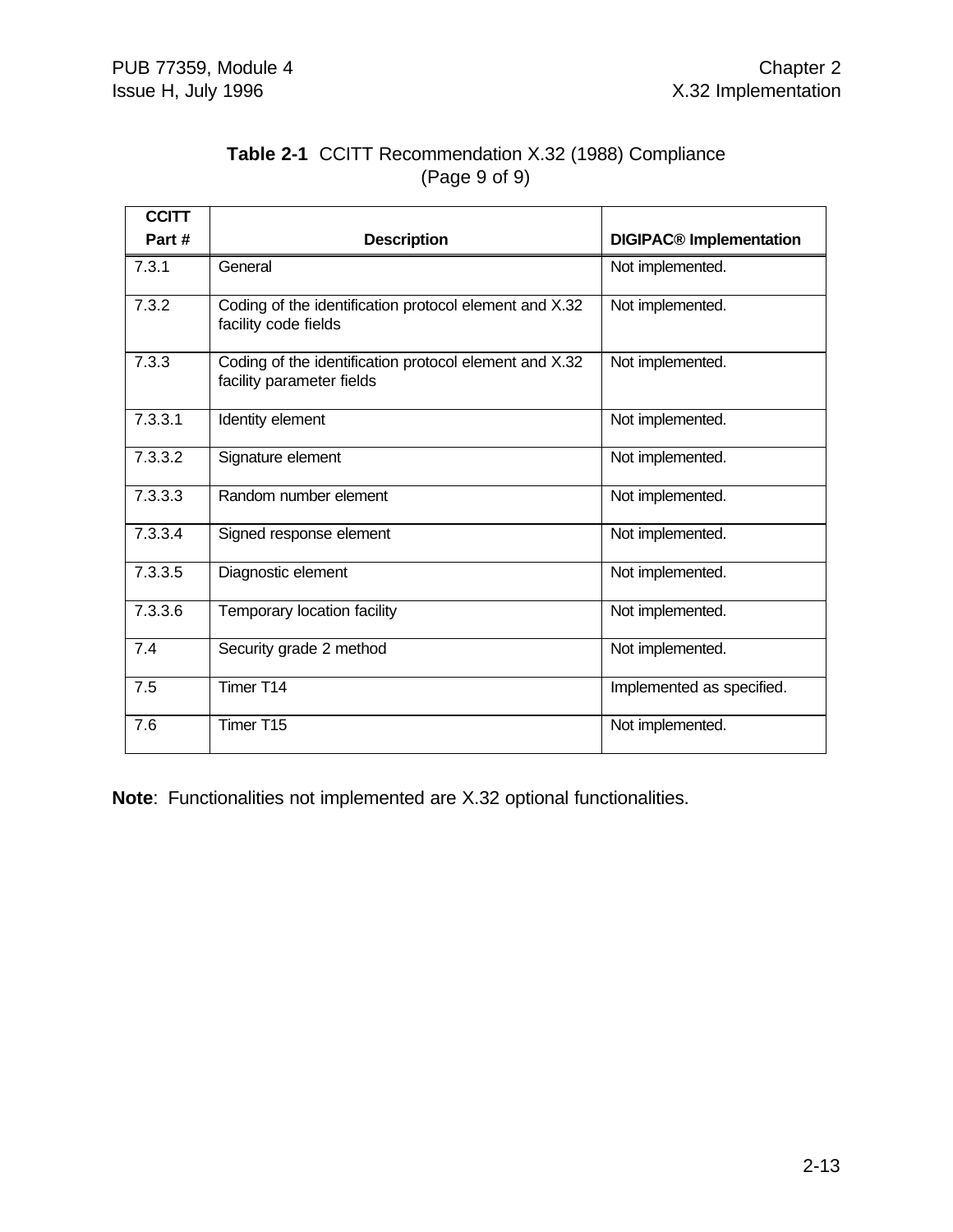**Table 2-2** Summary of X.32 DIGIPAC® Standard (Default) Interface Attributes

| <b>PHYSICAL LEVEL</b>                 |                                              |
|---------------------------------------|----------------------------------------------|
| <b>Transmission Rates</b>             | 9.6 kbit/s                                   |
| Interface                             | EIA-232 Recommendation for 2.4 to 9.6 kbit/s |
|                                       | V.32 Synchronous Modems                      |
| <b>LINK LEVEL</b>                     |                                              |
| Procedure                             | <b>LAPB/SLP</b>                              |
| Parameter K                           | $K = 7$ (Modulo 8)                           |
|                                       | $=127$ (modulo 128)                          |
| Parameter N1                          | 2120 bit (256 octets)                        |
| Parameter N <sub>2</sub>              | 10                                           |
| Timer T1                              | 3 Seconds                                    |
| Parameter T2                          | 0.4 seconds                                  |
| Time T <sub>3</sub>                   | 15 Seconds                                   |
| <b>Frame Address Field Convention</b> |                                              |
| Command                               | 03                                           |
| Response                              | 01                                           |
| <b>PACKET LEVEL</b>                   |                                              |
| Packet Types                          | All basic packets                            |
| Number of logical channels            |                                              |
| per link (2 way)                      | Default = $10$                               |
| <b>Packet Size</b>                    | 128 octets                                   |
| <b>Packet Window Size</b>             | $W = 2$                                      |
| <b>Packet Sequence Numbering</b>      | Modulo 8                                     |
|                                       |                                              |
| <b>Address Format</b>                 | Internetwork: 4 digit DNIC + 10 digit NTN    |
|                                       | Intra-network: 10 digit NTN                  |
|                                       | ISDN Addresses: 1+0+CC+N(S)N                 |
|                                       | $CC = Country Code (1 for North America)$    |
|                                       | $N(S)N = National Significant Number$        |
| <b>Access Line Take Down</b>          | <b>Unconditional and Conditional</b>         |
| Timer T <sub>10</sub>                 | 60 Seconds                                   |
| Timer T11                             | 180 Seconds                                  |
| Timer T12                             | 60 Seconds                                   |
| Timer T13                             | 60 Seconds                                   |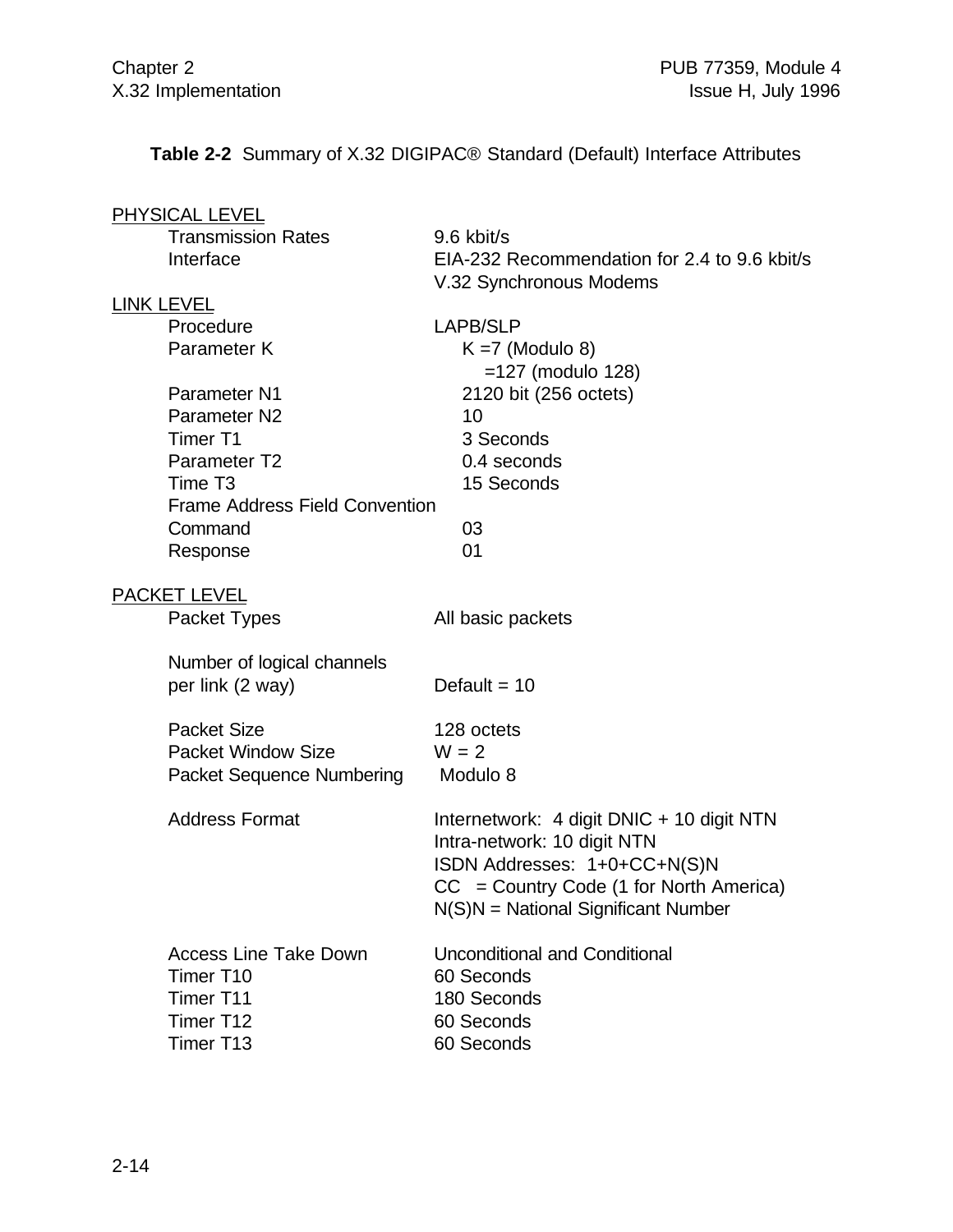#### **CONTENTS**

|              | <b>Chapter and Section</b><br>Page |  |
|--------------|------------------------------------|--|
|              |                                    |  |
| <b>Table</b> |                                    |  |
|              |                                    |  |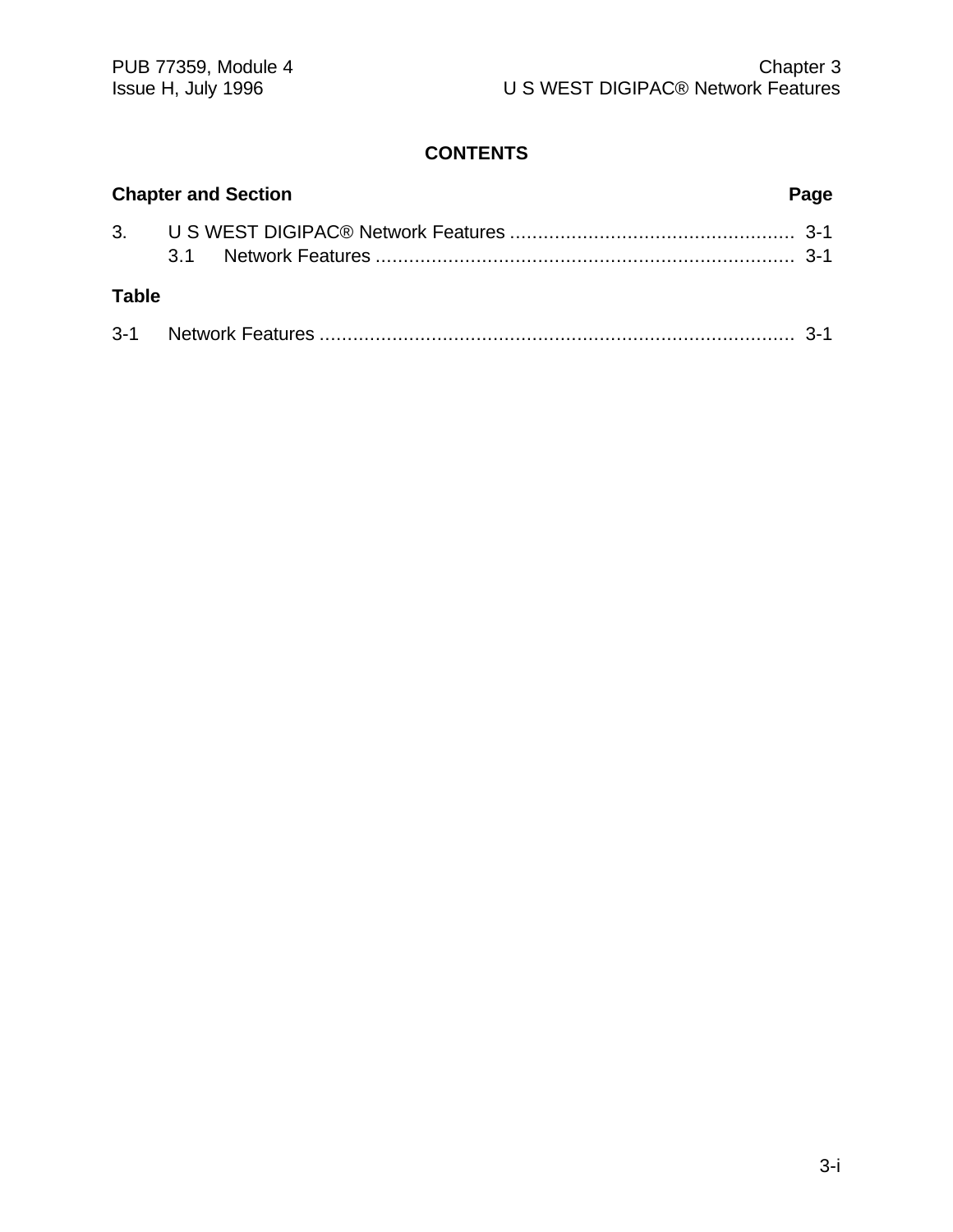#### **3. U S WEST DIGIPAC® Network Features**

#### **3.1 Network Features**

Please reference the following Table 3-1

KEY: S - Supported; NS - Not Supported; NA - Not Applicable

| <b>FEATURE</b>                                | <b>ASYNCHRONOUS</b> | X.25      | X.75      |
|-----------------------------------------------|---------------------|-----------|-----------|
|                                               |                     |           |           |
| Extended Packet Sequence Numbering Module 128 | <b>NA</b>           | S         | S         |
| <b>Nonstandard Default Window Sizes</b>       |                     |           |           |
| Default throughput Classes Assignment         | NA                  | S         | S         |
| <b>Incoming Calls Barred</b>                  | S                   | S         | <b>NA</b> |
| <b>Outgoing Calls Barred</b>                  | S                   | S         | S         |
| One-way Logical Channel Outgoing              | S                   | S         | S         |
| One-way Logical Channel Incoming              | S                   | S         | <b>NA</b> |
| Closed User Group                             | S                   | S         | <b>NA</b> |
| <b>CUG</b> with Outgoing Access               | S                   | S         | S         |
| <b>CUG</b> with Incoming Access               | S                   | S         | S         |
| Incoming Calls Barred Within a CUG            | S                   | S         | <b>NA</b> |
| Outgoing Calls Barred Within a CUG            | S                   | S         | <b>NA</b> |
| <b>Reverse Charging</b>                       | S                   | S         | <b>NA</b> |
| <b>Reverse Charging Acceptance</b>            | S                   | S         | S         |
| <b>RPOA Selection</b>                         | S                   | S         | ${\bf S}$ |
| <b>Nonstandard Default Packet Sizes</b>       | S                   | S         | S         |
| Multiple Circuits to the same DTE             | S                   | S         | S         |
| Flow Control Parameter Negotiation            | <b>NA</b>           | S         | <b>NA</b> |
| <b>Throughput Class Negotiation</b>           | S                   | S         | ${\bf S}$ |
| <b>Fast Select</b>                            | S                   | S         | ${\bf S}$ |
| <b>Fast Select Acceptance</b>                 | S                   | S         | S         |
| <b>Closed User Group Selection</b>            | S                   | S         | <b>NA</b> |
| <b>Local Charging Prevention</b>              | S                   | S         | S         |
| Network User Identification                   | S                   | S         | <b>NA</b> |
| Charging Information                          | S                   | S         | <b>NS</b> |
| Multi-Line Hunt Group                         | S                   | S         | <b>NA</b> |
| Call Redirection                              | S                   | S         | <b>NA</b> |
| Call Line Address Modification Notification   | S                   | S         | <b>NA</b> |
| <b>Call Redirection Notification</b>          | S                   | S         | <b>NS</b> |
| Direct Call                                   | S                   | S         | <b>NA</b> |
| Packet Retransmission                         | S                   | <b>NA</b> | <b>NA</b> |
| <b>Bilateral Closed User Group</b>            | <b>NS</b>           | <b>NS</b> | <b>NS</b> |
|                                               | <b>NS</b>           | <b>NS</b> | <b>NS</b> |

#### **Table 3-1** Network Features (Page 1 of 2)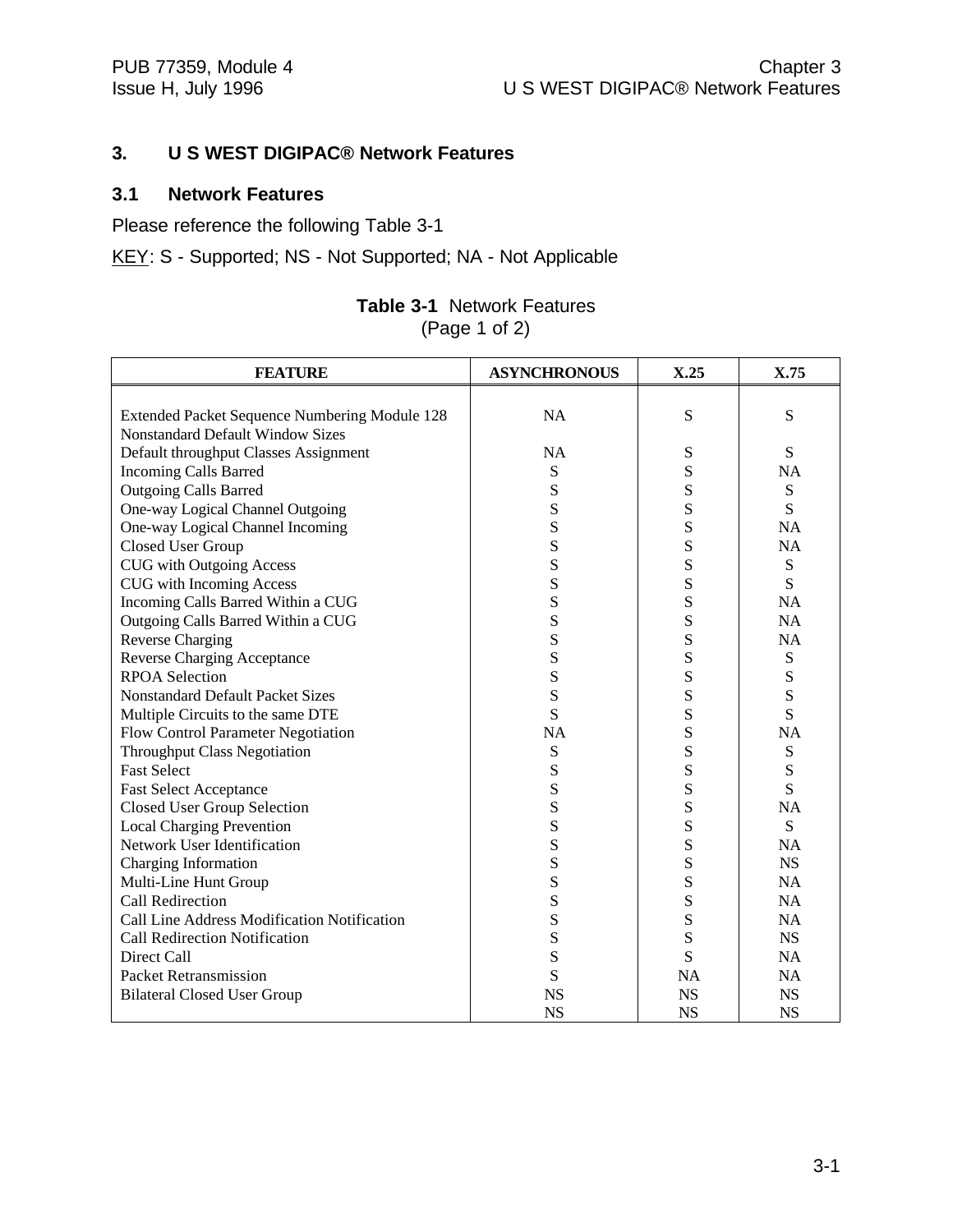| <b>FEATURE</b>                                    | <b>ASYNCHRONOUS</b> | X.25      | X.75      |
|---------------------------------------------------|---------------------|-----------|-----------|
|                                                   |                     |           |           |
| Window Size Indication                            | <b>NA</b>           | <b>NA</b> | ${\bf S}$ |
| <b>Utility Marker</b>                             | <b>NA</b>           | <b>NA</b> | S         |
| <b>Bilateral CUG</b> with Outgoing Access         | <b>NS</b>           | <b>NS</b> | <b>NS</b> |
| <b>On-line Facility Registration</b>              | <b>NS</b>           | <b>NS</b> | <b>NS</b> |
| Multiple Trunks with the Same Address             | ${\bf S}$           | S         | S         |
| <b>Abbreviated Address Calling</b>                | S                   | NA        | <b>NA</b> |
| <b>Setting Values of PAD Parameters</b>           | ${\bf S}$           | NA        | <b>NA</b> |
| Reading Values of PAD Parameters                  | S                   | <b>NA</b> | <b>NA</b> |
| Automatic Detection of: Data Rate Code and        |                     |           |           |
| <b>Operational Characteristics</b>                | ${\bf S}$           | NA        | NA        |
| <b>PAD Recall</b>                                 | S                   | <b>NA</b> | <b>NA</b> |
| Echo                                              | S                   | <b>NA</b> | <b>NA</b> |
| Selection of Data Forwarding Signal               | S                   | NA        | <b>NA</b> |
| Selection of Idle Time Delay                      | S                   | NA        | <b>NA</b> |
| <b>Ancillary Device Control</b>                   | S                   | <b>NA</b> | <b>NA</b> |
| Suppression of PAD Service Signals                | S                   | <b>NA</b> | <b>NA</b> |
| Selection of Operation of PAD on Receipt of Break | S                   | NA        | NA        |
| <b>Discard Output</b>                             | S                   | NA        | NA        |
| Padding After Carriage Return                     | S                   | <b>NA</b> | <b>NA</b> |
| Line Folding                                      | S                   | NA        | <b>NA</b> |
| <b>Binary Speed (Read Only)</b>                   | S                   | NA        | NA        |
| Flow Control of PAD by Start-Stop Mode DTE        | S                   | NA        | <b>NA</b> |
| Linefeed Insertion                                | S                   | NA        | NA        |
| <b>Linefeed Padding</b>                           | S                   | NA        | NA        |
| <b>Editing Functions</b>                          | S                   | <b>NA</b> | <b>NA</b> |
| <b>Parity Functions</b>                           | S                   | NA        | NA        |
| <b>Standard Profile Selections</b>                | S                   | ${\bf S}$ | <b>NA</b> |
| <b>Permanent Virtual Circuits</b>                 | S                   | ${\bf S}$ | ${\bf S}$ |
| D-bit Modification                                | <b>NS</b>           | S         | <b>NS</b> |
| Transmit Delay Selection and Notification         | <b>NS</b>           | S         | <b>NS</b> |
| <b>Bilateral CUG Selection</b>                    | <b>NS</b>           | <b>NS</b> | <b>NS</b> |
| <b>Transit Network Identification</b>             | <b>NA</b>           | <b>NA</b> | ${\bf S}$ |
| Call Identifier                                   | <b>NA</b>           | <b>NA</b> | S         |
|                                                   |                     |           |           |

#### **Table 3-1** Network Features (Page 2 of 2)

**Note:** Network features supported may change with updated tariff filings.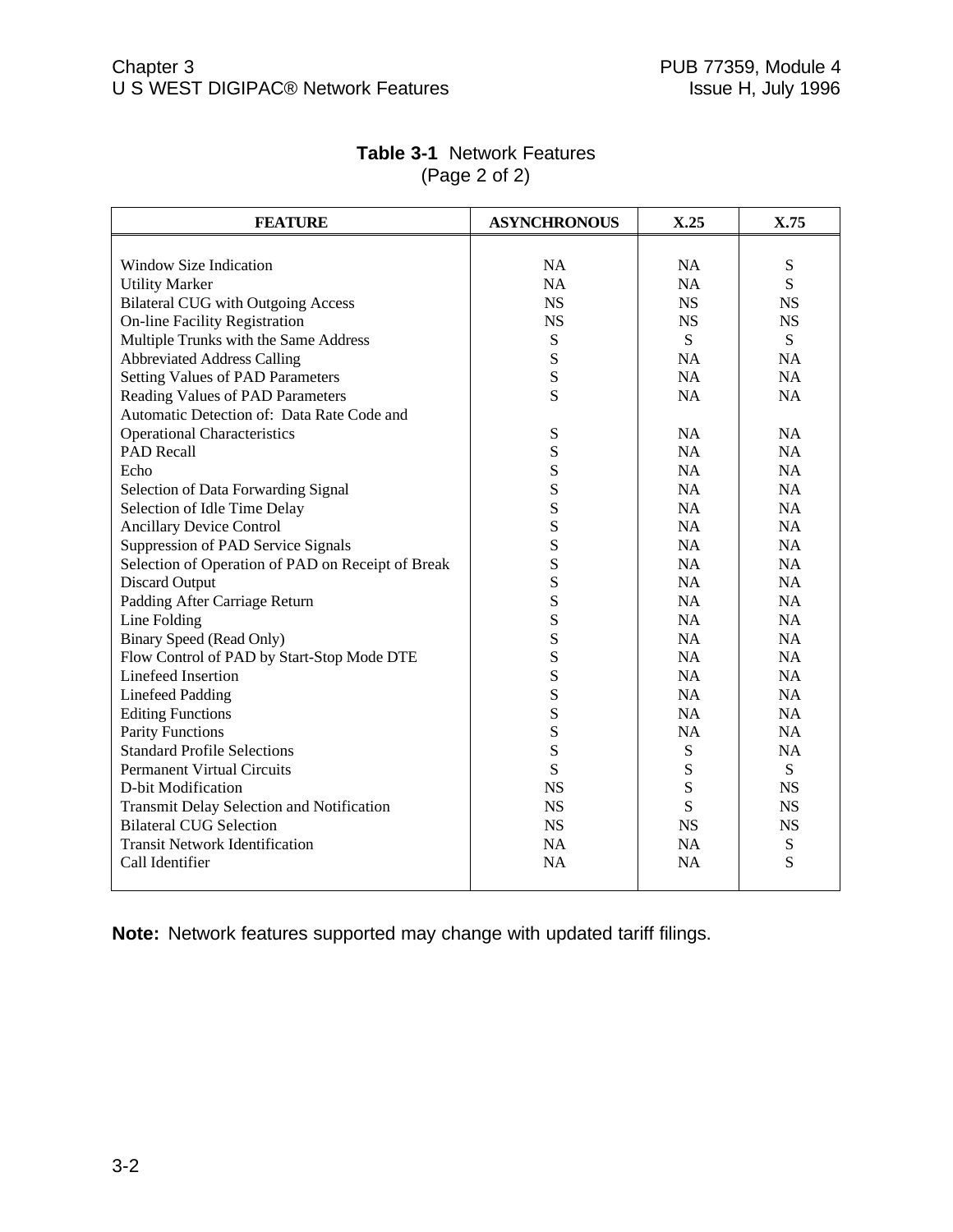#### **CONTENTS**

#### **Chapter and Section Page** 4. U S WEST DIGIPAC® Physical Interface.................................................... 4-1 4.1 Overview........................................................................................ 4-1 4.2 Dial Access .................................................................................... 4-1 4.3 Direct Access ................................................................................. 4-1 4.4 Physical Interface Description .......................................................... 4-2 4.4.1 Dial Access - Synchronous Analog.......................................... 4-2

#### **Table**

| 4-1 Dial Access - Synchronous - 9600 bit/s CCITT Recommendation V.32 |  |
|----------------------------------------------------------------------|--|
|                                                                      |  |
|                                                                      |  |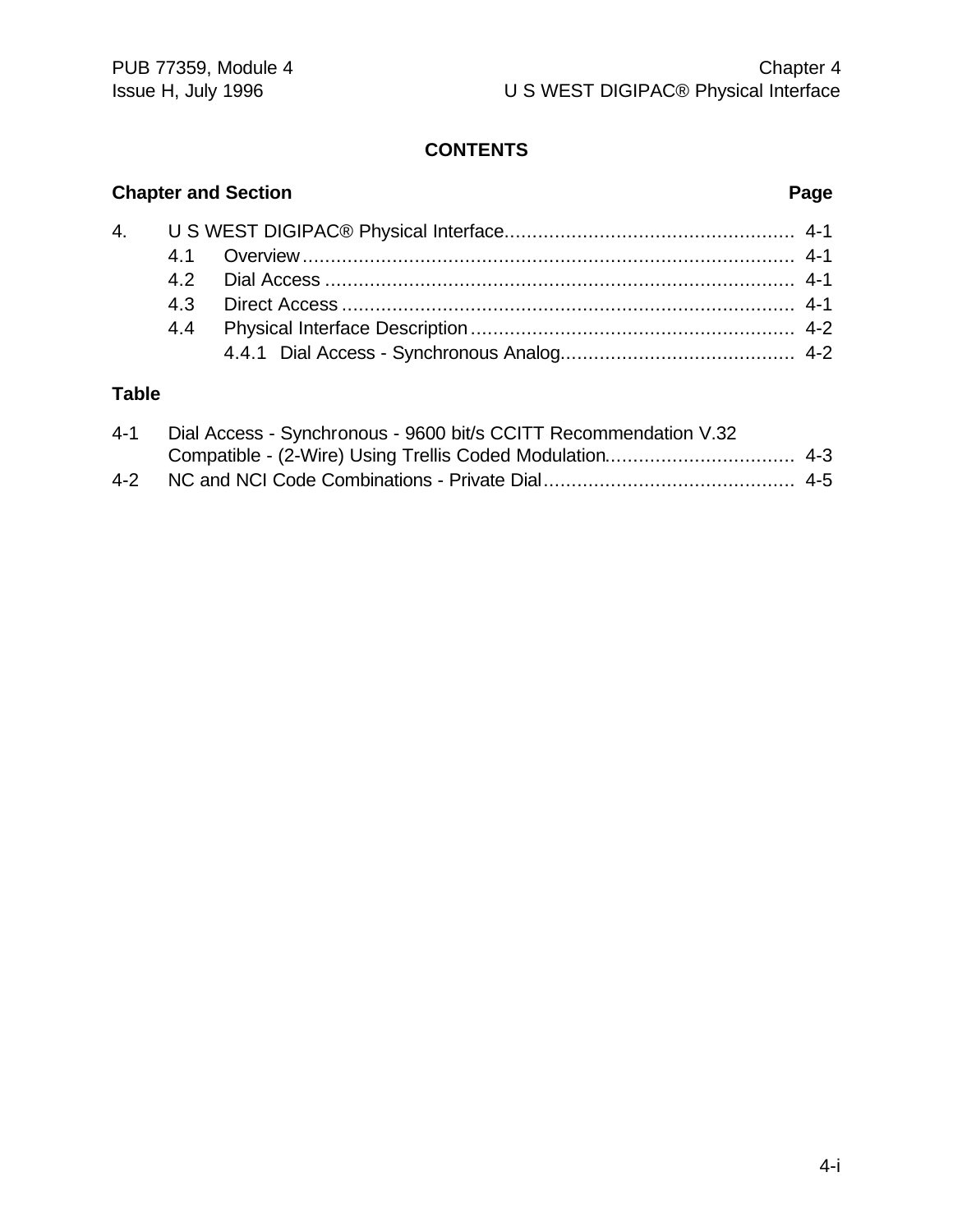#### **4. U S WEST DIGIPAC® Physical Interface**

#### **4.1 Overview**

This Chapter describes the physical interface with the DIGIPAC® Network. Descriptions for the Line, Modem, Data Service Unit (DSU) and DIGIPAC® Network port are addressed. In this document, Modem is used generically to identify either an analog data Modem or a digital data DSU. Modems attached to the DIGIPAC® Network must be compatible with the description shown for each type of service. If not compatible, the customer provided modem will not be able to communicate with the associated DIGIPAC® modem located in the Central Office (CO).

Table 4-1 specifies the options for the modem types required to accommodate the DIGIPAC® X.32 service. This table provides a description of each selected option and whether the option is required or recommended for the customer. The options are intended to be generic to a given modem. The customer provided modem may have different technology or texts to describe each option; with fewer or more options than addressed. Table 4-2 lists compatible Network Channel (NC) and Network Channel Interface (NCI) code combinations to assist the customer with NC and NCI selections.

A glossary section is provided Chapter 5 to assist the customer in understanding the terminology used in this section. Your U S WEST Communications, Inc. Marketing Representative may be contacted for assistance with questions and for further clarification.

#### **4.2 Dial Access**

DIGIPAC® supports dial access X.32 ports that provide a full duplex interface at 9600 bit/s.

After a disconnect in the physical level by either the user or the network, the network modem prevents subsequent connections to dial port until after the user's session is cleared. This requirement prevents another user from being connected to this port and thus, being connected to the previous session.

#### **4.3 Direct Access**

Since X.32 is a dial access interface for X.25 the Direct Access for X.25 services is described in Module 2 of this publication.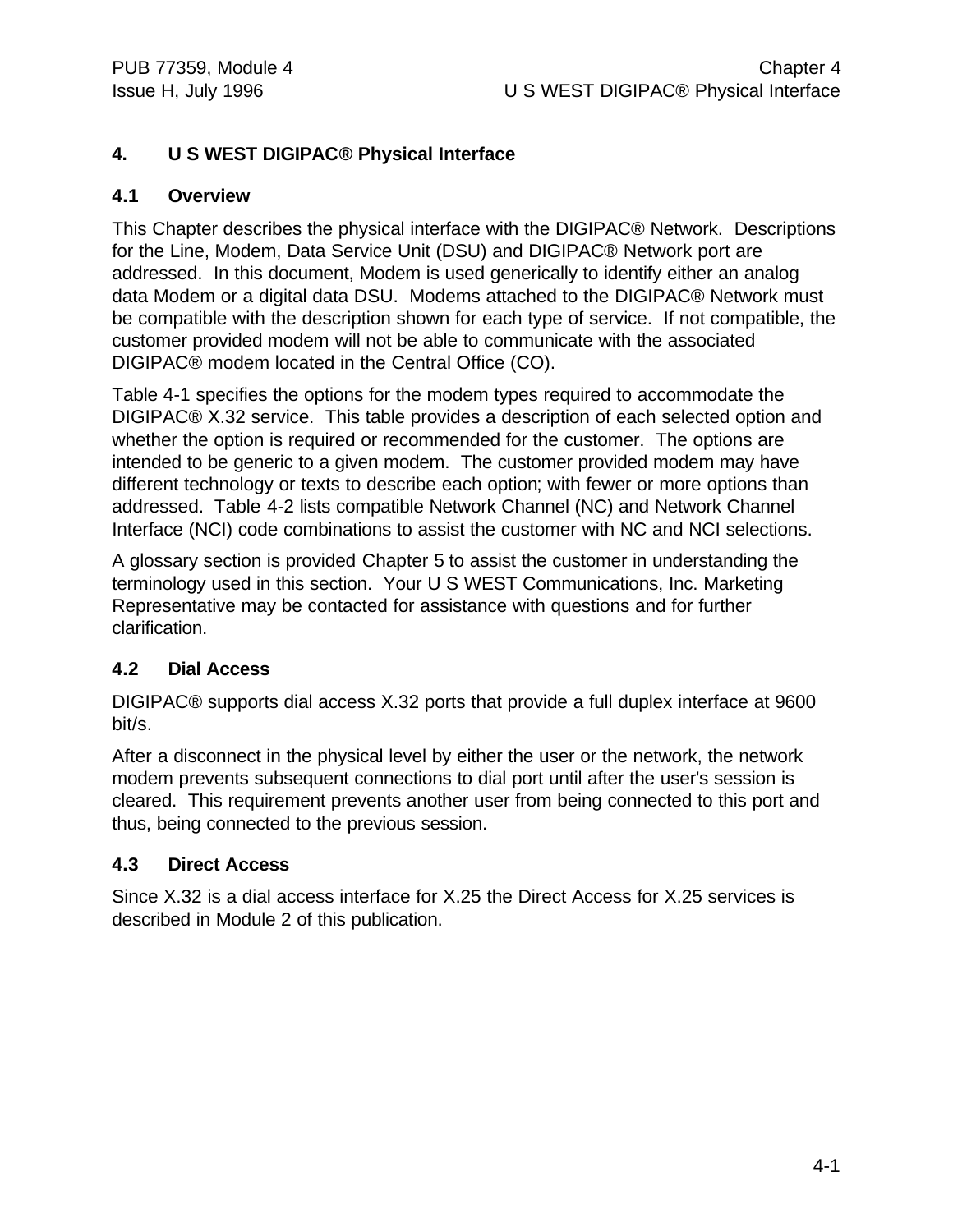#### **4.4 Physical Interface Description**

#### **4.4.1 Dial Access - Synchronous Analog**

• Dial Access - Synchronous - 9600 bit/s

Line: 2-Wire; Business/Residence; 1 party

Modem: CCITT V.32 compatible using Trellis Coded Modulation scheme

Interface specifications and operation in accordance with CCITT Recommendation V.32 - 1988 "A Family Of 2-Wire Modems Operating At Data Signaling Rates Of Up To 9600 bit/s For Use On The General Switched Telephone Network And One Leased Telephone-Type Circuits".

See Table 4-1 for options

Port: EIA RS-232-D; (CCITT V.24/V.28/V.54)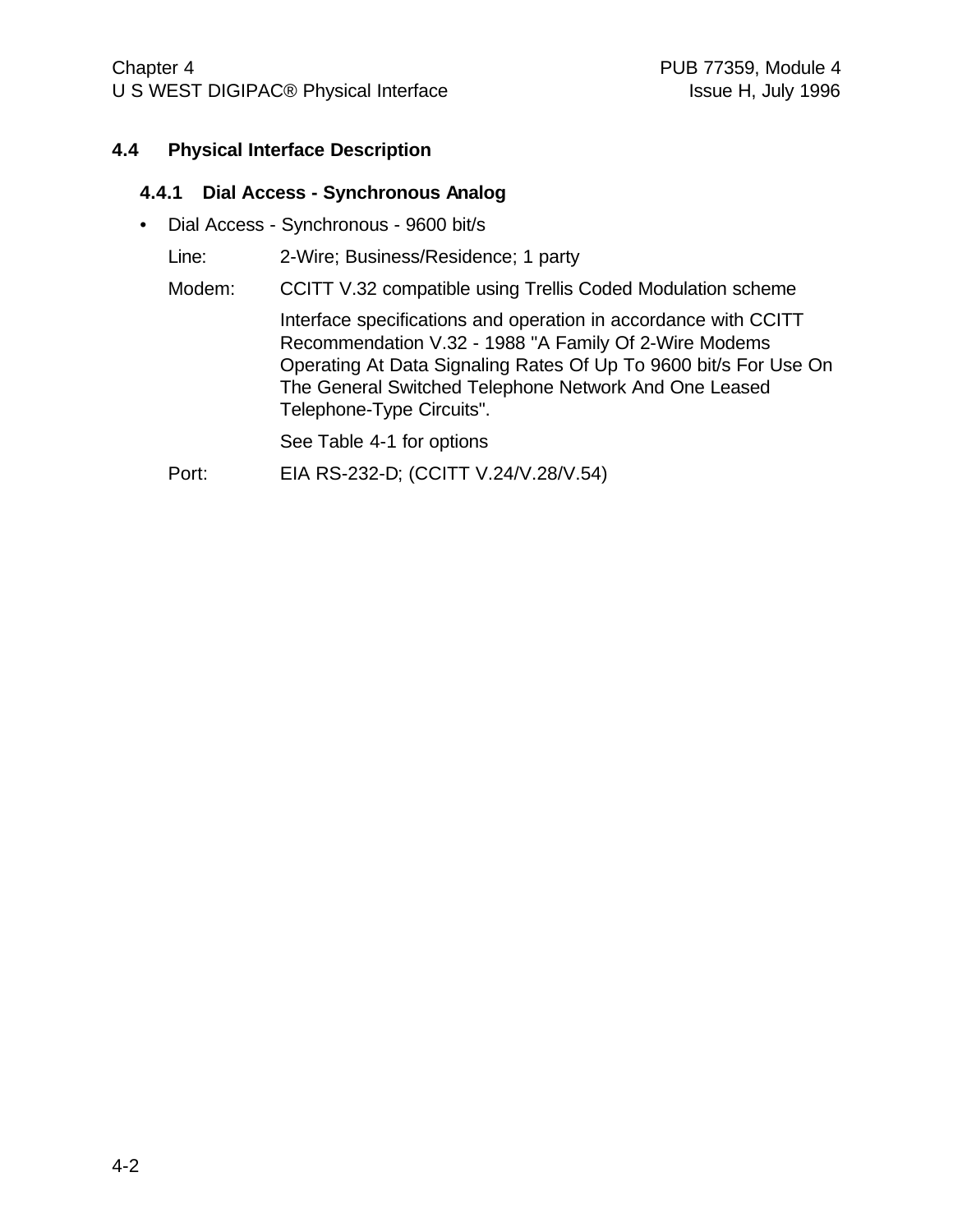#### **Table 4-1** Dial Access - Synchronous - 9600 bit/s CCITT Recommendation V.32 Compatible - (2-Wire) Using Trellis Coded Modulation (Page 1 of 2)

|     | REQUIRED MODEM OPTIONS (DIGIPAC <sup>®</sup> AND CUSTOMER)                                                                        |
|-----|-----------------------------------------------------------------------------------------------------------------------------------|
| 1.  | Communication protocol compatibility: CCITT                                                                                       |
| 2.  | Switched network operation.                                                                                                       |
| 3.  | Data transmission: Synchronous operation.                                                                                         |
| 4.  | Trellis Coded Modulation, enabled.                                                                                                |
| 5.  | Data rate: 9600 bit/s.                                                                                                            |
| 6.  | Transmitter timing source: Modem clock (INTERNAL)                                                                                 |
| 7.  | Transmit signal level: -9.0 dBm - Permissive.                                                                                     |
| 8.  | Constant transmit carrier. Carrier stays on independent of RTS from the DTE.                                                      |
| 9.  | Line impedance: 600 ohms.                                                                                                         |
| 10. | Send space disconnect, enabled. Transmits 2 to 4 seconds of spaces at end of call to disconnect<br>remote modem.                  |
| 11. | Receive space disconnect, enabled. Modem disconnects upon receiving approximately 2 seconds of<br>space signal from remote modem. |
| 12. | Loss of carrier disconnect, disabled. Modem will maintain data connection when loss of received<br>carrier is detected.           |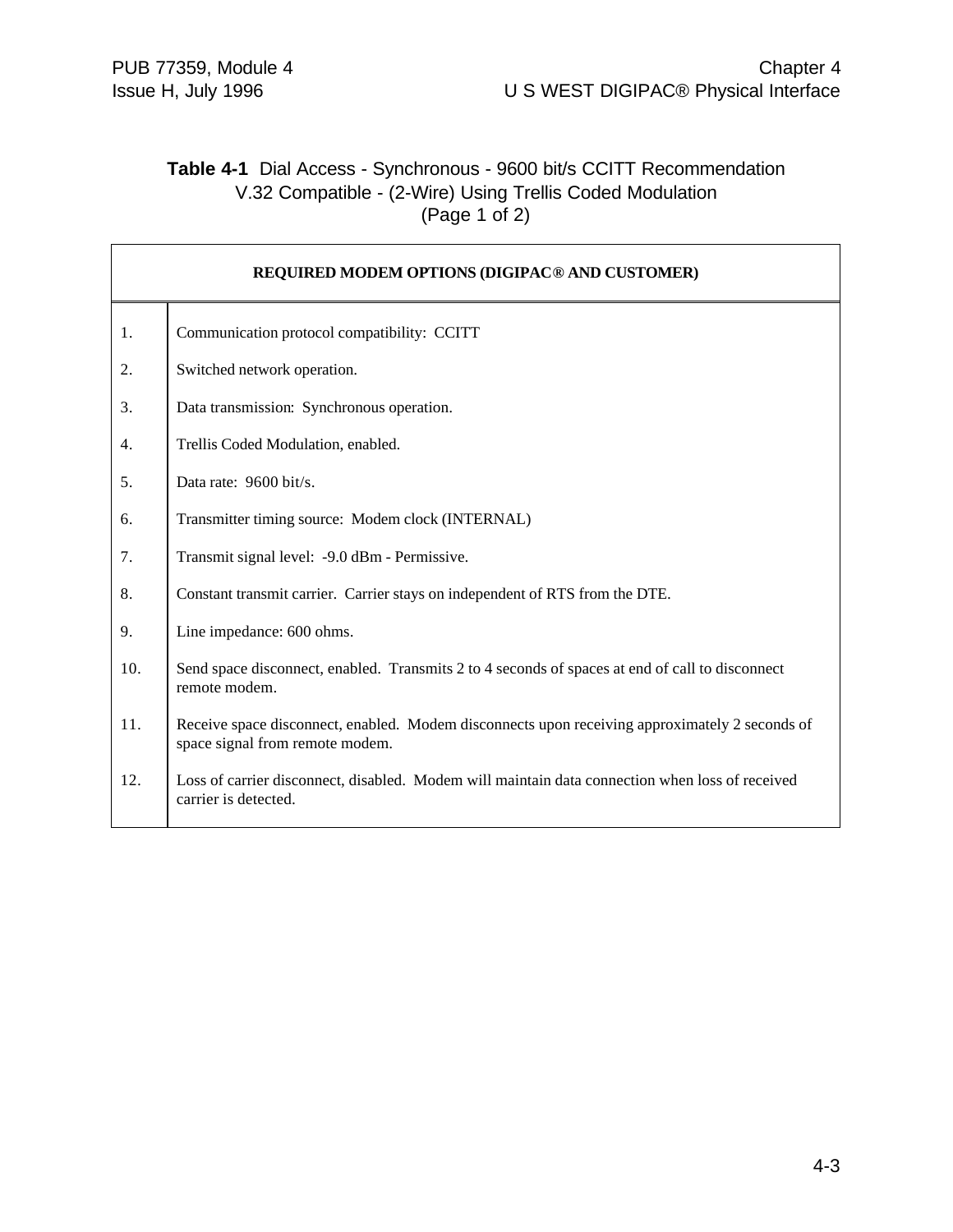r

#### **Table 4-1** Dial Access - Synchronous - 9600 bit/s CCITT Recommendation V.32 Compatible - (2-Wire) Using Trellis Coded Modulation (Page 2 of 2)

|            | <b>DIGIPAC® MODEM OPTIONS</b>                                                                                                                                                   |
|------------|---------------------------------------------------------------------------------------------------------------------------------------------------------------------------------|
| 1.         | Dialing mode is Duel Tone Multiple Frequency (DTMF).                                                                                                                            |
| 2.         | Request To Sent (CA/105) To Clear To Send (CB/106) delay: within 2 ms.                                                                                                          |
| 3.         | Received Line Signal Detector, circuit CF/109 (pin 8) turns OFF and ON in response to the OFF and<br>ON transitions or received carrier, not forced ON.                         |
| 4.         | Data Terminal Ready (CD) is transitive. An OFF transition causes the modem to terminate the<br>connection (go on-hook), then return to the command mode.                        |
| 5.         | DTE control of data rate via circuit CH/111 (pin 23), disabled. Terminal cannot control modem data<br>rate.                                                                     |
| 6.         | Ring indicator circuit CE/125 (pin 22), is on during ringing only.                                                                                                              |
| 7.         | Automatic answering, enabled. Modem automatically answers calls and switches to data mode.                                                                                      |
| 8.         | Data Set Ready (circuit CC/107) normal, indicates when modem is ready to exchange control signals<br>with the DTE to initiate transfer of data.                                 |
|            | Data Set Ready (circuit CC/107) forced ON during Analog Loopback test.                                                                                                          |
| 9.         | DTE control of Analog Loopback via circuit LL/141, enabled and assigned to pin 18.                                                                                              |
| 10.        | Modem goes off-hook (busy) when an Analog Loopback test is invoked.                                                                                                             |
| 11.        | DTE control of Remote Digital Loopback via circuit RL/140 (pin 21), enabled.                                                                                                    |
| 12.<br>13. | Enable modem's ability to respond to Remote Digital Loopback (RDL) signal from remote modem.<br>The modem responds to a digital loopback signal generated by the far end modem. |
|            | Test mode indication to DTE via circuit TM/142, (pin 25), enabled.                                                                                                              |
| 14.        | Signal quality abort, enabled. Modem will initiate retrain procedures upon detection of unsatisfactory<br>signal reception or loss of equalization.                             |
| 15.        | Frame and signal grounds separated by 100 ohms.                                                                                                                                 |
| 16.        |                                                                                                                                                                                 |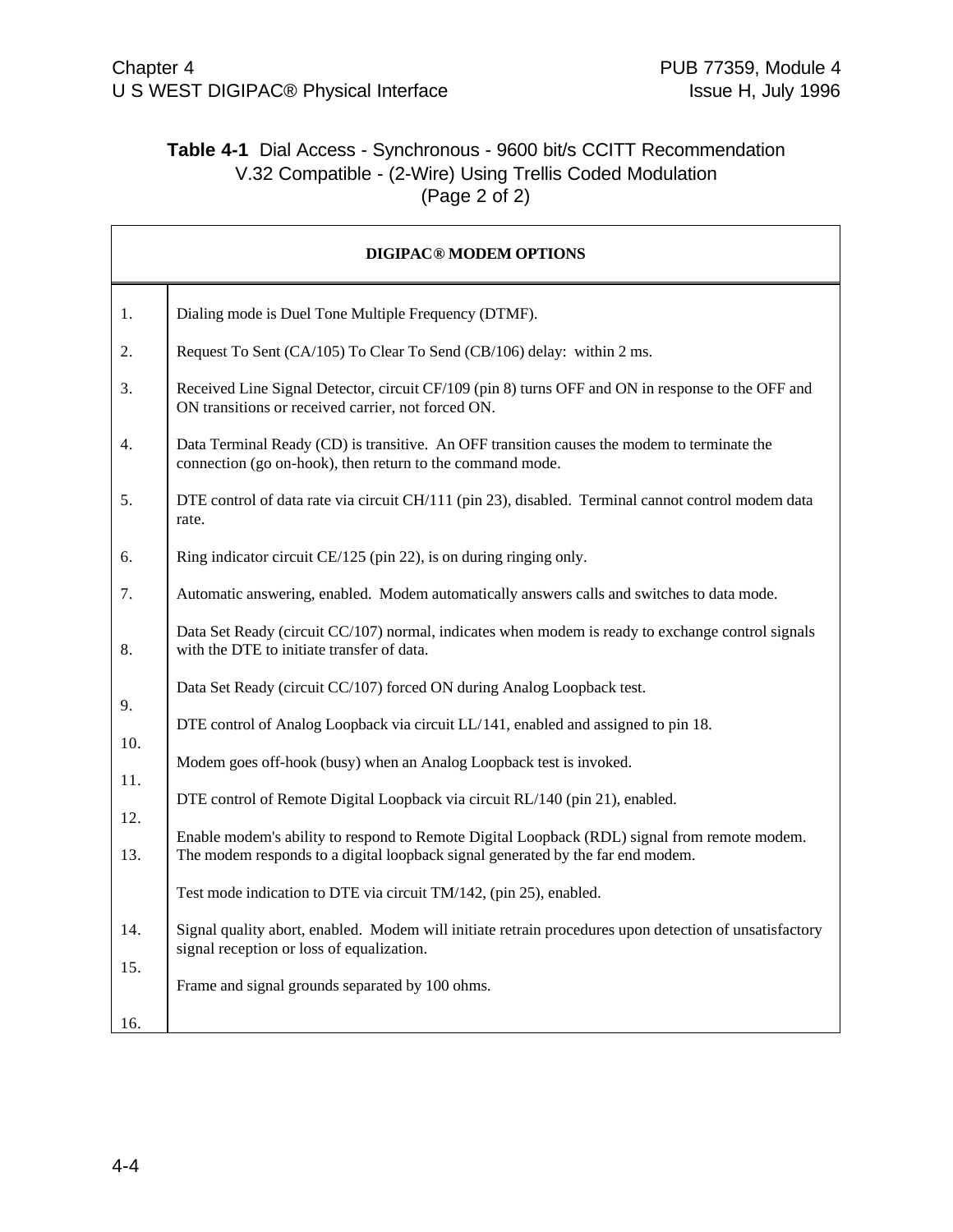#### **Table 4-2** NC and NCI Code Combinations - Private Dial

| <b>SPEED</b> | <b>SERVICE</b> | MODEM      | <b>CHANNEL</b> | NC    | <b>NCI CODE</b> | <b>NCI CODE</b> |
|--------------|----------------|------------|----------------|-------|-----------------|-----------------|
| (bit/s)      |                | OPERATION  | <b>TYPE</b>    | CODE  | <b>CKL1-PS</b>  | <b>CKL2-CS</b>  |
| 9600         | Synch          | CCITT V.32 | VG32           | UC- - | 02DM2.9PS.NW    | 02LO3SS         |

See appropriate U S WEST Technical Publication for additional information on Digital Channel Interface Codes.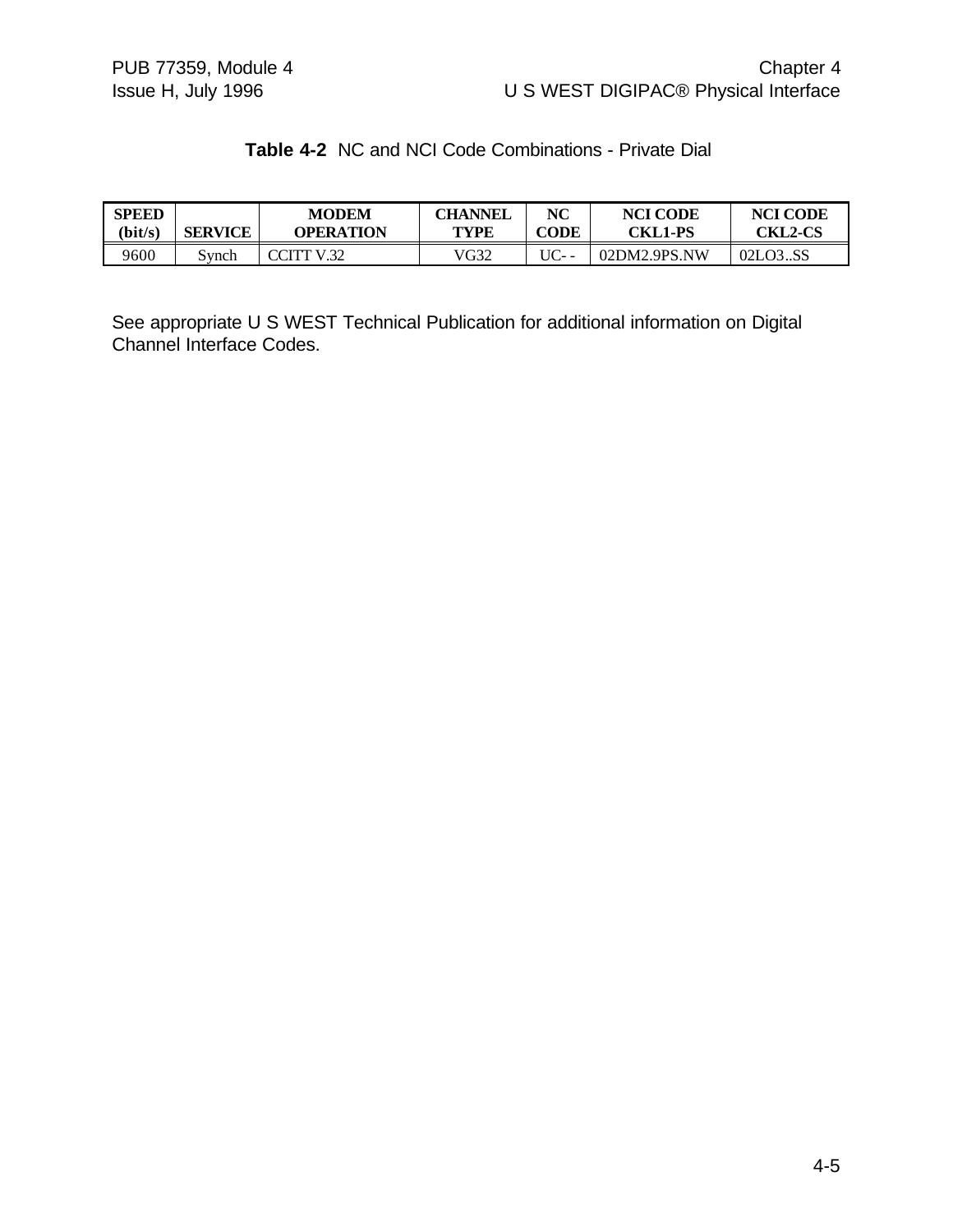#### **CONTENTS**

## **Chapter and Section**

5.

## Page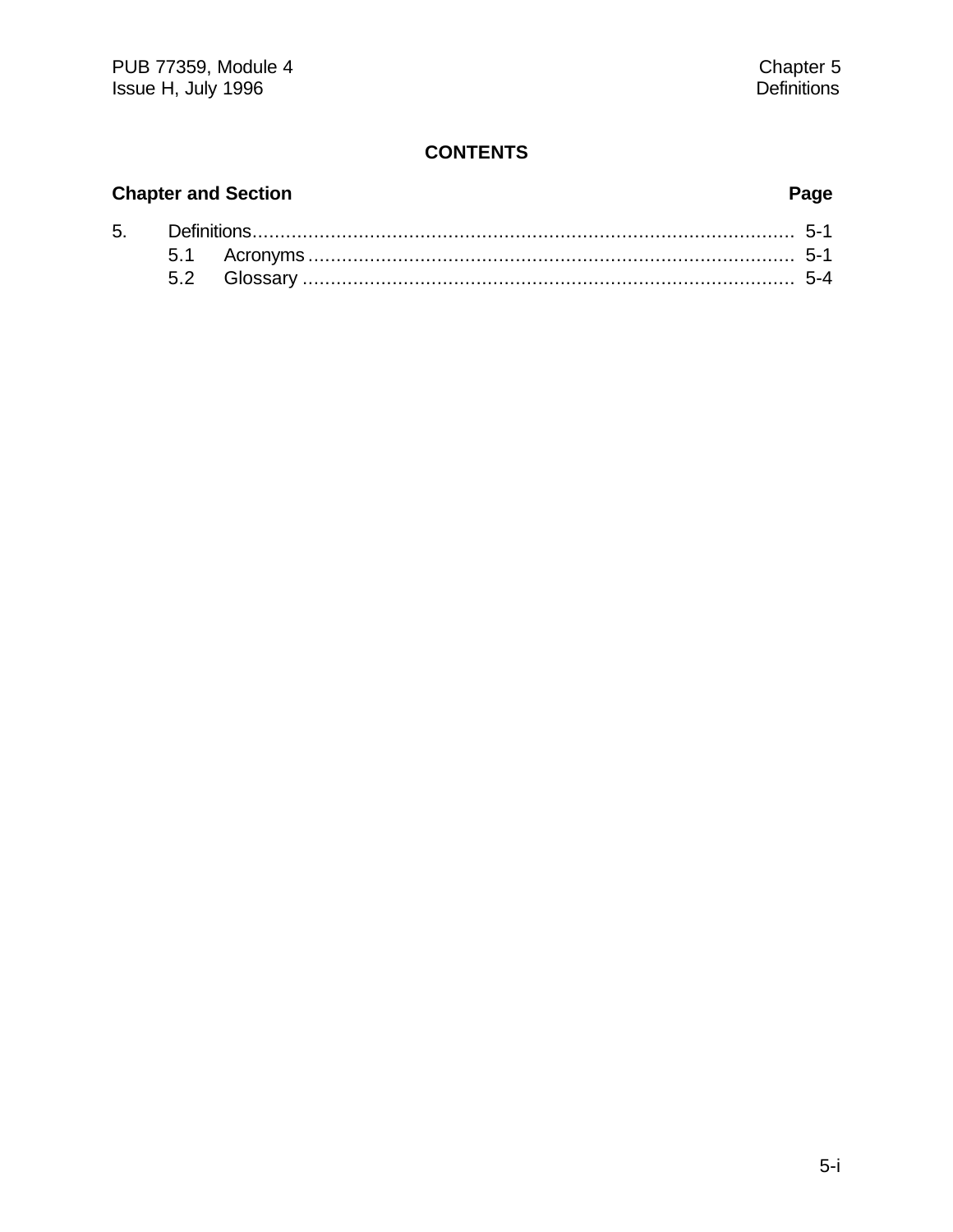#### **5. Definitions**

#### **5.1 Acronyms**

| AC           | <b>Access Concentrator</b>                                   |
|--------------|--------------------------------------------------------------|
| <b>AMA</b>   | <b>Automatic Message Accounting</b>                          |
| <b>ANSI</b>  | American National Standards Institute                        |
| <b>ASCII</b> | American Standard Code for Information Interchange           |
| <b>BCD</b>   | <b>Binary Coded Decimal</b>                                  |
| <b>BOC</b>   | <b>Bell Operating Company</b>                                |
| bps          | <b>Bits per Second</b>                                       |
| <b>CCA</b>   | Credit Card Association (CCA)                                |
| <b>CCITT</b> | International Telegraph and Telephone Consultative Committee |
| CO           | <b>Central Office</b>                                        |
| <b>CPE</b>   | <b>Customer Provided Equipment</b>                           |
| CSU          | <b>Channel Service Unit</b>                                  |
| <b>CUD</b>   | <b>Call User Data</b>                                        |
| <b>CUG</b>   | <b>Closed User Group</b>                                     |
| <b>DCE</b>   | Data Circuit-Terminating Equipment                           |
| <b>DDD</b>   | <b>Direct Distance Dialing</b>                               |
| <b>DDS</b>   | Digital Data System                                          |
| <b>DISC</b>  | <b>Disconnect</b>                                            |
| <b>DM</b>    | <b>Disconnect Mode</b>                                       |
| <b>DNIC</b>  | Data Network Identification Code                             |
| <b>DNPA</b>  | Data Numbering Plan Area                                     |
| <b>DOV</b>   | Data Over Voice                                              |
| <b>DSU</b>   | Data Service Unit                                            |
| <b>DSP</b>   | <b>Display System Protocol</b>                               |
| <b>DTE</b>   | Data Terminal Equipment                                      |
| <b>DVM</b>   | Data/Voice Multiplexer                                       |
| <b>EIA</b>   | <b>Electronic Industries Association</b>                     |
| F            | Final bit                                                    |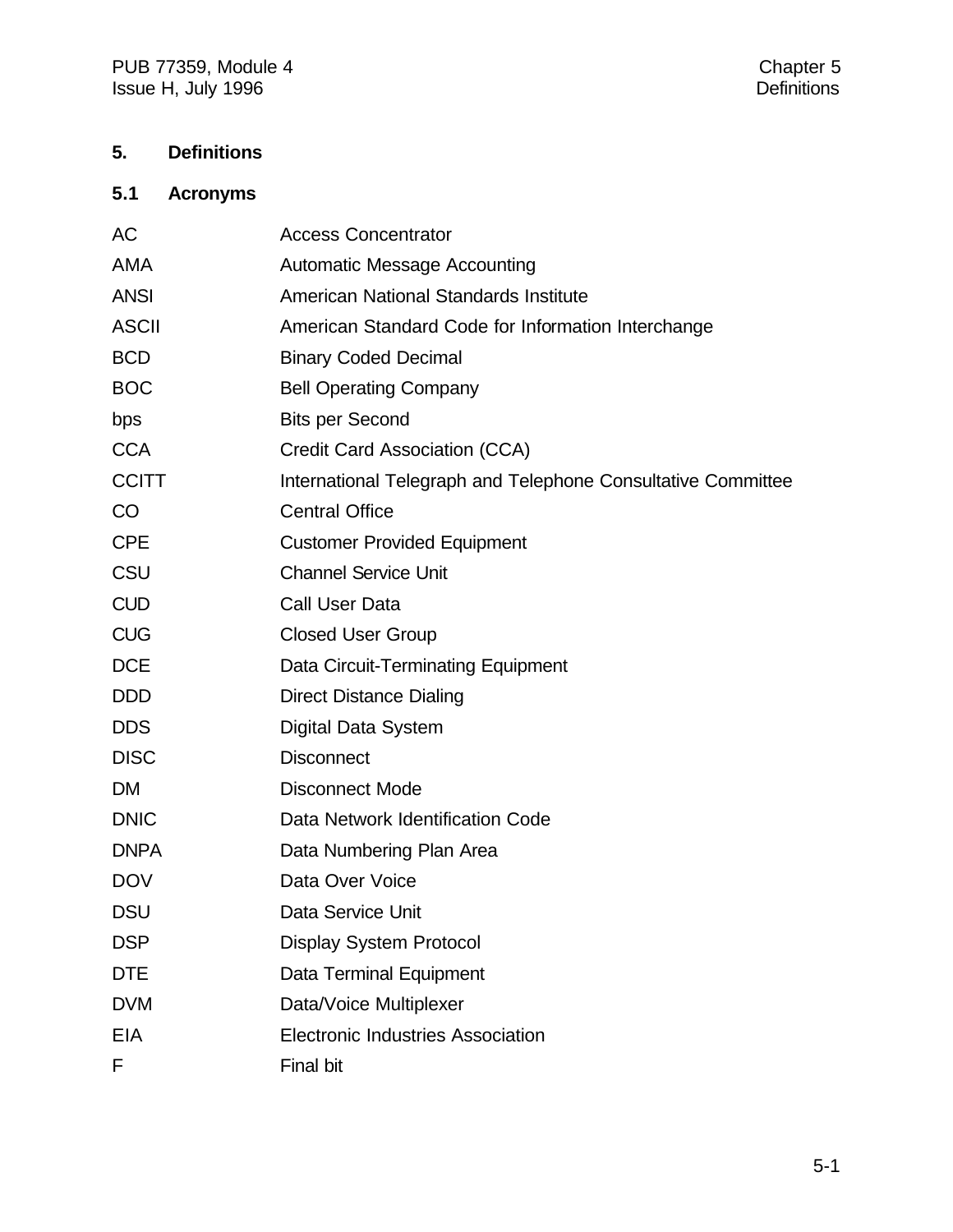#### Chapter 5 **PUB 77359, Module 4** Definitions Issue H, July 1996

| <b>FCS</b>      | <b>Frame Checking Sequence</b>             |
|-----------------|--------------------------------------------|
| <b>FRMR</b>     | <b>Frame Reject</b>                        |
| <b>HDLC</b>     | <b>High Level Data Link Control</b>        |
| I               | Information                                |
| IA <sub>5</sub> | International Alphabet No. 5               |
| IC              | Interexchange Carrier                      |
| <b>INIC</b>     | <b>ISDN Network Identifier Code</b>        |
| <b>ISDN</b>     | <b>Integrated Services Digital Network</b> |
| <b>ISO</b>      | International Standards Organization       |
| <b>ISP</b>      | <b>Information Service Provider</b>        |
| <b>Kbps</b>     | Kilobits per second                        |
| <b>LAPB</b>     | <b>Link Access Procedure Balanced</b>      |
| LATA            | Local Access and Transport Area            |
| <b>LC</b>       | Logical Channel                            |
| <b>LCN</b>      | <b>Logical Channel Number</b>              |
| <b>LRC</b>      | <b>Logical Channel Number</b>              |
| <b>MLHG</b>     | <b>Multi-line Hunt Group</b>               |
| <b>MNP®</b>     | <b>Microcom Networking Protocol</b>        |
| <b>MTCE</b>     | Maintenance                                |
| <b>NPA</b>      | Numbering Plan Area                        |
| N(R)            | <b>Receive Sequence Number</b>             |
| N(S)            | Send Sequence Number                       |
| <b>NTN</b>      | <b>Network Terminal Number</b>             |
| <b>NUI</b>      | <b>Network User Identification</b>         |
| OOS             | <b>Out of Service</b>                      |
| <b>OSI</b>      | Open Systems Interconnection               |
| <b>OTC</b>      | <b>Operating Telephone Company</b>         |
| P               | Poll                                       |
| <b>PAD</b>      | Packet Assembler/Disassembler              |
| <b>PDN</b>      | <b>Public Data Network</b>                 |
| <b>PHF</b>      | <b>Packet Handler Function</b>             |
|                 |                                            |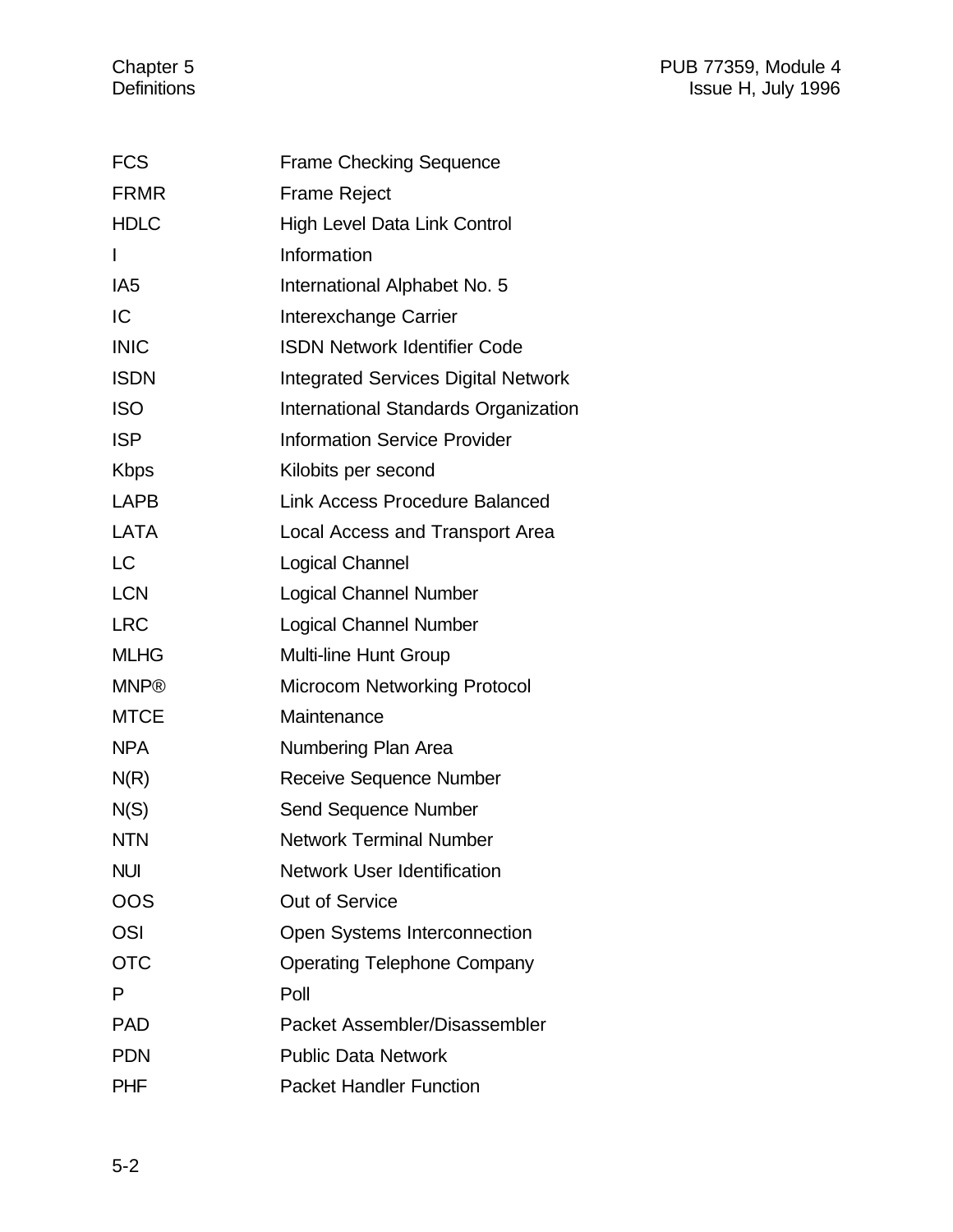| <b>POS</b>    | Point-Of-Sale                                              |
|---------------|------------------------------------------------------------|
| <b>PPSN</b>   | <b>Public Packet Switching Network</b>                     |
| <b>PPSNGR</b> | <b>Public Packet Switching Network Generic Requirement</b> |
| <b>PS</b>     | <b>Packet Switch</b>                                       |
| <b>PSDN</b>   | <b>Packet Switched Data Network</b>                        |
| <b>PSPDN</b>  | <b>Packet Switched Public Data Network</b>                 |
| <b>PSTN</b>   | <b>Public Switched Telephone Network</b>                   |
| <b>PVC</b>    | <b>Permanent Virtual Circuit</b>                           |
| <b>RC</b>     | <b>Recent Change</b>                                       |
| <b>RCVS</b>   | Recent Change and Verify Subsystem                         |
| <b>REJ</b>    | Reject                                                     |
| <b>RES</b>    | Reset                                                      |
| <b>RNR</b>    | <b>Receive Not Ready</b>                                   |
| <b>RPOA</b>   | <b>Recognized Private Operating Agency</b>                 |
| <b>RR</b>     | Receive Ready (packets or frames)                          |
| <b>SABM</b>   | Set Asynchronous Balanced Mode                             |
| <b>SABME</b>  | Set Asynchronous Balanced Mode Extended                    |
| <b>STE</b>    | <b>Signalling Terminal Equipment</b>                       |
| <b>SVC</b>    | <b>Switched Virtual Calls</b>                              |
| <b>UA</b>     | Unnumbered Acknowledgment                                  |
| <b>USTA</b>   | United States Telephone Association                        |
| VC            | <b>Virtual Call</b>                                        |
| V(R)          | <b>Receive State Variable</b>                              |
| V(S)          | <b>Send State Variable</b>                                 |
| <b>XID</b>    | <b>Exchange Identification</b>                             |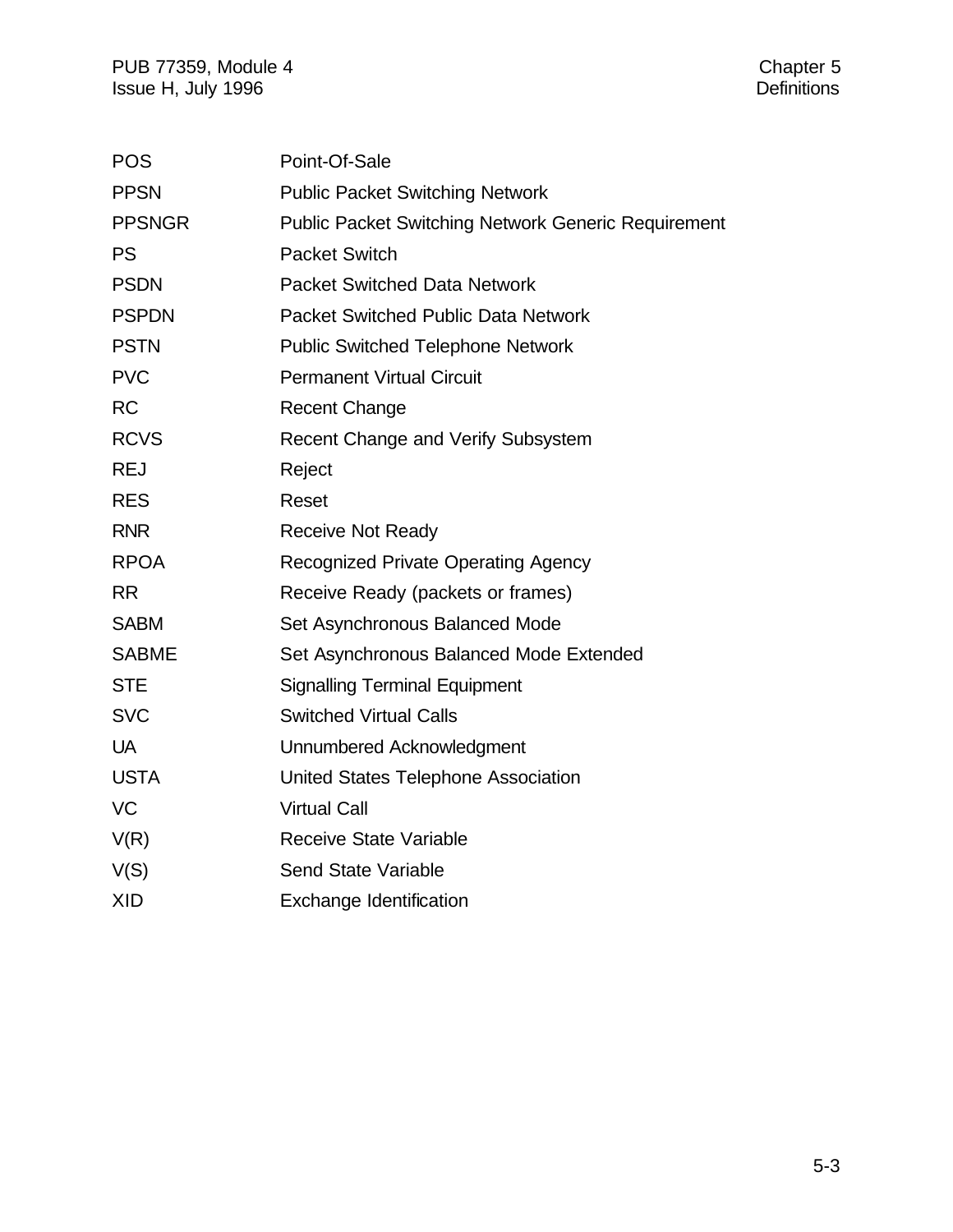#### **5.2 Glossary**

#### **Asynchronous Transmission**

Data transmission in which the time of occurrence of a specified significant instant in each byte, character, word, block or other unit of data (usually the leading edge of a start signal) is arbitrary, and occurs without necessarily being dependent on preceding signals on the channel.

#### **Baud**

Denotes a unit of signaling speed. It is the reciprocal of the time duration in seconds of the shortest signal element (mark or space) within a code signal. The rates specified are the number of signal elements per second.

#### **Bit**

An abbreviation of binary digit; one of the members of a set of two in the binary numeration system, e.g., either of the digits 0 or 1. Also, a unit of information; one bit of information is sufficient to specify one of two equally like possibilities, usually meaning yes or no.

#### **Bits Per Second (BPS)**

Unit of data transmission rate (see baud).

#### **Carrier Detect (DCD)**

See Received Line Signal Detector.

#### **Character**

Letter, numeral, punctuation, control figure or any other symbol contained in a message.

#### **Clear To Send (CTS)**

An EIA-232 interface control signal that indicates to the DTE whether or not the modem is ready to transmit data.

#### **Conditioning**

Denotes an enhancement to the transmission performance of a voiceband channel. Parameter(s) affected are attenuation distortion, envelope delay, distortion and noise.

#### **Consultative Committee International Telephone and Telegraph (CCITT)**

An international association that sets international telecommunications standards.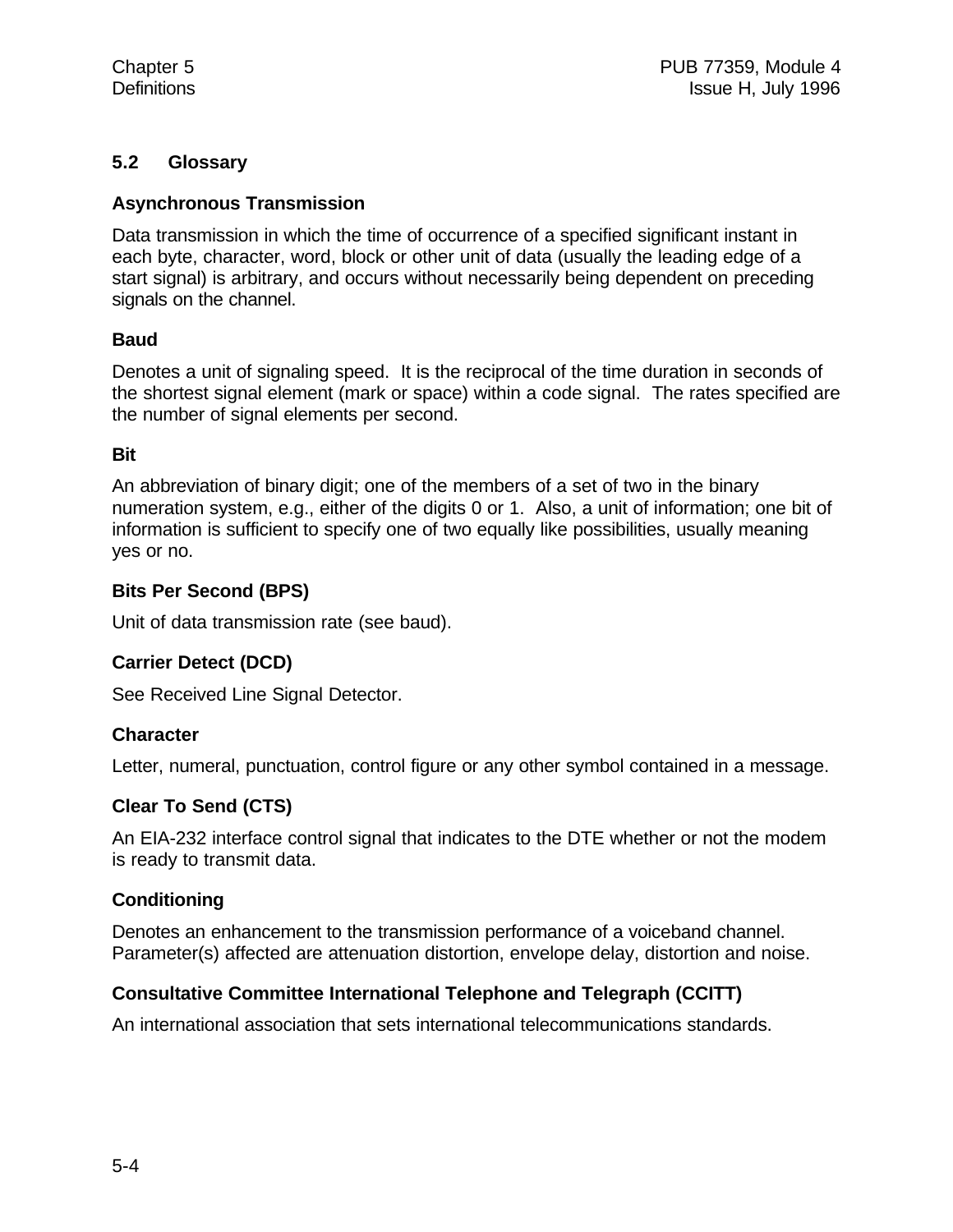#### **Data Communications Equipment (DCE)**

The equipment that provides the functions required to establish, maintain and terminate data transmission connection; e.g., a modem, as well as the signal conversion, and coding required for communications between data terminal equipment and data circuit.

#### **Data Set Ready (DSR)**

An EIA-232 interface control signal that indicates to the DTE the status of the local modem; e.g., modem is connected to communications channel and is not in the test or dial mode.

#### **Data Terminal Equipment (DTE)**

Customer owned equipment used to transmit and receive data.

#### **Data Terminal Ready (DTR)**

An EIA-232 interface control signal that indicates to the modem the DTE is ready to transmit or receive data.

#### **Dial Access**

Access to the packet switch is via the voice Public Switched Network.

#### **Digital Service Unit (DSU)**

A DCE device that converts EIA-232-D or CCITT V.35 signals (from the packet switch) to baseband bipolar line signals suitable for transmission over a telephone channel.

#### **Direct Access**

Access to the packet switch is via a dedicated channel between the End-User and the packet switch.

#### **Full Duplex**

Simultaneous transmission in both directions between two points.

#### **Half Duplex**

Data transmission in either direction, but not simultaneously.

#### **Line**

The transport facility (cable pair or carrier) between the Central Office and Network Channel Interface.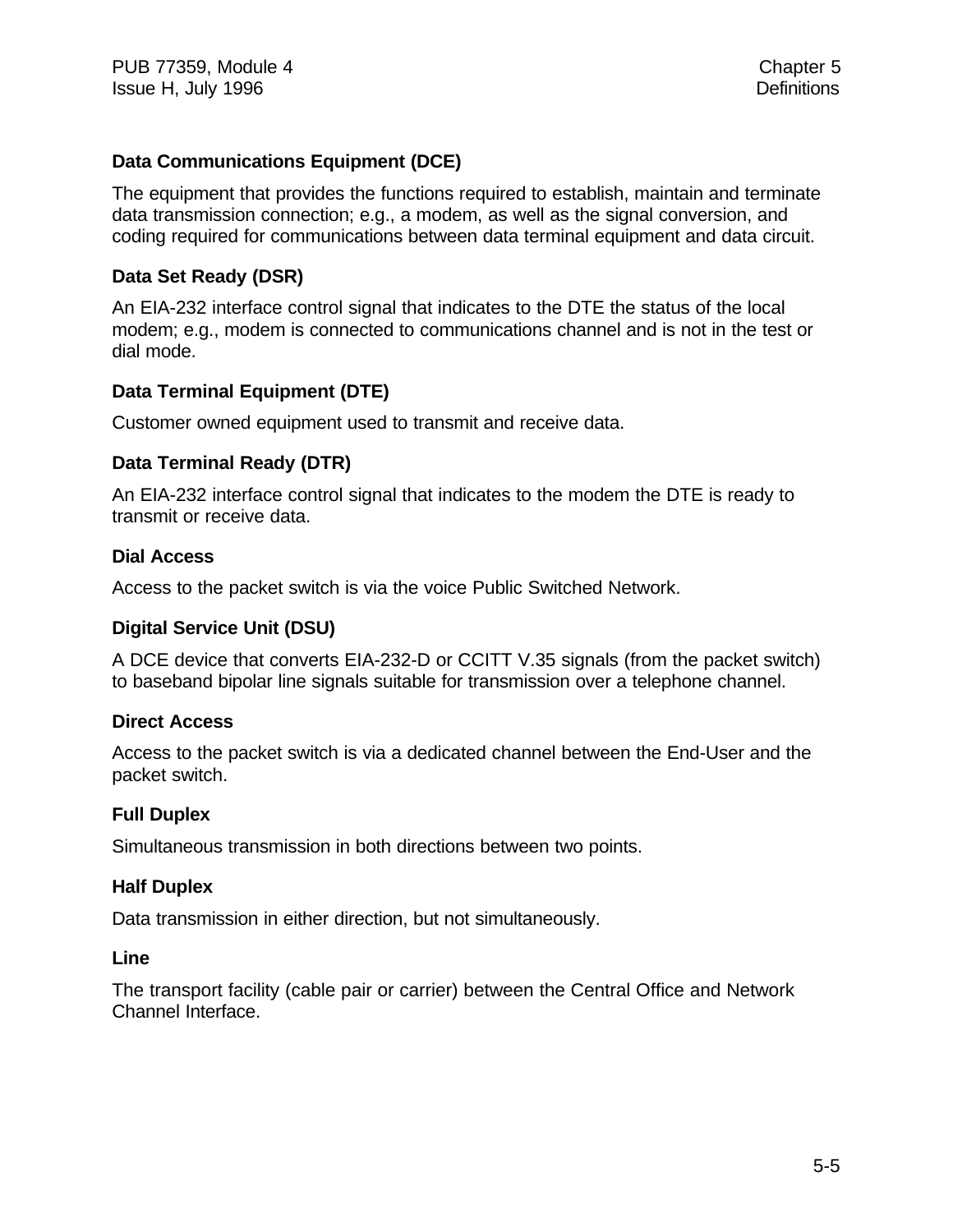#### **Link Access Procedure For Modems (LAP-M)**

An error correction procedure defined in CCITT Recommendation V.42-1988.

#### **Loopback**

A test procedure that causes a received signal to be returned to the source.

#### **Modem**

A DCE device that converts EIA-232-D or CCITT V.35 signals (from the packet switch) to voiceband signals suitable for transmission over a telephone channel.

#### **Port**

An EIA-232 or CCITT V.35 I/O interface of a packet switch, computer or modem.

#### **Received Line Signal Detector**

An EIA-232 interface control signal that indicates to an attached DTE device that the modem is receiving a signal from a remote modem.

#### **Request to Send (RTS)**

An EIA-232 interface control signal that indicates the DTE has data to transmit and conditions the modem for data transmission.

#### **Ring Indicator**

An EIA-232 control interface signal which indicates to the DTE that a ringing signal is being received on the communications channel.

#### **Start Bit**

In asynchronous transmission, the first bit in each character, normally a space, which prepares the receiving equipment for the reception and registration of the character.

#### **Stop Bit**

In asynchronous transmission, the last bit, used to indicate the end of a character, normally a mark condition, which serves to return the line to its idle or rest state.

#### **Switch Network**

Data transmission and access to DIGIPAC® is via the voice Public Switched Network.

#### **Synchronous Transmission**

Transmission in which the occurrence of a specified event (e.g., byte, character, word, block or other unit of data, such as the leading edge of a start signal), occurs in a specified time relationship with a preceding signal in the channel, in accordance with a specified timing pulse, or in accordance with a specified time frame.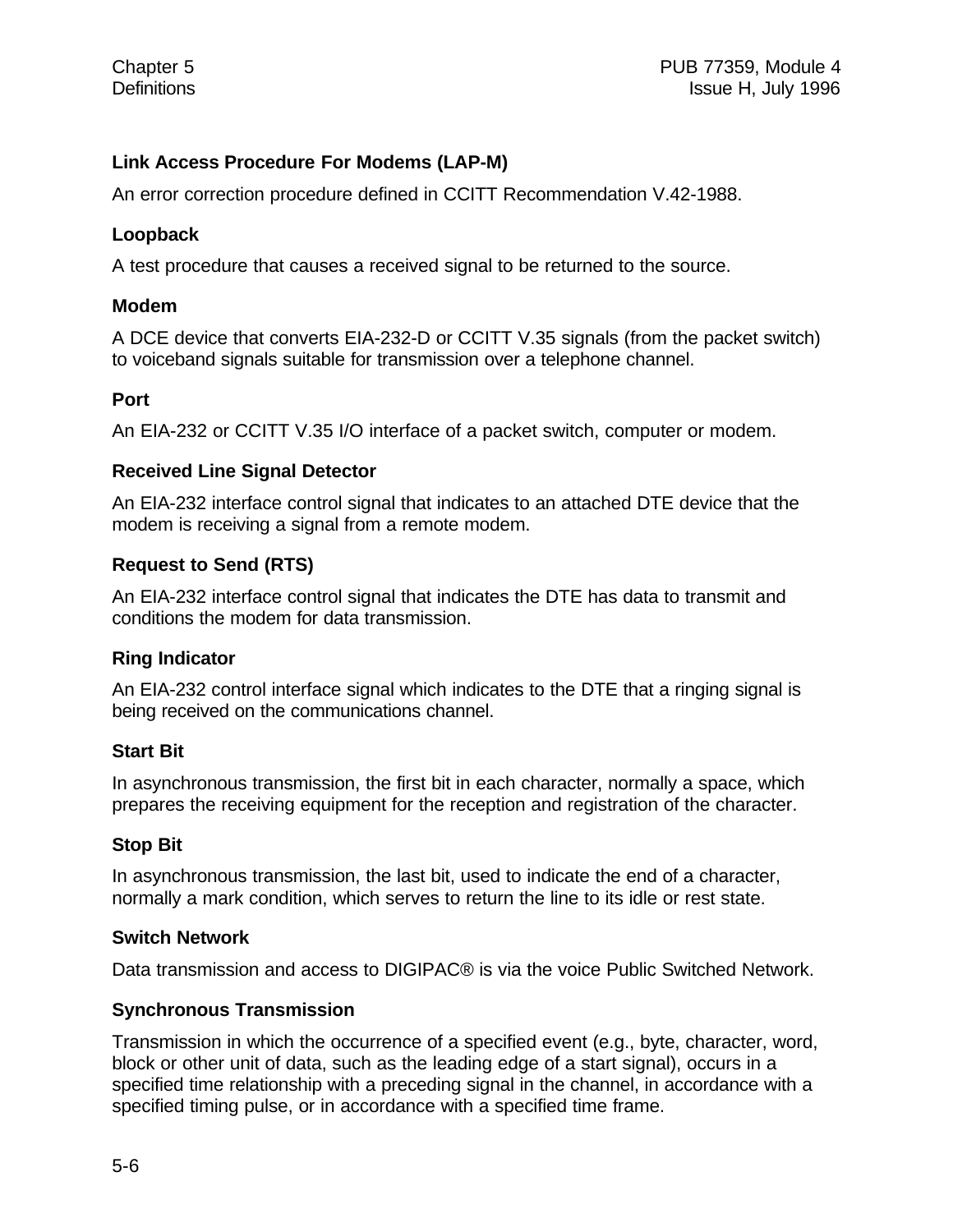#### **CONTENTS**

## **Chapter and Section Page**

| 6. |      |                                                                  |  |  |
|----|------|------------------------------------------------------------------|--|--|
|    | 6.1  |                                                                  |  |  |
|    | 6.2  |                                                                  |  |  |
|    | 6.3  |                                                                  |  |  |
|    | 6.4  | Consultative Committee International Telephone And Telegraph 6-1 |  |  |
|    | 6.5  |                                                                  |  |  |
|    | 6.6  |                                                                  |  |  |
|    | 6.7  |                                                                  |  |  |
|    | 6.8  | U S WEST Communications, Inc. Technical Publications 6-4         |  |  |
|    | 6.9  |                                                                  |  |  |
|    | 6.10 |                                                                  |  |  |
|    |      |                                                                  |  |  |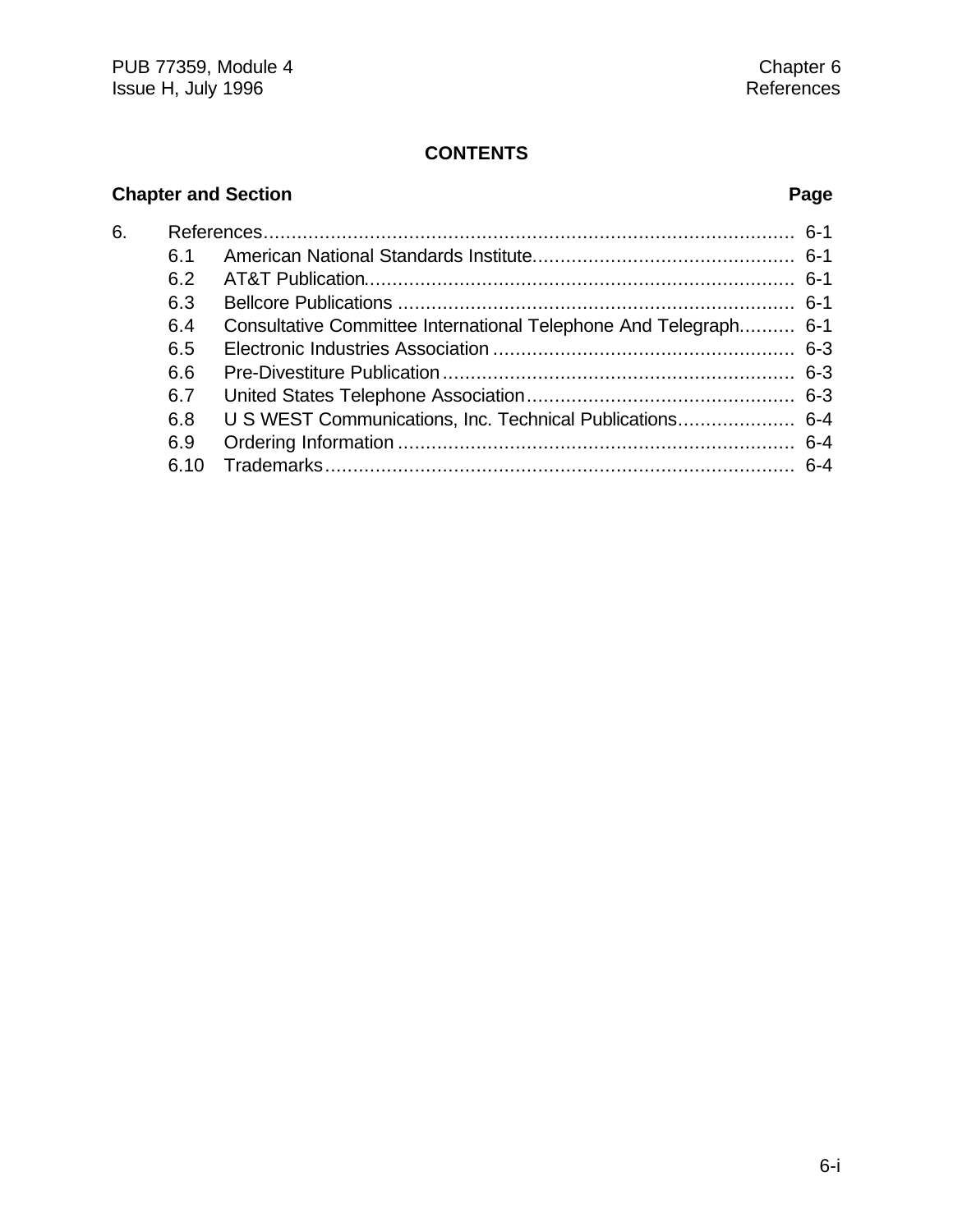#### **6. References**

#### **6.1 American National Standards Institute**

ANSI X3.4 Denotes the code character set to be used for the general interchange of information among information-processing systems, communications systems and associated equipment.

#### **6.2 AT&T Publication**

PUB 62310 *"Digital Data System Channel Interface Specification"*, September 1983.

#### **6.3 Bellcore Publications**

- TR-NPL-000011 Bellcore, *Asynchronous Terminal and Host Interface Reference,* Issue 1
- TR-TSY-000301 Bellcore, *Public Packet Switched Network Generic Requirements*, Issue 2
- TR-TSY-000448 Bellcore, *ISDN Routing and Digit Analysis*, Issue 1, Revision 1

#### **6.4 Consultative Committee International Telephone And Telegraph**

- CCITT Recommendation V.3 International Alphabet No. 5
- CCITT Recommendation V.22*bis* 2400 Bits per second duplex modem using the frequency division technique standardized for use on the general switched telephone network and on point-to-point 2-Wire leased telephone-type circuits.
- CCITT Recommendation V.24 Defines physical and electrical connection between data terminal equipment and data communications equipment.
- CCITT Recommendation V.26 2400 BPS modem standardized for use on 4-Wire leased telephone-type circuits.
- CCITT Recommendation V.27 4800 BPS with manual equalizer standardized for use on leased telephone-type circuits.
- CCITT Recommendation V.29 9600 BPS modem standardized for use on leased telephone-type circuits.
- CCITT Recommendation V.32 A family of 2-Wire duplex modems operating at data signaling rates of up to 9600 bit/s for use on the general switched telephone network and on leased telephonetype circuits.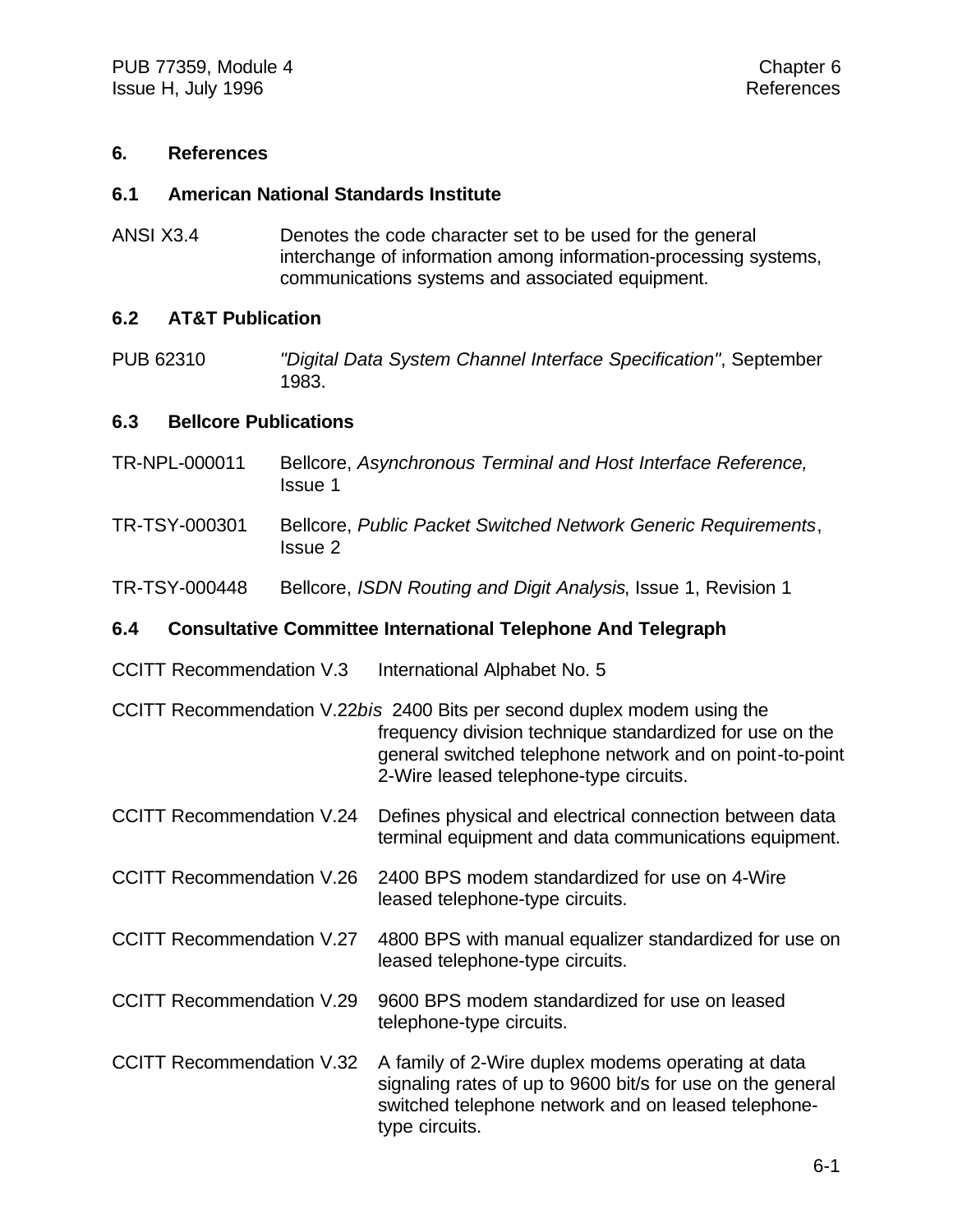|                                  | CCITT Recommendation V.32bis A family of 2-Wire duplex modems operating at data<br>signaling rates of up to 14400 bit/s for use on the<br>general switched telephone network and on leased<br>telephone-type circuits. |
|----------------------------------|------------------------------------------------------------------------------------------------------------------------------------------------------------------------------------------------------------------------|
| <b>CCITT Recommendation V.34</b> | A family of 2-Wire duplex modems operating at data<br>signaling rates of up to 28800 bit/s for use on the<br>general switched telephone network and on leased<br>telephone-type circuits.                              |
| <b>CCITT Recommendation V.35</b> | Modems for Synchronous Data Transmission using<br>60-108 KHz Group Band Circuits (Replaced by V.36)                                                                                                                    |
| <b>CCITT Recommendation V.36</b> | Data Transmission at 48 Kilobits per second using<br>60-108 KHz Group Band Circuits                                                                                                                                    |
| <b>CCITT Recommendation V.42</b> | Error-correction procedures for DCEs using<br>Asynchronous-Synchronous conversion.                                                                                                                                     |
| <b>CCITT Recommendation V.54</b> | Loop back interface option associated with V.24.                                                                                                                                                                       |
| <b>CCITT Recommendation X.1</b>  | International user classes of service in Public Data<br>Networks.                                                                                                                                                      |
| <b>CCITT Recommendation X.2</b>  | International user services and facilities in Public Data<br>Networks.                                                                                                                                                 |
| <b>CCITT Recommendation X.3</b>  | Packet Assembly/Disassembly (PAD) facility in a Public<br>Data Network.                                                                                                                                                |
| <b>CCITT Recommendation X.4</b>  | General Structure of Signals of International Alphabet.<br>5 Code for data transmission over Public Data Networks.                                                                                                     |
|                                  | CCITT Recommendation X.21 Use on Public Data Networks of DTEs which are<br>designed for interfacing to synchronous CCITT series V.<br>recommendation modems.                                                           |
| <b>CCITT Recommendation X.25</b> | Interface between DTE and DCE for terminals operating<br>in the packet mode on Public Data Networks.                                                                                                                   |
| <b>CCITT Recommendation X.28</b> | DTE/DEC Interface for start-stop mode data terminal<br>equipment accessing the PAD facility in a Public Data<br>Network situated in the same country.                                                                  |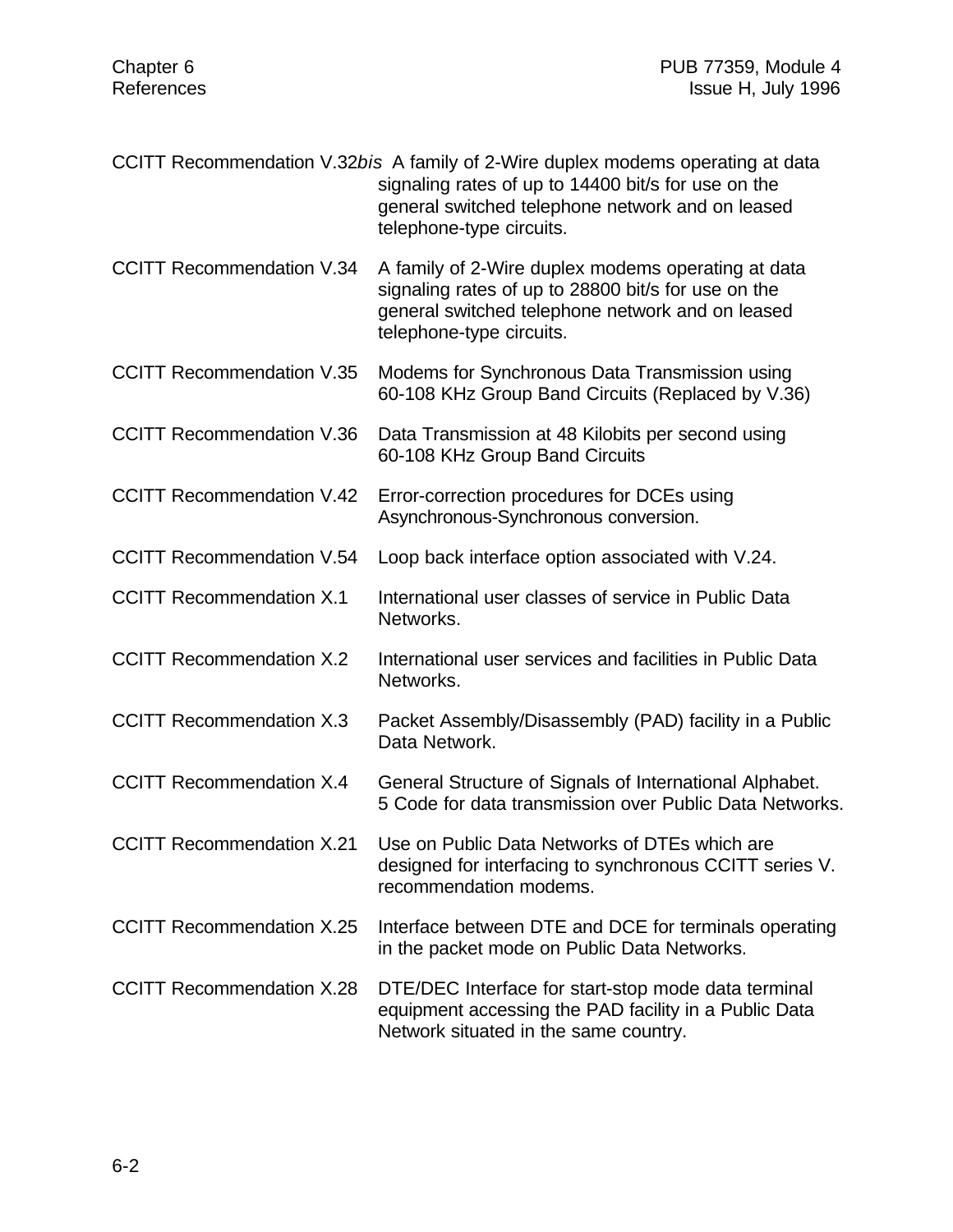- CCITT Recommendation X.29 Procedures for the exchange of control information and user data between a PAD facility and a packet mode DTE or another PAD.
- CCITT Recommendation X.32 Interface between data terminal equipment and data circuit terminating equipment for terminals operating in the Packet mode and accessing a packet switch Public Data Network through a public switched telephone network or an Integrated Services Digital Network or a circuit switch Public Data Network.
- CCITT Recommendation X.75 Terminal and transit call control procedures and data transfer system on international circuits between packet switched data networks.
- CCITT Recommendation X.87 Principles and procedures for realization of international facilities and network utilities in Public Data Networks.
- CCITT Recommendation X.92 Hypothetical reference connections for public synchronous data networks.
- CCITT Recommendation X.96 Call progress signals in Public Data Networks
- CCITT Recommendation X.110 Routing principles for international public data services through Switched Public Data Networks of the same type.
- CCITT Recommendation X.121 International numbering plan for Public Data Networks.

#### **6.5 Electronic Industries Association**

EIA RS-232-C Defines physical and electrical connection between data terminal equipment and data communications equipment.

#### **6.6 Pre-Divestiture Publication**

PUB 41021 *"Digital Data System - Channel Interface Specifications"*, March 1973 and Addendum, October 1981

#### **6.7 United States Telephone Association**

USTA document TA20 *Compatibility Criteria for Data Set 212A,* September 1977